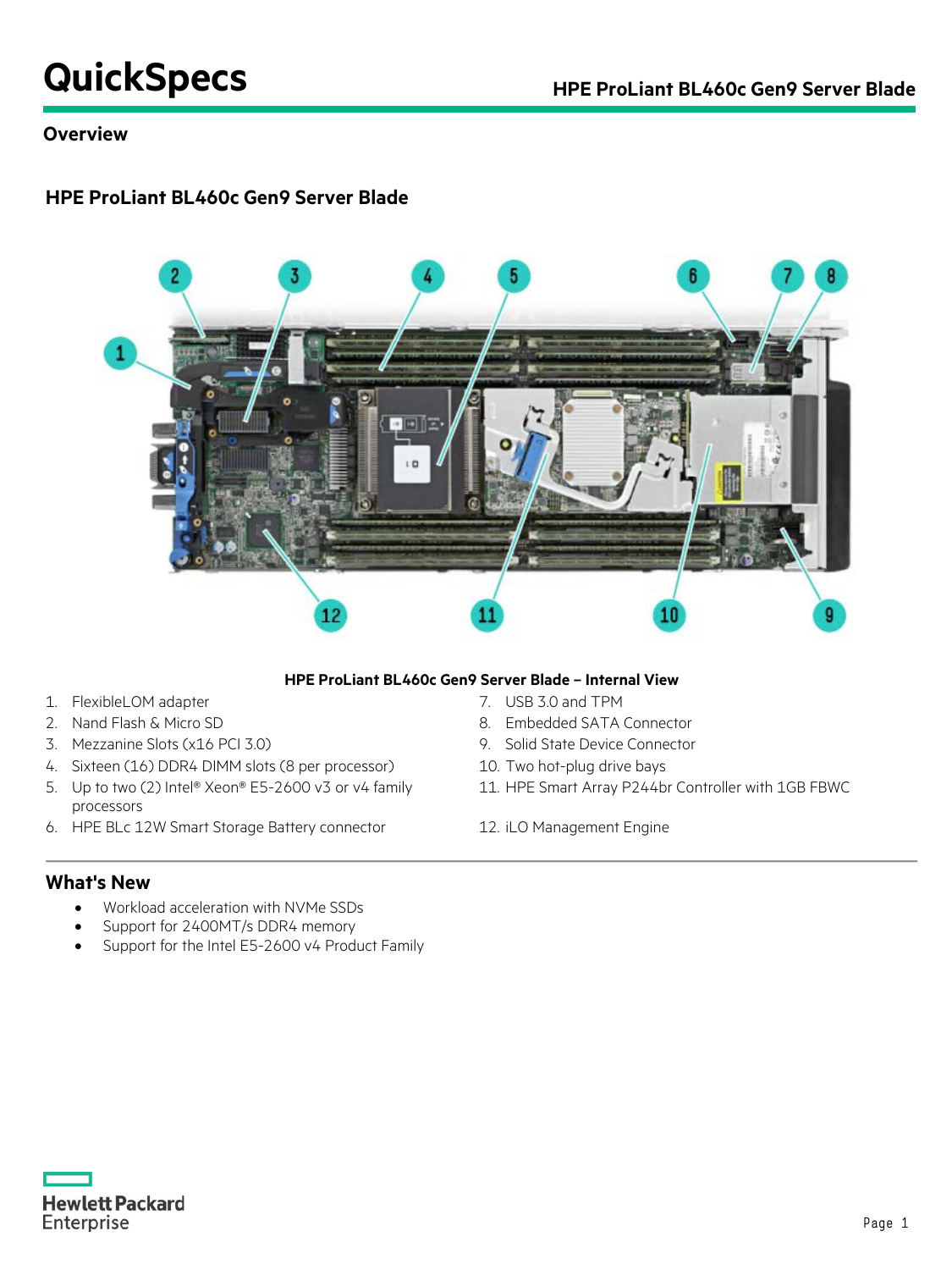**Processor**

# **Standard Features**

**NOTE:** This document covers the HPE ProLiant BL460c Gen9 server blade only. For information on HPE BladeSystems c-Class Enclosures and HPE BladeSystem c-Class Interconnect and Mezzanine Components, please see the following: HPE BladeSystem c-Class Enclosures QuickSpecs:

- HPE BladeSystem c3000 Enclosure QuickSpecs at **<https://www.hpe.com/h20195/v2/GetPDF.aspx/c04128340.pdf> NOTE:** The c3000 HPE c-Class enclosures have full backwards and forwards compatibility, existing server blades are supported in the new enclosures and any future server blades will be supported in the existing enclosures.
- HPE BladeSystem c7000 Enclosure QuickSpecs at **<https://www.hpe.com/h20195/v2/GetPDF.aspx/c04128339.pdf> NOTE:** The c7000 HPE c-Class enclosures have full backwards and forwards compatibility, existing server blades are supported in the new enclosures and any future server blades will be supported in the existing enclosures.
- HPE BladeSystem c-Class Interconnect and Mezzanine Components at **<https://www.hpe.com/us/en/integrated-systems/bladesystem.html#portfolio> <https://www.hpe.com/us/en/integrated-systems/bladesystem.html#portfolio>**

**NOTE:** For optimal cooling and system performance the BL460c Gen9 Server Blade requires the c7000 enclosure to be configured with 10 fans and the c3000 enclosure to be configured with 6 fans. **NOTE:** For proper BladeSystem operation, the minimum required versions of HPE Onboard Administrator and HPE Virtual Connect are required and available via the HPE Service Pack for ProLiant, please see **[http://h17007.www1.hpe.com/us/en/enterprise/servers/products/service\\_pack/spp/index.aspx](http://h17007.www1.hpe.com/us/en/enterprise/servers/products/service_pack/spp/index.aspx)**

**NOTE:** For the Standard Features shipped in the "Factory Integrated Models", please see the "Configuration Information - Factory Integrated Models" section.

One of the following depending on Model HPE BL460c Gen9 Intel® Xeon® E5-2690v4 (2.6GHz/14-core/35MB/135W) HPE BL460c Gen9 Intel® Xeon® E5-2683v4 (2.1GHz/16-core/40MB/120W) HPE BL460c Gen9 Intel® Xeon® E5-2680v4 (2.4GHz/14-core/35MB/120W) HPE BL460c Gen9 Intel® Xeon® E5-2660v4 (2.0GHz/14-core/35MB/105W) HPE BL460c Gen9 Intel® Xeon® E5-2650v4 (2.2GHz/12-core/30MB/105W) HPE BL460c Gen9 Intel® Xeon® E5-2650Lv4 (1.7GHz/14-core/35MB/65W) HPE BL460c Gen9 Intel® Xeon® E5-2640v4 (2.4GHz/10-core/25MB/90W) HPE BL460c Gen9 Intel® Xeon® E5-2630v4 (2.2GHz/10-core/20MB/85W) HPE BL460c Gen9 Intel® Xeon® E5-2630Lv4 (1.8GHz/10-core/25MB/55W) HPE BL460c Gen9 Intel® Xeon® E5-2623v4 (2.6GHz/4-core/10MB/85W) HPE BL460c Gen9 Intel® Xeon® E5-2620v4 (2.1GHz/8-core/20MB/85W) HPE BL460c Gen9 Intel® Xeon® E5-2609v4 (1.7GHz/8-core/20MB/85W) HPE BL460c Gen9 Intel® Xeon® E5-2603v4 (1.7GHz/6-core/15MB/85W) HPE BL460c Gen9 Intel® Xeon® E5-2699v4 (2.2GHz/22-core/55MB/145W) HPE BL460c Gen9 Intel® Xeon® E5-2698v4 (2.2GHz/20-core/50MB/135W) HPE BL460c Gen9 Intel® Xeon® E5-2697v4 (2.3GHz/18-core/45MB/145W) HPE BL460c Gen9 Intel® Xeon® E5-2697Av4 (2.6GHz/16-core/40MB/145W) HPE BL460c Gen9 Intel® Xeon® E5-2695v4 (2.1GHz/18-core/45MB/120W) HPE BL460c Gen9 Intel® Xeon® E5-2667v4 (3.2GHz/8-core/25MB/135W) HPE BL460c Gen9 Intel® Xeon® E5-2643v4 (3.4GHz/6-core/20MB/135W) HPE BL460c Gen9 Intel® Xeon® E5-2637v4 (3.5GHz/4-core/15MB/135W)

#### **E5-2600 v3 series Processors**

**E5-2600 v4 series Processors**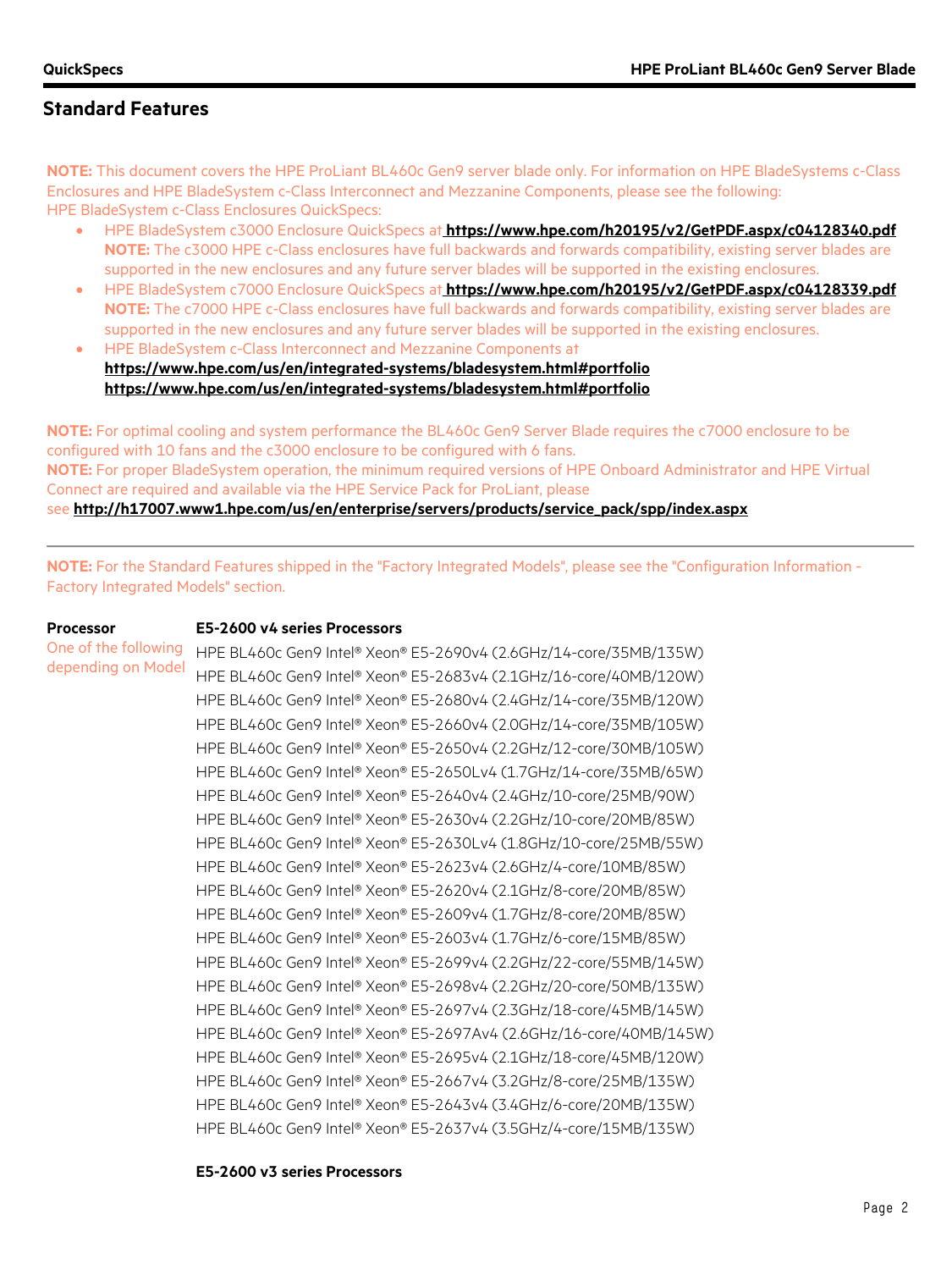HPE BL460c Gen9 Intel® Xeon® E5-2690v3 (2.6GHz/12-core/30MB/135W) HPE BL460c Gen9 Intel® Xeon® E5-2680v3 (2.5GHz/12-core/30MB/120W) HPE BL460c Gen9 Intel® Xeon® E5-2670v3 (2.3GHz/12-core/30MB/120W) HPE BL460c Gen9 Intel® Xeon® E5-2660v3 (2.6GHz/10-core/25MB/105W) HPE BL460c Gen9 Intel® Xeon® E5-2650v3 (2.3GHz/10-core/25MB/105W) HPE BL460c Gen9 Intel® Xeon® E5-2640v3 (2.6GHz/8-core/20MB/90W) HPE BL460c Gen9 Intel® Xeon® E5-2683v3 (2GHz/14-core/35MB/120W) HPE BL460c Gen9 Intel® Xeon® E5-2630v3 (2.4GHz/8-core/20MB/85W) HPE BL460c Gen9 Intel® Xeon® E5-2620v3 (2.4GHz/6-core/15MB/85W) HPE BL460c Gen9 Intel® Xeon® E5-2623v3 (3GHz/4-core/10MB/105W) HPE BL460c Gen9 Intel® Xeon® E5-2609v3 (1.9GHz/6-core/15MB/85W) HPE BL460c Gen9 Intel® Xeon® E5-2603v3 (1.6GHz/6-core/15MB/85W) HPE BL460c Gen9 Intel® Xeon® E5-2650Lv3 (1.8GHz/12-core/30MB/65W) HPE BL460c Gen9 Intel® Xeon® E5-2698v3 (2.3GHz/16-core/40MB/135W) HPE BL460c Gen9 Intel® Xeon® E5-2630Lv3 (1.8GHz/8-core/20MB/55W) HPE BL460c Gen9 Intel® Xeon® E5-2695v3 (2.3GHz/14-core/35MB/120W) HPE BL460c Gen9 Intel® Xeon® E5-2637v3 (3.5GHz/4-core/15MB/135W) HPE BL460c Gen9 Intel® Xeon® E5-2697v3 (2.6GHz/14-core/35MB/145W) HPE BL460c Gen9 Intel® Xeon® E5-2667v3 (3.2GHz/8-core/20MB/135W) HPE BL460c Gen9 Intel® Xeon® E5-2643v3 (3.4GHz/6-core/20MB/135W) HPE BL460c Gen9 Intel® Xeon® E5-2699v3 (2.3GHz/18-core/45MB/145W) **NOTE:** All processors within the server must be identical. **NOTE:** DIMM slots 4 and 5 are not accessible when the E5-2699 v4, E5-2697 v4, E5-2697A v4, E5-2667 v4, E5-2643 v4, E5-2637 v4, E5-2699 v3, the E5-2697 v3, the E5-2643 v3, the E5-2637 v3, or the E5- 2667 v3 is used. In a 2 processor configuration, there are twelve (12) total available DIMM slots. **NOTE:** For the maximum supported memory speeds for each processor listed above, please reference the 'Memory Speed by Processor Model' table in the Memory section of the QuickSpecs. **NOTE:** All processors support Intel® Hyper-Threading and Intel® Turbo Boost Technologies except the E5-2609 v4, E5-2603 v4, E5-2603 v3 and E5-2609 v3. **NOTE:** DDR4 speed is the maximum memory speed of the processor. Actual memory speed may depend on the quantity and type of DIMMs installed. **NOTE:** Supports 1 or 2 processors. Mixing different processor models is not supported. **NOTE:** For the Intel® C610 Chipset E5-2600 v3 and v4 Series, the letter preceding the model number indicates the Product Line (E3, E5, E7); 2600x, 2 = number of CPUs in a Node, 6 is socket/segment designation,  $00$  = Processor SKU, and  $x = L$  for low power SKUs. **NOTE:** The BL460c Gen9 includes two I/O mezzanine expansion slots. A processor must be installed in processor slot 1 for access to the first mezzanine expansion slot (expansion slot 1). A processor must be installed in processor slot 2 for access to the second mezzanine expansion slot (expansion slot 2). **NOTE:** The letter "L" following the model number indicates denotes lower wattage.

**Cache Memory**

One of the following depending on Model

55MB (1x55MB) L3 cache

**NOTE:** For Twenty two-core processors. 50MB (1x50MB) L3 cache **NOTE:** For Twenty-core processors. 45MB (1x45MB) L3 cache **NOTE:** For Eighteen-core processors. 40MB (1x40MB) L3 cache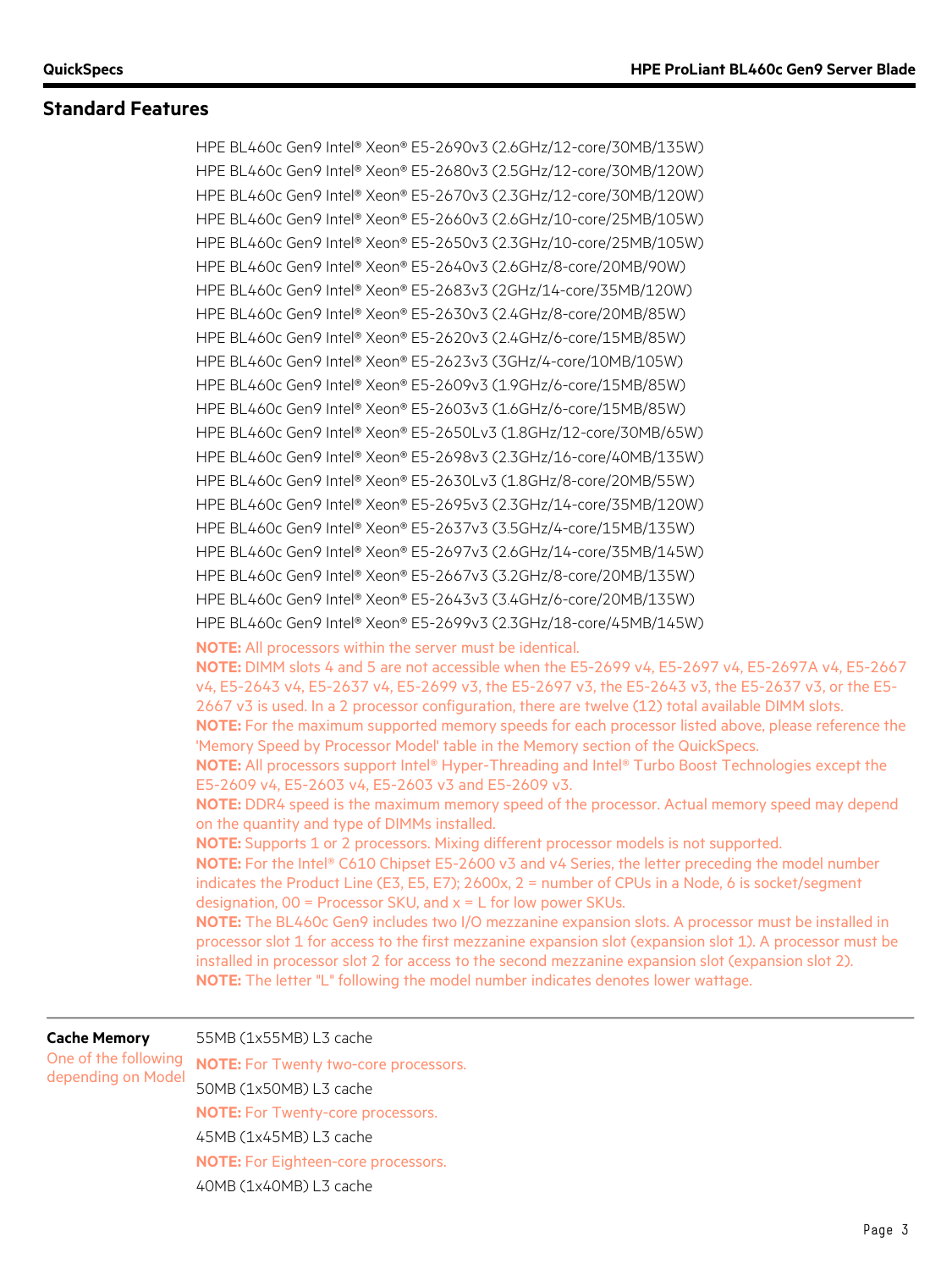|                                                  | <b>NOTE:</b> For Sixteen-core processors.                                                                                                                                                                                                                                   |                                                                                                                                                                                                                                                                                                                                                                                                                                               |  |  |
|--------------------------------------------------|-----------------------------------------------------------------------------------------------------------------------------------------------------------------------------------------------------------------------------------------------------------------------------|-----------------------------------------------------------------------------------------------------------------------------------------------------------------------------------------------------------------------------------------------------------------------------------------------------------------------------------------------------------------------------------------------------------------------------------------------|--|--|
|                                                  | 35MB (1x35MB) L3 cache                                                                                                                                                                                                                                                      |                                                                                                                                                                                                                                                                                                                                                                                                                                               |  |  |
|                                                  | <b>NOTE:</b> For Fourteen-core processors.                                                                                                                                                                                                                                  |                                                                                                                                                                                                                                                                                                                                                                                                                                               |  |  |
|                                                  | 30MB (1x30MB) L3 cache                                                                                                                                                                                                                                                      |                                                                                                                                                                                                                                                                                                                                                                                                                                               |  |  |
|                                                  |                                                                                                                                                                                                                                                                             | <b>NOTE:</b> For Twelve-core processors.                                                                                                                                                                                                                                                                                                                                                                                                      |  |  |
|                                                  | 25MB (1x25MB) L3 cache<br><b>NOTE:</b> For Ten or Eight-core processors.<br>20MB (1x20MB) L3 cache<br>NOTE: For Six, Eight, or Ten-core processors.<br>15MB (1x15MB) L3 cache                                                                                               |                                                                                                                                                                                                                                                                                                                                                                                                                                               |  |  |
|                                                  |                                                                                                                                                                                                                                                                             |                                                                                                                                                                                                                                                                                                                                                                                                                                               |  |  |
|                                                  |                                                                                                                                                                                                                                                                             |                                                                                                                                                                                                                                                                                                                                                                                                                                               |  |  |
|                                                  |                                                                                                                                                                                                                                                                             |                                                                                                                                                                                                                                                                                                                                                                                                                                               |  |  |
|                                                  |                                                                                                                                                                                                                                                                             |                                                                                                                                                                                                                                                                                                                                                                                                                                               |  |  |
|                                                  | <b>NOTE:</b> For Quad or Six-core processors.                                                                                                                                                                                                                               |                                                                                                                                                                                                                                                                                                                                                                                                                                               |  |  |
|                                                  | 10MB (1x10MB) L3 cache                                                                                                                                                                                                                                                      |                                                                                                                                                                                                                                                                                                                                                                                                                                               |  |  |
|                                                  | <b>NOTE:</b> For Quad-core processors.                                                                                                                                                                                                                                      |                                                                                                                                                                                                                                                                                                                                                                                                                                               |  |  |
| <b>Chipset</b>                                   | Intel® C610 Series Chipset                                                                                                                                                                                                                                                  |                                                                                                                                                                                                                                                                                                                                                                                                                                               |  |  |
|                                                  | Intel® E5-2600 v3 or v4 Processor Family                                                                                                                                                                                                                                    |                                                                                                                                                                                                                                                                                                                                                                                                                                               |  |  |
|                                                  |                                                                                                                                                                                                                                                                             | <b>NOTE:</b> For more information regarding Intel chipsets, please see the                                                                                                                                                                                                                                                                                                                                                                    |  |  |
|                                                  |                                                                                                                                                                                                                                                                             | following: http://www.intel.com/content/www/us/en/chipsets/chipsets-overview.html                                                                                                                                                                                                                                                                                                                                                             |  |  |
| <b>Upgradeability</b>                            | Upgradeable to two (2) processors                                                                                                                                                                                                                                           |                                                                                                                                                                                                                                                                                                                                                                                                                                               |  |  |
| On System<br><b>Management</b><br><b>Chipset</b> | HPE iLO (Firmware HPE iLO4 2.0), 4GB NAND with 1GB USB user space configurable via UEFI and<br>accessible via iLO. Read and learn more in the <i>iLO QuickSpecs.</i><br>NOTE: For more information, visit: https://www.hpe.com/us/en/servers/integrated-lights-out-ilo.html |                                                                                                                                                                                                                                                                                                                                                                                                                                               |  |  |
| Memory Protection Advanced ECC                   |                                                                                                                                                                                                                                                                             |                                                                                                                                                                                                                                                                                                                                                                                                                                               |  |  |
|                                                  | Memory Mirroring                                                                                                                                                                                                                                                            |                                                                                                                                                                                                                                                                                                                                                                                                                                               |  |  |
|                                                  |                                                                                                                                                                                                                                                                             | Memory Online Spare Mode (Rank Spare Mode)                                                                                                                                                                                                                                                                                                                                                                                                    |  |  |
| <b>Memory</b>                                    | Type                                                                                                                                                                                                                                                                        | <b>HPE SmartMemory</b>                                                                                                                                                                                                                                                                                                                                                                                                                        |  |  |
| One of the following<br>depending on Model       |                                                                                                                                                                                                                                                                             | DDR4 Load Reduced (LRDIMM), or Registered (RDIMM)                                                                                                                                                                                                                                                                                                                                                                                             |  |  |
|                                                  | Standard (Pre-<br>configured Models)                                                                                                                                                                                                                                        | 256GB (8 x 32GB) DDR4 2400MT/s LDIMMs at 1.2V<br>128GB (4x 32GB) DDR4 2400MT/s LDIMMs at 1.2V<br>64GB (4 x 16GB) DDR4 2400MT/s RDIMMs at 1.2V<br>32GB (2 x 16GB) DDR4 2400MT/s RDIMMs at 1.2V<br>16GB (2 x 8GB) DDR4 2400MT/s RDIMMs at 1.2V<br>128GB (4 x 32GB) DDR4 2133MT/s RDIMMs at 1.2V<br>64GB (4 x 16GB) DDR4 2133MT/s RDIMMs at 1.2V<br>32GB (2 x 16GB) DDR4 2133MT/s RDIMMs at 1.2V<br>32GB (2 x 16GB) DDR4 2133MT/s RDIMMs at 1.2V |  |  |
|                                                  | Maximum (LRDIMM)                                                                                                                                                                                                                                                            | 16GB (2 x 8GB) DDR4 2133MT/s RDIMMs at 1.2V<br>16GB (2 x 8GB) DDR4 2133MT/s RDIMMs at 1.2V<br>2TB (16 x 128GB) up to 2400MT/s at 1.2V                                                                                                                                                                                                                                                                                                         |  |  |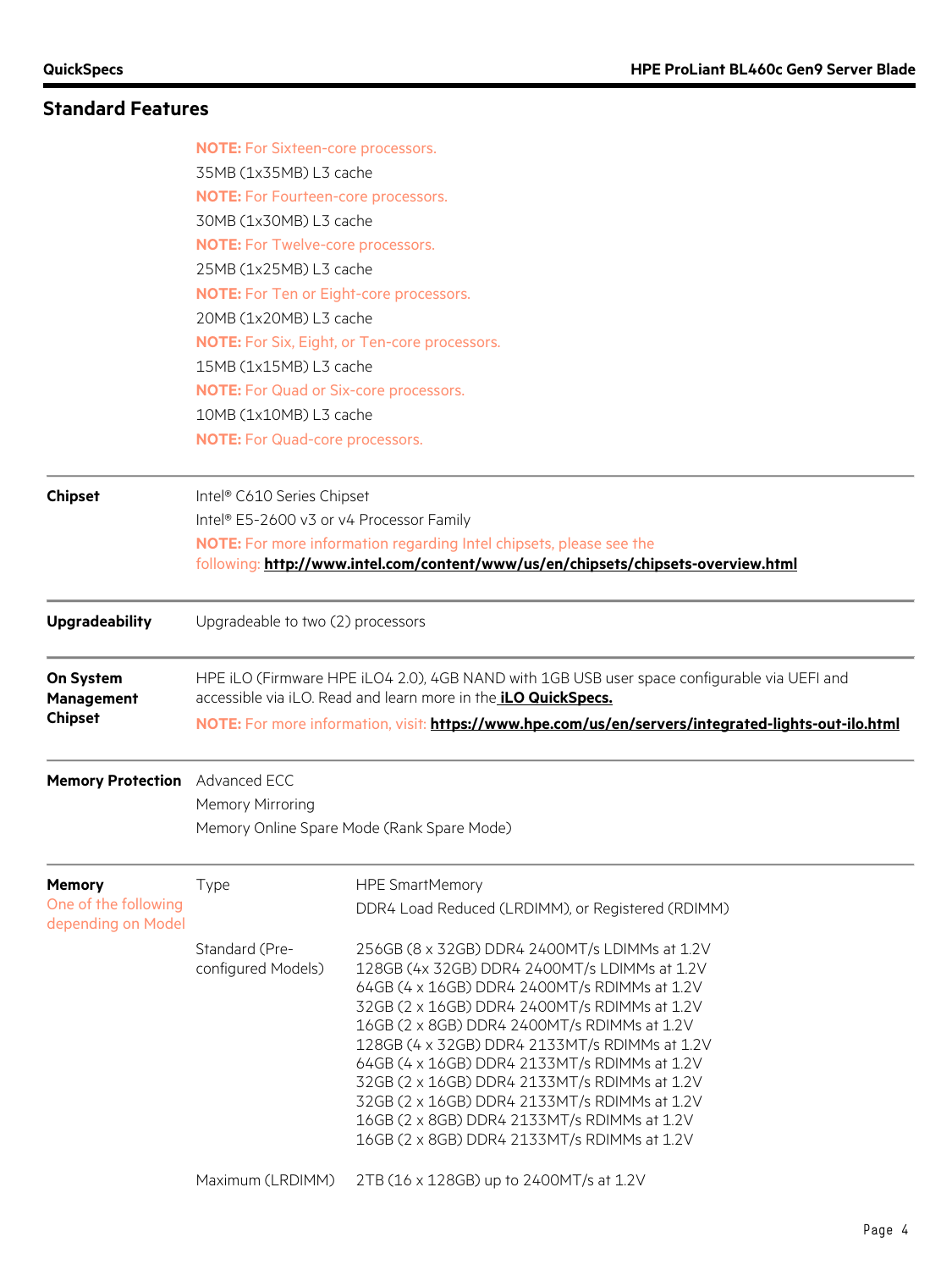| <b>Standard Features</b>                          |                                                                                                                                                                                                                                                                                                                                                                                                                                                                                                                                                                                                                                                                                                                                                                                                                                  |
|---------------------------------------------------|----------------------------------------------------------------------------------------------------------------------------------------------------------------------------------------------------------------------------------------------------------------------------------------------------------------------------------------------------------------------------------------------------------------------------------------------------------------------------------------------------------------------------------------------------------------------------------------------------------------------------------------------------------------------------------------------------------------------------------------------------------------------------------------------------------------------------------|
|                                                   | Maximum (RDIMM)<br>512GB (16 x 32GB) up to 2133MT/s at 1.2V                                                                                                                                                                                                                                                                                                                                                                                                                                                                                                                                                                                                                                                                                                                                                                      |
|                                                   | NOTE: HPE memory from previous generation servers (DDR3) is not compatible with this server. HPE<br>SmartMemory is required to realize the memory performance improvements and enhanced functionality<br>listed in this document for Gen9. For additional information, please see the HPE SmartMemory QuickSpecs<br>at: https://www.hpe.com/h20195/v2/GetHTML.aspx?docname=c04111535<br>NOTE: LRDIMM and RDIMM are distinct memory technologies and cannot be mixed within a server.<br>NOTE: Depending on the memory configuration and processor model, the memory speed may run at<br>2400MT/s, 2133MT/s, 1866MT/s, or 1600MT/s. Please see Memory Population Table or the Online<br><b>Memory Configuration Tool</b><br>at: https://h22195.www2.hpe.com/DDR4memoryconfig/Home/SelectServer                                    |
| <b>Network Controller</b><br>One of the following | One (1) 20Gb 2-port FlexFabric FLB, 10Gb 2-port HPE FlexFabric FLB, or 10Gb 2-port Ethernet FLB<br>NOTE: Supports FCoE, TCP/IP offload engine, hardware-based accelerated iSCSI, iSCSI boot, and<br>depending on Model autosensing 10Gb/1Gb Ethernet.<br>NOTE: Each port is autosensing the speed, and can interoperate with 1Gb HPE BladeSystem c-Class                                                                                                                                                                                                                                                                                                                                                                                                                                                                         |
|                                                   | interconnect components. Both ports will operate at the same speed.<br>NOTE: FlexFabric capabilities require the use of an HPE Virtual Connect FlexFabric or Flex10/10D<br>module module.                                                                                                                                                                                                                                                                                                                                                                                                                                                                                                                                                                                                                                        |
|                                                   | Fibre Channel over Ethernet (FCoE) is supported with HPE interconnects. Learn more<br>at: https://www.hpe.com/us/en/integrated-systems/virtual-connect.html                                                                                                                                                                                                                                                                                                                                                                                                                                                                                                                                                                                                                                                                      |
|                                                   | One (1) HPE FlexFabric 10Gb 2-port 536FLB FlexibleLOM<br>One (1) HPE FlexFabric 20Gb 2-port 650FLB FlexibleLOM<br>NOTE: FlexibleLOMs are not compatible with prior generation c-Class server blades                                                                                                                                                                                                                                                                                                                                                                                                                                                                                                                                                                                                                              |
|                                                   | Standard iLO Network Controller:<br>One (1) 10/100 Mbps port for the HPE iLO 4 to Onboard Administrator link. The Onboard Administrator<br>(with 10/100/1000 Mbps) to BladeSystem link is 1Gbps                                                                                                                                                                                                                                                                                                                                                                                                                                                                                                                                                                                                                                  |
| <b>Expansion Slots</b>                            | Two (2) I/O expansion mezzanine slots:<br>x16 PCIe 3.0 Type A (supports Type A mezzanine cards) (expansion slot 1).<br>$\bullet$<br>NOTE: This expansion slot supports dual-port mezzanine cards: one port is routed to<br>interconnect module bay 3 and the other to bay 4.<br>x16 PCle 3.0 Type B (supports Type A and Type B mezzanine cards (expansion slot 2).<br>$\bullet$<br>NOTE: This expansion slot supports dual-port and quad-port mezzanine cards. For dual-port<br>cards, one port is routed to interconnect module bay 5 and the other to bay 6. For quad-port<br>cards, one port is routed to interconnect module bay 5, one to bay 6, one to bay 7, and one to bay<br>8.<br>NOTE: A second processor must be installed (in processor slot 2) to have access to the second<br>expansion slot (expansion slot 2). |
|                                                   | Mezzanine card options include:<br>Dual-port 20Gb FlexFabric, Dual-port 10Gb FlexFabric, 10GbE options, and quad-port 1Gb Ethernet<br>$\bullet$<br>server adapter mezzanine options for additional network ports.<br>Dual-port 16Gb Fibre Channel HBA for SAN connectivity.<br>$\bullet$<br>QDR and FDR InfiniBand for low latency and high bandwidth server interconnectivity.<br>$\bullet$<br>I/O accelerator mezzanine options for high transaction rate local storage<br>$\bullet$                                                                                                                                                                                                                                                                                                                                           |
| <b>HPE Server ROM</b>                             | HPE ROM (read only memory) is now digitally signed using the HPE Corporate Signing Service. This<br>signature is verified before the flash process starts, reducing accidental programming and preventing                                                                                                                                                                                                                                                                                                                                                                                                                                                                                                                                                                                                                        |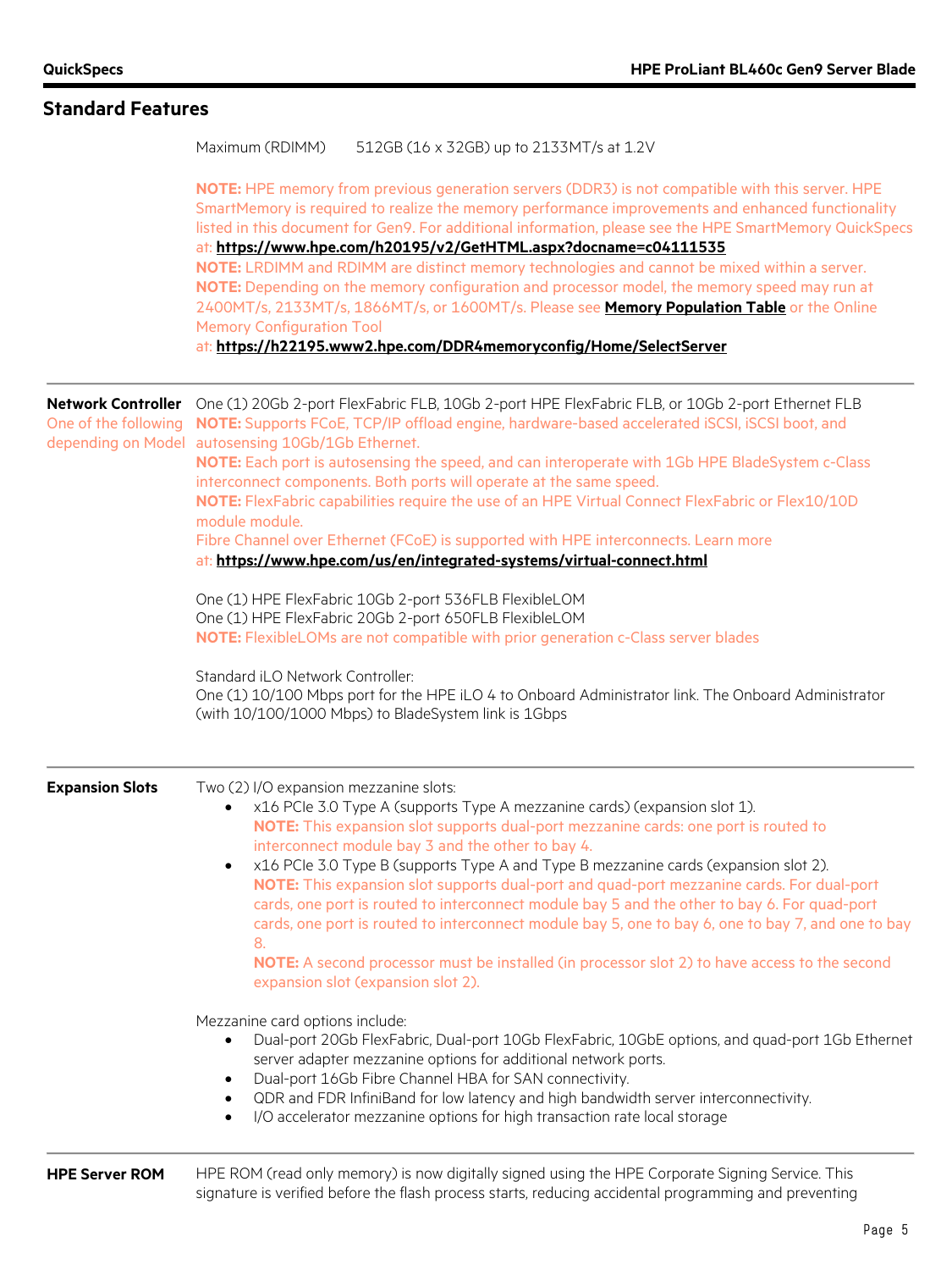malicious efforts to corrupt system ROM.

HPE ROM provides for essential initialization and validation of hardware components before control is passed to the customer-installed operating system. The ROM also provides the capability of booting from various fixed media (HDD, CD-ROM) and removable media (USB), to continue operation to the operating system.

HPE ROM performs very early configuration of the video controller, to allow monitoring of initialization progress via an attached monitor. If configuration or hardware errors are discovered during this early phase of hardware initialization, suitable messages are now displayed on the connected monitor. Additionally, these configuration or hardware errors are logged to the Integrated Management Log (IML) to assist in diagnosis. The HPE ProLiant ROM is used to configure the following:

- Processor and chipset status registers
- System memory, memory map, and memory initialization
- System hardware configuration (integrated PCI devices and optional PCIe cards).
- Customer-specific BIOS configuration using the HPE ROM-Based Setup Utility (RBSU).

#### **NOTE:** For further information, please refer to the HPE RBSU (ROM based setup utility) user guide: **<http://h20564.www2.hpe.com/hpsc/doc/public/display?docId=c00191707>**

| <b>HPE Server UEFI</b><br>/Legacy ROM     | Unified Extensible Firmware Interface (UEFI) is an industry standard that provides better manageability and<br>more secured configuration while interacting with your server at boot time. HPE ProLiant Gen9 platform<br>defaults to UEFI and can be factory or field configured for Legacy BIOS Boot Mode.<br>NOTE: The UEFI System Utilities function is analogous to the HPE ROM-Based Setup Utility (RBSU) of<br>legacy BIOS. For more information, please<br>visit https://support.hpe.com/hpsc/doc/public/display?docId=c04398276<br>UEFI enables numerous new capabilities specific to HPE ProLiant servers such as: |                |                                                                                                                                                                                                                                                                                                                                                                                                                                          |  |
|-------------------------------------------|-----------------------------------------------------------------------------------------------------------------------------------------------------------------------------------------------------------------------------------------------------------------------------------------------------------------------------------------------------------------------------------------------------------------------------------------------------------------------------------------------------------------------------------------------------------------------------------------------------------------------------|----------------|------------------------------------------------------------------------------------------------------------------------------------------------------------------------------------------------------------------------------------------------------------------------------------------------------------------------------------------------------------------------------------------------------------------------------------------|--|
|                                           | Secure Boot<br>Operating system specific functionality<br>Support for > 2.2 TB (using GPT) boot drives<br>USB 3.0 Stack<br>Embedded UEFI Shell<br>Mass Configuration Deployment Tool using HPE RESTful API<br>PXE boot support for IPv6 networks<br>Boot support for option cards that only support a UEFI option ROM<br><b>NOTE:</b> For more information please<br>visit https://support.hpe.com/hpsc/doc/public/display?docId=c04398276<br>NOTE: For UEFI Boot Mode, boot environment and OS image installations should be configured properly<br>to support UEFI.                                                       |                |                                                                                                                                                                                                                                                                                                                                                                                                                                          |  |
|                                           | the factory.                                                                                                                                                                                                                                                                                                                                                                                                                                                                                                                                                                                                                |                | NOTE: HPE UEFI FIO Setting (758959-B22) can be selected to configure the system in Legacy mode in                                                                                                                                                                                                                                                                                                                                        |  |
| <b>Storage Controller</b>                 | All Pre-configured<br><b>Models</b>                                                                                                                                                                                                                                                                                                                                                                                                                                                                                                                                                                                         |                | One (1) HPE Smart Array P244br Controller with 1GB Flash-Backed Write Cache<br>(FBWC) supporting RAID 0 and RAID 1, or HPE H244br Smart HBA.<br>NOTE: The HPE Smart Array P244br, the HPE H244br Smart HBA, and the HPE<br>B140i (chipset SATA). Support two (2) small form factor (SFF) hot plug drive bays.<br>NOTE: For NVMe support, please select the NVMe FIO setting (825555-B21)<br>available on Factory Integrated models only. |  |
| <b>Maximum Internal</b><br><b>Storage</b> | Hot Plug SFF SAS<br>Hot Plug SFF SATA                                                                                                                                                                                                                                                                                                                                                                                                                                                                                                                                                                                       | 4.OTB<br>4.OTB | $2 \times 2.0TB$<br>$2 \times 2.0TB$                                                                                                                                                                                                                                                                                                                                                                                                     |  |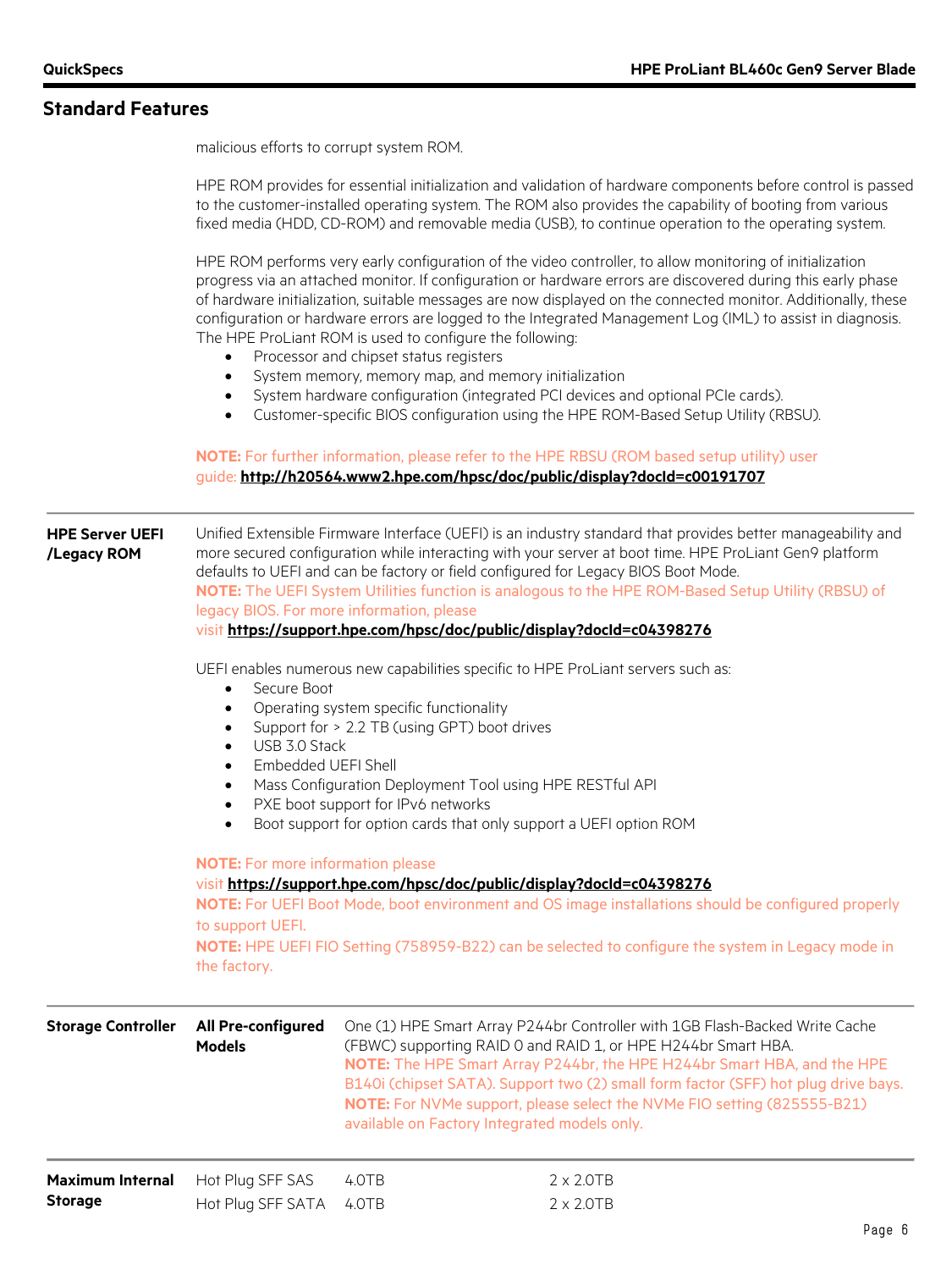| One of the following Hot Plug SFF SAS<br>depending on Model SSD                                                    |                                                                                                                                                                                                                                                                                                                                                                           | 7.68TB | 2 x 3.84TB                                                                                                                                                                                                                                                                                                                                                                                                                            |  |
|--------------------------------------------------------------------------------------------------------------------|---------------------------------------------------------------------------------------------------------------------------------------------------------------------------------------------------------------------------------------------------------------------------------------------------------------------------------------------------------------------------|--------|---------------------------------------------------------------------------------------------------------------------------------------------------------------------------------------------------------------------------------------------------------------------------------------------------------------------------------------------------------------------------------------------------------------------------------------|--|
|                                                                                                                    | Hot Plug SFF SATA<br><b>SSD</b>                                                                                                                                                                                                                                                                                                                                           | 7.68TB | $2 \times 3.84$ TB                                                                                                                                                                                                                                                                                                                                                                                                                    |  |
|                                                                                                                    | Hot Plug SFF NVMe 4.0TB<br><b>SSD</b>                                                                                                                                                                                                                                                                                                                                     |        | $2 \times 2.0TB$                                                                                                                                                                                                                                                                                                                                                                                                                      |  |
|                                                                                                                    |                                                                                                                                                                                                                                                                                                                                                                           |        | NOTE: The ProLiant BL460c Gen9 server includes the HPE hot plug small form factor (SFF) SmartDrive<br>carrier for enhanced management and reduced maintenance errors. HPE drives from previous generation<br>servers (prior to Gen8) are not compatible with the ProLiant BL460c Gen9 drive bays.                                                                                                                                     |  |
| <b>Interfaces</b>                                                                                                  | Micro SDHC Slot<br>USB 3.0 Port                                                                                                                                                                                                                                                                                                                                           |        | One (1) internal Micro Secure Digital High Capacity (Micro SDHC) card slot<br>One (1) internal USB 3.0 connector for USB flash media drive keys<br>NOTE: The above options are intended for integrated hypervisor virtualization environments.                                                                                                                                                                                        |  |
| <b>Industry Standard</b><br>Compliance                                                                             | ACPI 2.0<br>Microsoft <sup>®</sup> Logo certifications<br>USB 3.0 Support<br><b>IPMI 2.0</b><br>Secure Digital 2.0<br>TPM 1.2 Support<br>Advanced Encryption Standard (AES)<br>Triple Data Encryption Standard (3DES)<br><b>SNMP</b><br><b>SSL 2.0</b><br>Active Directory v1.0<br>PCIe 3.0<br><b>ASHRAE A3</b><br>FIPS 140-2 Level-1 certification<br><b>Energy Star</b> |        | IEEE (specific IEEE standards depending on Ethernet adapter card(s) installed)<br>DMTF Systems Management Architecture for Server Hardware Command Line Protocol (SMASH CLP)<br>NOTE: Energy Star Family level certification covering all BL460c Gen9 E5-2600 v3 configurations that do<br>not include the Intel Xeon E5-2699v3 processor. For more information,<br>visit https://www.hpe.com/us/en/about/environment/eco-labels.html |  |
| <b>Operating Systems</b><br>and Virtualization<br><b>Software Support</b><br>for ProLiant Servers Canonical Ubuntu | <b>Microsoft Windows Server</b><br><b>Red Hat Enterprise Linux (RHEL)</b><br><b>SUSE Linux Enterprise Server (SLES)</b><br><b>Oracle Solaris</b><br><b>VMware</b><br>download page:<br>server-balde.7271227.html                                                                                                                                                          |        | <b>NOTE:</b> For more information on the HPE Certified and Supported ProLiant Servers for OS and<br>Virtualization Software and latest listing of software drivers available for your server, please visit our<br>Support Matrix at: https://www.hpe.com/us/en/servers/server-operating-systems.html and our driver<br>https://www.hpe.com/us/en/product-catalog/servers/proliant-servers/pip.hpe-proliant-bl460c-gen9-               |  |
| <b>Enclosures</b>                                                                                                  | needs:                                                                                                                                                                                                                                                                                                                                                                    |        | Hewlett Packard Enterprise offers two different c-Class server blade enclosures to meet your individual                                                                                                                                                                                                                                                                                                                               |  |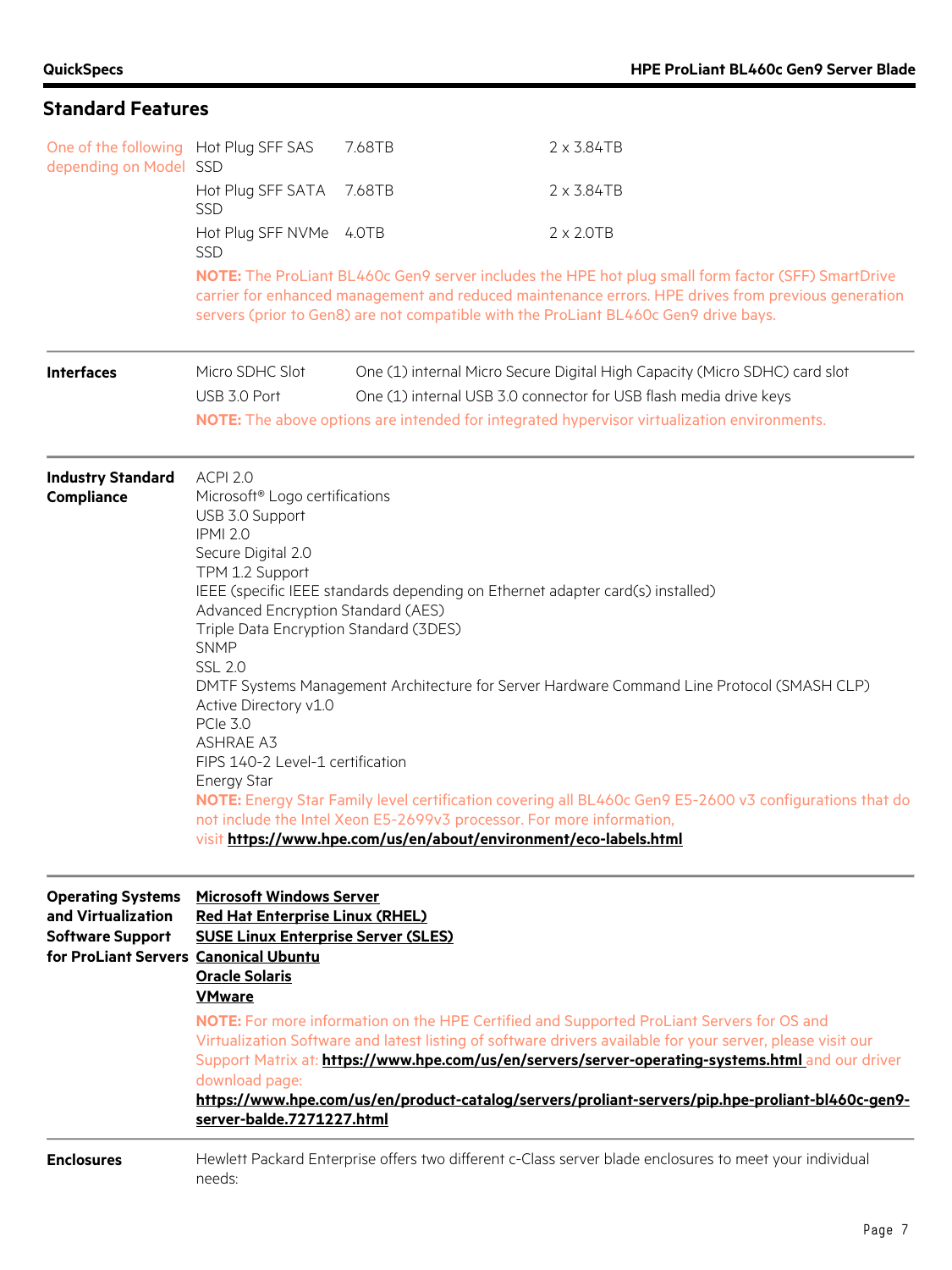| <b>Standard Features</b>      |                                                                                                                           |                                                                                                                                                                                                                                                                                                                                                                                                                                                            |
|-------------------------------|---------------------------------------------------------------------------------------------------------------------------|------------------------------------------------------------------------------------------------------------------------------------------------------------------------------------------------------------------------------------------------------------------------------------------------------------------------------------------------------------------------------------------------------------------------------------------------------------|
|                               | $\bullet$<br>$\bullet$                                                                                                    | The HPE BladeSystem c7000 rack enclosure is 10U high and holds up to sixteen (16) ProLiant<br>BL460c Gen9 servers plugged vertically.<br>The HPE BladeSystem c3000 rack enclosure is 6U high and holds up to eight (8) HPE ProLiant<br>BL460c Gen9 servers plugged horizontally.<br>Server blades, interconnect modules, power supplies, fans, and redundant Onboard Administrator modules<br>are all designed to fit into the c3000 and c7000 enclosures. |
|                               | systems/bladesystem.html#portfolio                                                                                        | NOTE: For additional enclosure information, please see: https://www.hpe.com/us/en/integrated-                                                                                                                                                                                                                                                                                                                                                              |
| <b>Graphics</b>               | Integrated Matrox G200eh video controller<br>1600 x 1200 (32 bpp)<br>1920 x 1200 (16 bpp)<br>$\bullet$                    |                                                                                                                                                                                                                                                                                                                                                                                                                                                            |
|                               | 16 MB Flash Video Memory<br>$\bullet$<br>$\bullet$                                                                        | HPE ILO Management On System Management Memory<br>256 MB DDR 3 with ECC (112 MB after ECC and video)                                                                                                                                                                                                                                                                                                                                                       |
| <b>Form Factor</b>            | HPE ProLiant BL460c Gen9 is a half-height server blade that plugs into the HPE BladeSystem c3000 and<br>c7000 enclosures. |                                                                                                                                                                                                                                                                                                                                                                                                                                                            |
| <b>Embedded</b><br>Management | <b>HPE Integrated</b><br><b>Lights Out</b>                                                                                | Monitor your servers for ongoing management, service alerting, reporting and<br>remote management with iLO. Learn more<br>at https://www.hpe.com/us/en/servers/integrated-lights-out-ilo.html                                                                                                                                                                                                                                                              |
|                               | <b>UEFI</b>                                                                                                               | Configure and boot your servers securely with industry standard Unified Extensible<br>Firmware Interface (UEFI). Learn more at https://www.hpe.com/us/en/product-<br>catalog/detail/pip.6935826.html                                                                                                                                                                                                                                                       |
|                               | <b>HPE RESTful API</b>                                                                                                    | RESTful API is an application programming interface. RESTful Web Service API<br>served by iLO's web server.<br>https://www.hpe.com/us/en/servers/restful-api.html                                                                                                                                                                                                                                                                                          |
|                               | Intelligent<br><b>Provisioning</b>                                                                                        | Provision servers by discovering and deploying 1 to few servers with Intelligent<br>Provisioning. Learn more at <b>https://www.hpe.com/us/en/product-</b><br>catalog/detail/pip.5219984.html                                                                                                                                                                                                                                                               |
| <b>Server Utilities</b>       | <b>HPE Smart Update</b>                                                                                                   | Optimize firmware and driver updates with HPE Smart Update solutions. Learn more<br>at http://h17007.www1.hpe.com/us/en/enterprise/servers/products/service_p<br>ack/hpsum/index.aspx                                                                                                                                                                                                                                                                      |
|                               | <b>HPE Systems Insight</b><br><b>Manager (HPE SIM)</b>                                                                    | HPE SIM allows you to monitor the health of your HPE ProLiant Servers and HPE<br>Integrity Servers, and also provides you with basic support for non-Hewlett Packard<br>Enterprise servers. HPE SIM also integrates with HPE SUM to provide quick and<br>seemless firmware updates. Learn more at https://www.hpe.com/us/en/product-<br>catalog/detail/pip.489496.html                                                                                     |
|                               | <b>Windows PowerShell</b>                                                                                                 | Scripting Tool Kit and Provision 1 to many servers using your own scripts to discover and deploy them with<br>HPE Scripting Tool Kit for Windows and Linux or HPE Scripting Tools for Windows<br>PowerShell.                                                                                                                                                                                                                                               |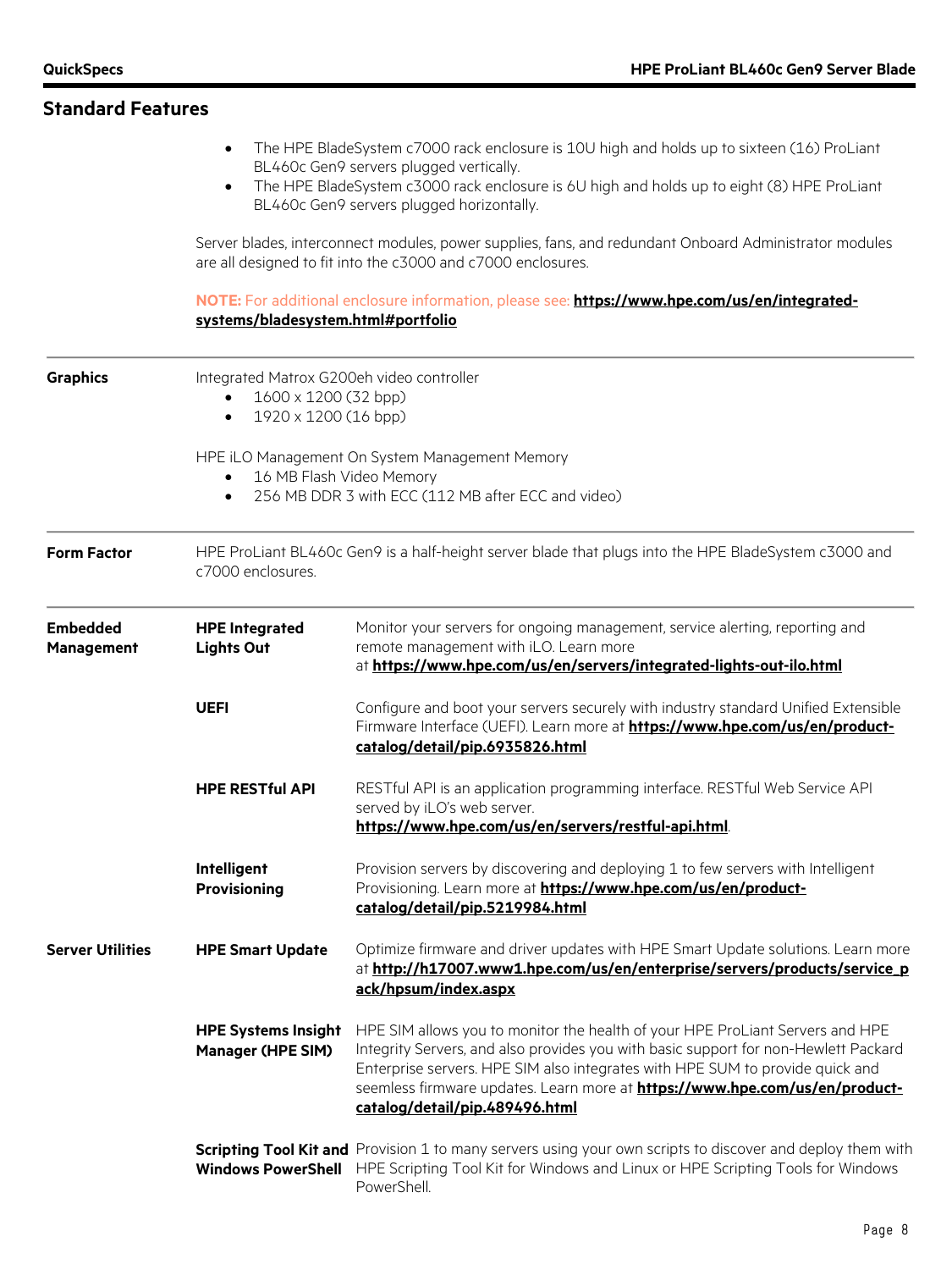| <b>Standard Features</b> |                                                                                                                                                                                                                                                   |                                                                                                                                                                                                                                                                                                                                                                                                                                                                                                                                                                                                                                                                                                                                                                                                                                                                                                                                                                                                                                                                                                                                                         |  |
|--------------------------|---------------------------------------------------------------------------------------------------------------------------------------------------------------------------------------------------------------------------------------------------|---------------------------------------------------------------------------------------------------------------------------------------------------------------------------------------------------------------------------------------------------------------------------------------------------------------------------------------------------------------------------------------------------------------------------------------------------------------------------------------------------------------------------------------------------------------------------------------------------------------------------------------------------------------------------------------------------------------------------------------------------------------------------------------------------------------------------------------------------------------------------------------------------------------------------------------------------------------------------------------------------------------------------------------------------------------------------------------------------------------------------------------------------------|--|
|                          | <b>HPE RESTful</b><br><b>Interface Tool</b>                                                                                                                                                                                                       | HPE RESTful API tool is a scripting tool to provision servers using RESTful API<br>Interface to discover and deploy servers at scale. Learn more<br>at https://www.hpe.com/us/en/servers/restful-api.html<br>Enables the ability to access, deploy, and manage your server anytime from<br>anywhere from select smartphones and mobile devices. For additional information<br>please visit: https://www.hpe.com/us/en/servers/integrated-lights-out-ilo.html                                                                                                                                                                                                                                                                                                                                                                                                                                                                                                                                                                                                                                                                                            |  |
|                          | <b>HPE iLO Mobile</b><br><b>Application</b>                                                                                                                                                                                                       |                                                                                                                                                                                                                                                                                                                                                                                                                                                                                                                                                                                                                                                                                                                                                                                                                                                                                                                                                                                                                                                                                                                                                         |  |
|                          | <b>HPE Insight Online</b>                                                                                                                                                                                                                         | HPE Insight Online, available at no additional cost as part of your HPE warranty, Care<br>Pack or contractual support agreement with Hewlett Packard Enterprise, is a<br>personalized dashboard for simplified tracking of IT operations and support<br>information from anywhere, anytime. Learn more<br>at http://h20564.www2.hpe.com/hpsc/doc/public/display?docId=c03178991                                                                                                                                                                                                                                                                                                                                                                                                                                                                                                                                                                                                                                                                                                                                                                         |  |
| <b>Security</b>          | Power-on password<br>$\bullet$<br>Administrator's password<br>$\bullet$<br>$\bullet$<br>$\overline{\phantom{0}}$<br>$\bullet$<br>Network server mode<br>$\bullet$<br>Serial interface control<br>$\bullet$<br>$\bullet$<br>$\bullet$<br>$\bullet$ | Keyboard password (QuickLock)<br>HPE iLO Management On System Management Chipset with:<br>SSL encryption<br>Secure Shell version 2<br>Advanced Encryption Standard (AES) and Triple Data Encryption Standard (3DES) on<br>browser, CLP and XML scripting interface<br>AES and RC4 encryption of video<br>External USB port enable/disable<br>TPM (Trusted Platform Module) 2.0 option<br>Advanced Encryption Standard (AES)<br>Intel® Advanced Encryption Standard-New Instructions (AES-NI)<br>FIPS 140-2 Level-1 certification                                                                                                                                                                                                                                                                                                                                                                                                                                                                                                                                                                                                                        |  |
| <b>Availability</b>      | <b>Memory</b><br>$\bullet$<br>lockstep mode).<br>$\bullet$<br>$\bullet$<br>$\bullet$<br>$\bullet$<br><b>Mezzanine options and I/O</b><br>$\bullet$<br>$\bullet$                                                                                   | Advanced ECC uses single device data correction (SDDC) to detect and correct single and all multi-<br>bit error that occurs within a single DRAM chip. Both x4 and x8 SDDC are supported (x8 requires<br>Memory online spare mode (also known as rank spare mode) detects a rank that is degrading and<br>switches operation to the spare rank.<br>Memory demand and patrol scrubbing to prevent accumulation of correctable errors and reducing<br>the likelihood of unplanned downtime.<br>Failed DIMM isolation improves the service time thus improving the overall system availability.<br>Address parity protection available on RDIMMs and LRDIMMs detects address bit errors to improve<br>service time and overall system availability.<br>Support for one (1) FlexibleLOM, providing two (2) (i.e. redundant) Ethernet ports<br>Multiple mezzanine I/O expansion slots that support a wide variety of mezzanine cards each<br>supporting multiple data paths routed to redundant interconnect modules.<br>Network Adapter Teaming (bonding) provides network fault tolerance, transmit load balancing, and<br>switch-assisted load balancing. |  |
|                          | <b>Storage</b><br>$\bullet$                                                                                                                                                                                                                       | Two (2) Small Form Factor hot-plug SAS/SATA HDD or SSD or NVMe SSD drive bays.                                                                                                                                                                                                                                                                                                                                                                                                                                                                                                                                                                                                                                                                                                                                                                                                                                                                                                                                                                                                                                                                          |  |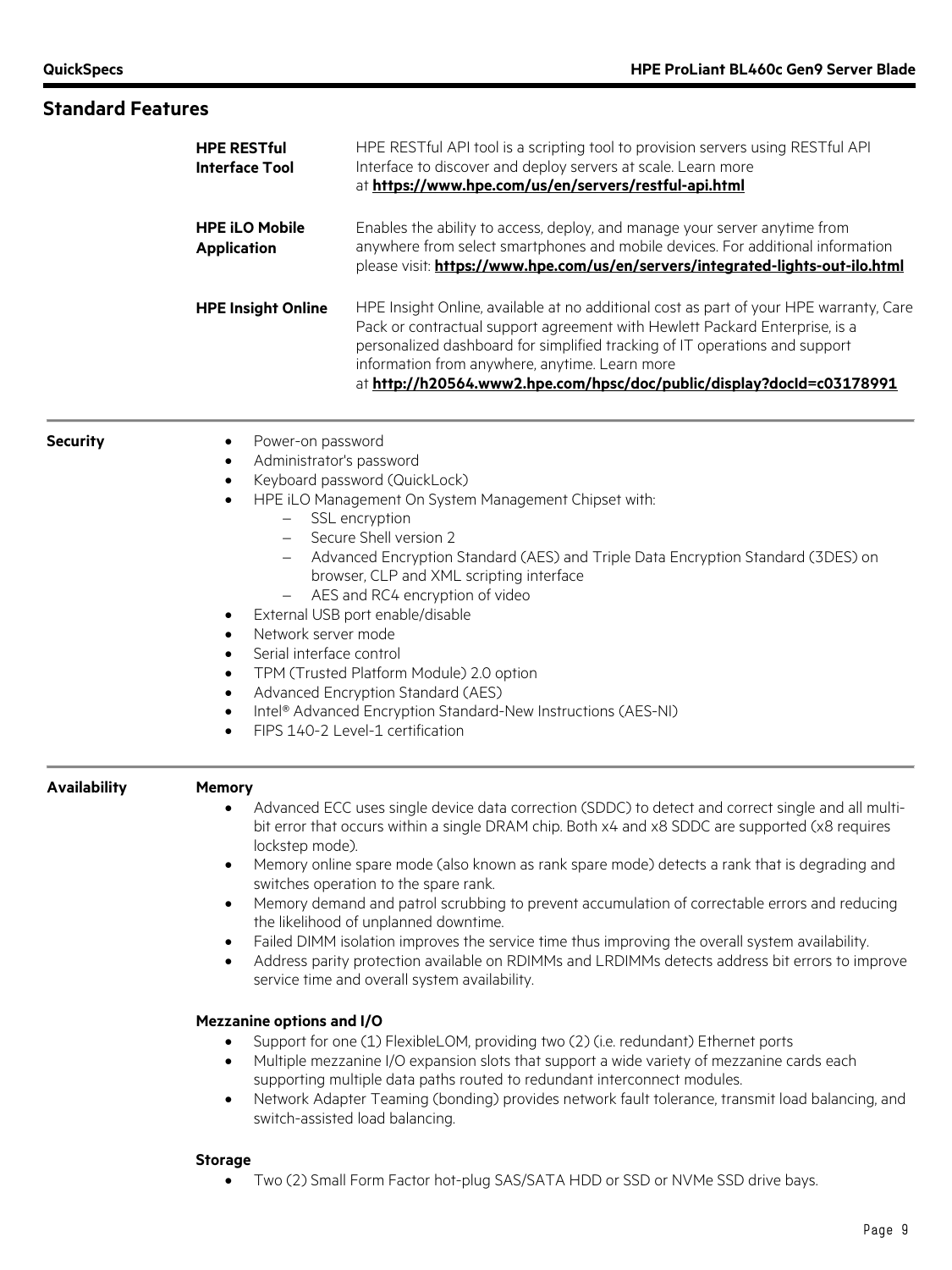- Choice of the HPE Smart Array P244br Controller with 1GB FBWC, HPE Smart HBA H244br, or the HP B140i (chipset SATA). RAID 0 and 1 support for all three storage controller offerings.
- Optional dual-port Fibre Channel mezzanine card(s) for redundant SAN connections. **NOTE:** For NVMe support, please select the NVMe FIO setting (825555-B21) available on CTO models only.

#### **Processor/Chipset**

- Processor internal sensors & thermal control protection against over-temperature conditions.
- Cache parity/ECC protects cache data from accidental data corruption.
- Machine Check Architecture (MCA) detects and captures hardware errors such as system bus, memory ECC, parity, and cache, and improves service time.
- Intel® QPI Protocol Protection allows detection of data errors using a checksum of 8-bits.
- Core Disable for FRB (fault resilient boot) allows a system to power-on despite a failing core-pair. It uses BIST (built-in self-test) results to detect a failure and disables the target core-pair upon subsequent boot.

#### **Server Blade Enclosure Infrastructure**

- Pooled power for true N+N power redundancy through up to six (6) hot-plug, high-efficiency, common slot enclosure-based power supplies (configuration dependent).
- Up to ten (10) enclosure-based hot-plug HPE Active Cool fans that scale to meet future demands, optimize airflow, reduce power draw, and improve acoustic performance.
- Dual grid power providing redundant rack enclosure power feeds to the server blade enclosure.
- HPE Dynamic Power Saver Mode monitors the total enclosure power consumption in real time and automatically adjusts with change in demand for improved efficiency and reliability.HPE Dynamic Power Capping safely limits power usage without impacting performance by capping peak usage instead of average power usage, removes risk to electrical infrastructure with a fast-acting, hardware-based capping algorithm, and reclaims more power by dynamically controlling power limits based on workload demand.
- Up to eight interconnect modules per server blade enclosure providing four simultaneous redundant fabrics for FlexFabric, Virtual Connect Ethernet, Fibre Channel, InfiniBand, Pass Thru Ethernet, etc.
- Enclosure crosslinks between adjacent enclosures to provide interconnect module-to-module connections or as Virtual Connect module stacking links.
- Optional enclosure redundant Onboard Administrator system management module.

**Warranty** This product is covered by a global limited warranty and supported by HPE Services and a worldwide network of Hewlett Packard Enterprise Authorized Channel Partners. Hardware diagnostic support and repair is available for three years from date of purchase. Support for software and initial setup is available for 90 days from date of purchase. Enhancements to warranty services are available through HPE Pointnext operational services or customized service agreements. Certain restrictions and exclusions apply. Hard drives have either a one year or three year warranty; refer to specific hard drive QuickSpecs for details.

> **NOTE:** Server warranty includes 3-year Parts, 3-year Labor, 3-year on-site support. Warranty repairs may be accomplished through the use of Customer Self Repair (CSR) parts. These parts fall into two categories: 1) Mandatory CSR parts are designed for easy replacement. A travel and labor charge will result when customers decline to replace a Mandatory CSR part; 2) Optional CSR parts are also designed for easy replacement but may involve added complexity. Customers may choose to have HPE replace Optional CSR parts at no charge. Additional information regarding worldwide limited warranty and technical support is available at **<http://h20564.www2.hpe.com/hpsc/wc/public/home>**.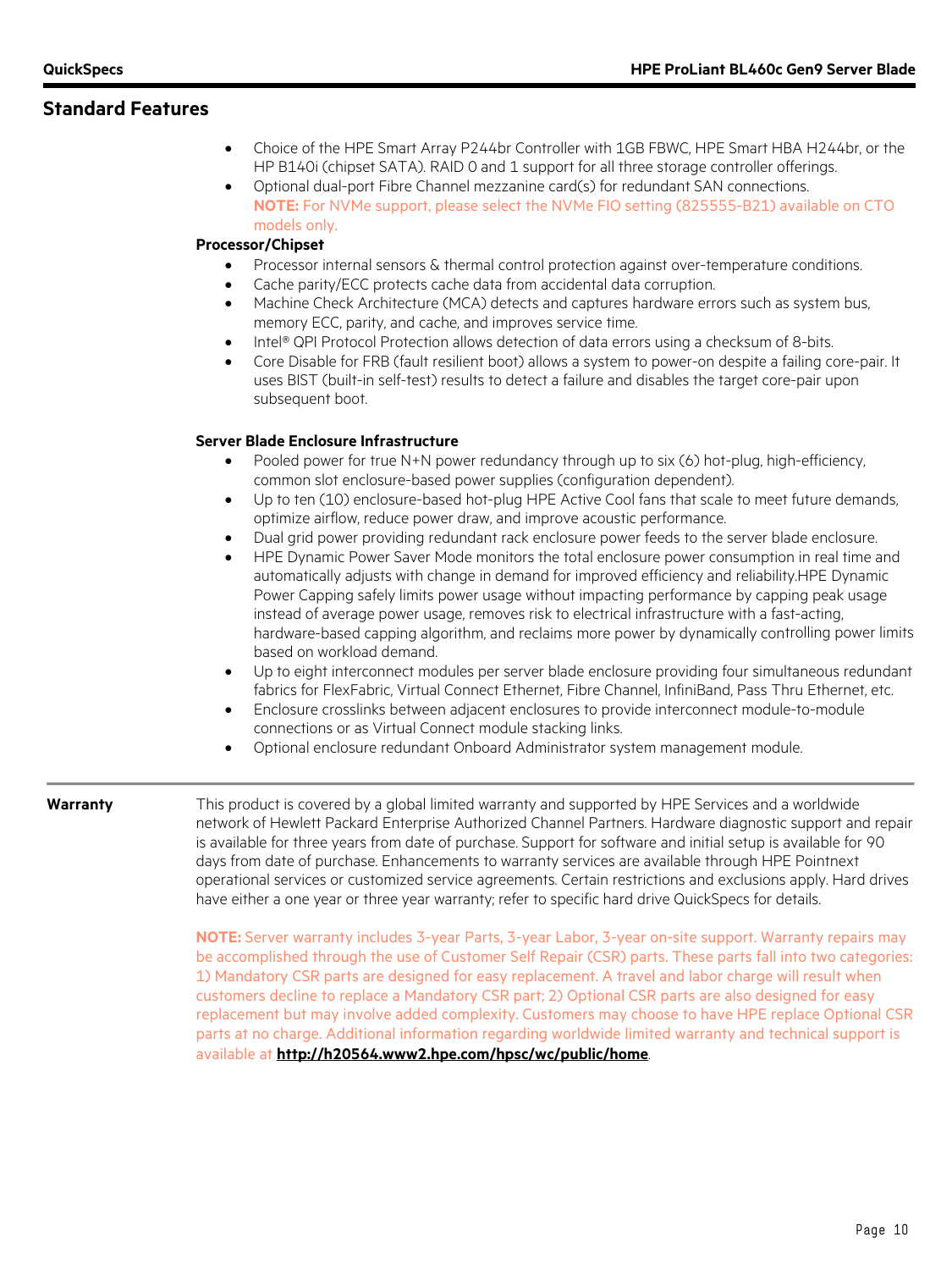| <b>Fibre Channel</b><br><b>Support</b> | Up to two (2) optional Fibre Channel mezzanine HBAs are supported on the HPE ProLiant BL460c Gen9.                                                                                                                                                                                                                                                                                                                                                                                                                                                                                                                                                                   |                                                                                                                                                                                                                                                                                                                                                                                                                                                                                                                                                                                                                          |  |
|----------------------------------------|----------------------------------------------------------------------------------------------------------------------------------------------------------------------------------------------------------------------------------------------------------------------------------------------------------------------------------------------------------------------------------------------------------------------------------------------------------------------------------------------------------------------------------------------------------------------------------------------------------------------------------------------------------------------|--------------------------------------------------------------------------------------------------------------------------------------------------------------------------------------------------------------------------------------------------------------------------------------------------------------------------------------------------------------------------------------------------------------------------------------------------------------------------------------------------------------------------------------------------------------------------------------------------------------------------|--|
| <b>Compatible SAN</b>                  | HPE ProLiant BL460c Gen9 server blades are optimized for HPE MSA, EVA, 3PAR and XP.<br>HPE ProLiant BL460c Gen9 server blades are compatible with select 3rd party SANs. Please see blade storage<br>page for more details at https://www.hpe.com/us/en/integrated-systems/bladesystem.html                                                                                                                                                                                                                                                                                                                                                                          |                                                                                                                                                                                                                                                                                                                                                                                                                                                                                                                                                                                                                          |  |
| <b>HPE Virtual</b><br><b>Connect</b>   | HPE Virtual Connect is an interconnect option for c-Class BladeSystem that simplifies server connectivity to<br>data and storage networks, and reduces costs. Unique HPE Flex-10 technology makes maximum use of<br>network bandwidths, provide dynamic tuning and enable extreme flexibility to meet individual server and<br>infrastructure requirements by allocating up to 4 network connections per server port. Virtual Connect<br>FlexFabric modules extend those capabilities to allocate one function per port to storage connections (FCoE).<br>HPE OneView's software-defined approach to infrastructure management enables central console to administer |                                                                                                                                                                                                                                                                                                                                                                                                                                                                                                                                                                                                                          |  |
|                                        |                                                                                                                                                                                                                                                                                                                                                                                                                                                                                                                                                                                                                                                                      | network connections and workloads for thousands of servers, see<br>https://www.hpe.com/us/en/integrated-systems/management-software.html<br>For more information on Virtual Connect Ethernet, Fibre Channel, Converged Network and management<br>options, see https://www.hpe.com/us/en/integrated-systems/virtual-connect.html                                                                                                                                                                                                                                                                                          |  |
| <b>Embedded</b><br><b>Management</b>   | <b>iLO Advanced for</b><br><b>BladeSystem</b>                                                                                                                                                                                                                                                                                                                                                                                                                                                                                                                                                                                                                        | HPE iLO Advanced for BladeSystem licenses offer smart remote functionality without<br>compromise, for all HPE ProLiant servers. The license includes the full integrated<br>remote console, virtual keyboard, video, and mouse (KVM), multi-user collaboration,<br>console record and replay, and GUI-based and scripted virtual media and virtual<br>folders. You can also activate the enhanced security and power management<br>functionality. Learn more about HPE iLO Advanced<br>at https://www.hpe.com/us/en/servers/integrated-lights-out-ilo.html                                                               |  |
| <b>Server</b><br><b>Management</b>     | <b>HPE Insight Control</b>                                                                                                                                                                                                                                                                                                                                                                                                                                                                                                                                                                                                                                           | HPE Insight Control, lets you deploy, migrate, monitor, remote control, and optimize<br>your IT infrastructure through a single, simple management console. For more<br>information, see https://www.hpe.com/us/en/product-<br>catalog/detail/pip.3312156.html                                                                                                                                                                                                                                                                                                                                                           |  |
|                                        | <b>HPE OneView</b>                                                                                                                                                                                                                                                                                                                                                                                                                                                                                                                                                                                                                                                   | Powerful converged management of servers, storage, and network for IT service<br>automation and infrastructure simplicity.                                                                                                                                                                                                                                                                                                                                                                                                                                                                                               |  |
|                                        | <b>HPE Matrix</b><br><b>Operating</b><br><b>Environment</b>                                                                                                                                                                                                                                                                                                                                                                                                                                                                                                                                                                                                          | The HPE Matrix Operating Environment (Matrix OE) for ProLiant and Integrity servers<br>is an integrated command center that helps you instantly adjust to dynamic business<br>demands. This advanced infrastructure management software lets you reduce the cost<br>of common data center tasks by up to 40 percent while keeping pace with your<br>changing business. The HPE Matrix OE includes the automated provisioning,<br>optimization, and recovery management capabilities for HPE CloudSystem Matrix, the<br>ideal platform for private cloud and Infrastructure as a Service (laaS).<br>For more information, |  |
|                                        |                                                                                                                                                                                                                                                                                                                                                                                                                                                                                                                                                                                                                                                                      | visit: http://h20392.www2.hpe.com/portal/swdepot/displayProductInfo.do?produ<br>ctNumber=HPID                                                                                                                                                                                                                                                                                                                                                                                                                                                                                                                            |  |

# **Optional Features**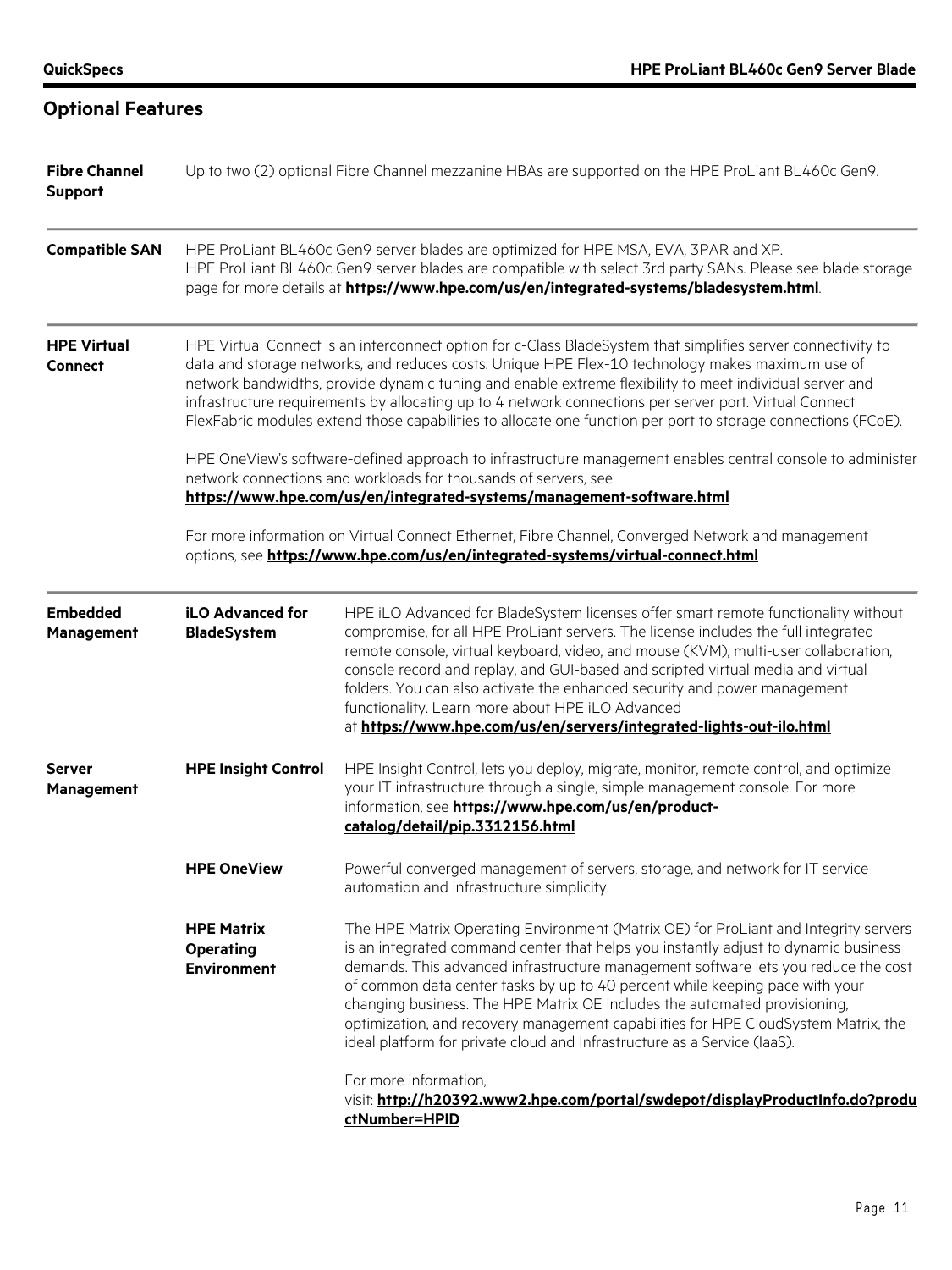#### **Optional Features HPE Insight Cluster Management Utility (CMU)** HPE Insight Cluster Management Utility is a Hyperscale management framework that includes software for the centralized provisioning, management and monitoring of nodes and infrastructure. Learn more at **[https://www.hpe.com/us/en/product](https://www.hpe.com/us/en/product-catalog/detail/pip.3296361.html)[catalog/detail/pip.3296361.html](https://www.hpe.com/us/en/product-catalog/detail/pip.3296361.html) High Performance HPE Cluster Clusters Platforms** HPE Cluster Platforms are specifically engineered, factory-integrated large-scale ProLiant clusters optimized for High Performance Computing, with a choice of servers, networks and software. Operating system options include specially priced offerings for Red Hat Enterprise Linux and SUSE Linux Enterprise Server, as well as Microsoft Windows HPC Server. A Cluster Platform Configurator simplifies ordering. **<https://www.hpe.com/us/en/solutions/hpc-high-performance-computing.html> HPE HPC Interconnects** High Performance Computing (HPC) interconnect technologies are available for this server as part of the HPE Cluster Platform portfolio. These high-speed InfiniBand and Gigabit interconnects are fully supported by Hewlett Packard Enterprise when integrated within an HPE cluster. **Storage Software** Whether you need to solve a specific data protection, archiving, or storage command and control challenge, or deliver on strategic consolidation, compliance, or continuity initiatives, look no further than HPE storage software. Our storage software helps you reduce costs, simplify storage infrastructure, protect vital assets and respond faster to business opportunities. Storage software that gets the job done: • **Data Protection and Recovery Software** Whether you're a large enterprise or a smaller business, HPE data protection and recovery software will cost-effectively protect you against disaster and ensure business continuity. • **Data Archive and Migration Software** The HPE storage software enables you to comply with data retention and retrieval requirements, improve application performance, and reduce costs by efficiently migrating infrequently accessed or less valuable data to lower cost storage. • **Storage Resource Management Software (SRM)** The HPE storage resource management software reduces operational costs and provides the command and control foundation you need to efficiently manage and visualize your physical and virtual environments. • **Data Replication Software** Hewlett Packard Enterprise offers array-based and host-based replication software for use in disaster recovery, testing, application development and reporting. • **Storage Device Management Software** Maximize your investment in HPE storage and networking with software that enables hardwarespecific configuration, performance tuning and connectivity management. • **HPE StoreVirtual VSA** HPE StoreVirtual VSA allows you to create fully featured shared storage on a VMware vSphere or Microsoft Hyper-V virtualized server. This server model starting November 2013, includes a limited license for HPE StoreVirtual VSA software with 1TB of capacity. To download the license key and StoreVirtual VSA software, visit: [https://www.hpe.com/us/en/product-catalog/storage/storage](https://www.hpe.com/us/en/product-catalog/storage/storage-software.hits-12.html)**[software.hits-12.html](https://www.hpe.com/us/en/product-catalog/storage/storage-software.hits-12.html) NOTE:** You will need your server serial number in order to complete the registration form. Fully functional, capacity-based licenses are available in 4TB, 10T and 50TB sizes.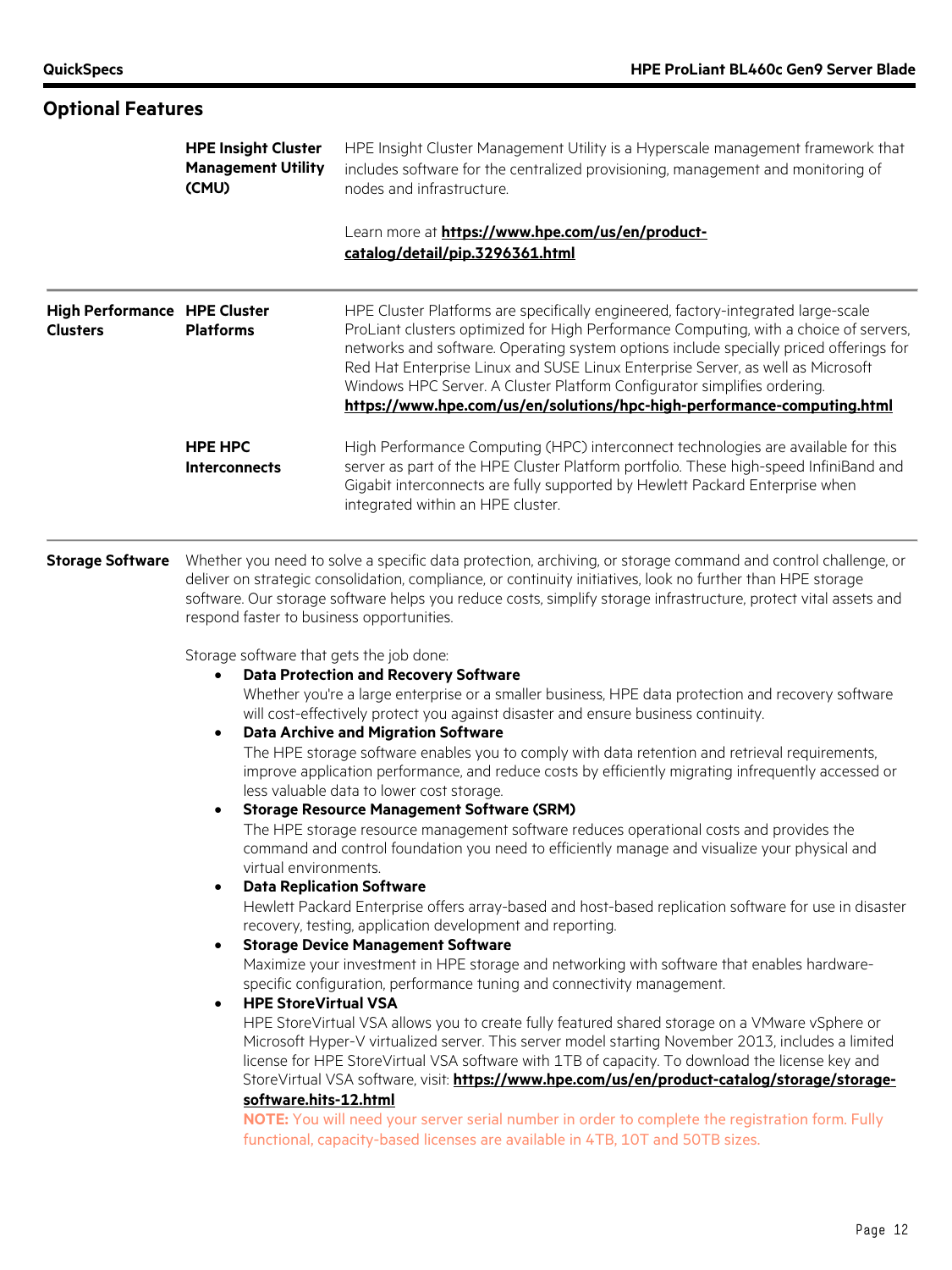| <b>Optional Features</b>                                                        |                                                                                                                                                                                                                                                                                                                                                                                                                                                                                                                                                                                                                                                                                                                                                                                                                                                                                                                                                                                                                                               |  |
|---------------------------------------------------------------------------------|-----------------------------------------------------------------------------------------------------------------------------------------------------------------------------------------------------------------------------------------------------------------------------------------------------------------------------------------------------------------------------------------------------------------------------------------------------------------------------------------------------------------------------------------------------------------------------------------------------------------------------------------------------------------------------------------------------------------------------------------------------------------------------------------------------------------------------------------------------------------------------------------------------------------------------------------------------------------------------------------------------------------------------------------------|--|
|                                                                                 | NOTE: For more information available Storage Software including QuickSpecs, please<br>see: http://www.hpe.com/storage                                                                                                                                                                                                                                                                                                                                                                                                                                                                                                                                                                                                                                                                                                                                                                                                                                                                                                                         |  |
|                                                                                 | HPE Insight Online HPE Insight Online is part of the HPE Support Center for one stop, secure access to product and HPE support<br>information personalized to your IT environment. Insight Online can automatically display devices remotely<br>monitored by HPE Remote Support tools. With Insight Online's easy navigation you can efficiently track your IT<br>support contracts and device status from anywhere and at<br>anytime. https://h20392.www2.hpe.com/portal/swdepot/displayProductInfo.do?productNumber=RSSW<br><b>MBASE</b>                                                                                                                                                                                                                                                                                                                                                                                                                                                                                                    |  |
| <b>Get connected to</b><br><b>HPE</b>                                           | To get the most from your investment in Hewlett Packard Enterprise servers, get connected to Hewlett<br>Packard Enterprise using our innovative remote support technology which provides system health monitoring,<br>pre-failure alert notification and more.                                                                                                                                                                                                                                                                                                                                                                                                                                                                                                                                                                                                                                                                                                                                                                                |  |
| <b>Expansion Blade</b><br><b>Support</b>                                        | Supports one (1) optional D2220sb storage or PCI expansion blade<br>NOTE: Expansion blade support requires the use of either the HPE Dynamic Smart Array B140i or the HPE<br>Smart Array P246br controller.<br>NOTE: Expansion blade support requires server firmware versions from SPP 2015.04 or later.                                                                                                                                                                                                                                                                                                                                                                                                                                                                                                                                                                                                                                                                                                                                     |  |
| <b>Factory Express</b><br><b>Portfolio for</b><br><b>Servers</b><br>and Storage | HPE Factory Express offers configuration, customization, integration and deployment services for Hewlett<br>Packard Enterprise servers and storage products. Customers can choose how their factory solutions are built,<br>tested, integrated, shipped and deployed.<br>Factory Express offers service packages for simple configuration, racking, installation, complex configuration<br>and design services as well as individual factory services, such as image loading, asset tagging, and custom<br>packaging. Hewlett Packard Enterprise products supported through Factory Express include a wide array of<br>servers and storage: HPE Integrity, HPE ProLiant, HPE ProLiant Server Blades, HPE BladeSystem, HPE 9000<br>servers as well as the MSAxxxx, VA7xxx, EVA, XP, rackable tape libraries and configurable network switches.<br>For more information on Factory Express services on your specific server model please contact your sales<br>representative or go to: https://www.hpe.com/us/en/services/factory-express.html |  |
| <b>HPE Simple</b><br>Configurator                                               | SCE is a guided self-service tool to help sales and non-technical people provide customers with initial<br>configurations in 3 to 5 minutes. You may then send the configuration on for configuration help, or use in your<br>existing ordering processes. If you require "custom" rack configuration or configuration for products not<br>available in SCE, please contact the HPE Customer Business Center or an Authorized Partner for assistance.<br>https://h22174.www2.hpe.com/SimplifiedConfig/Welcome                                                                                                                                                                                                                                                                                                                                                                                                                                                                                                                                 |  |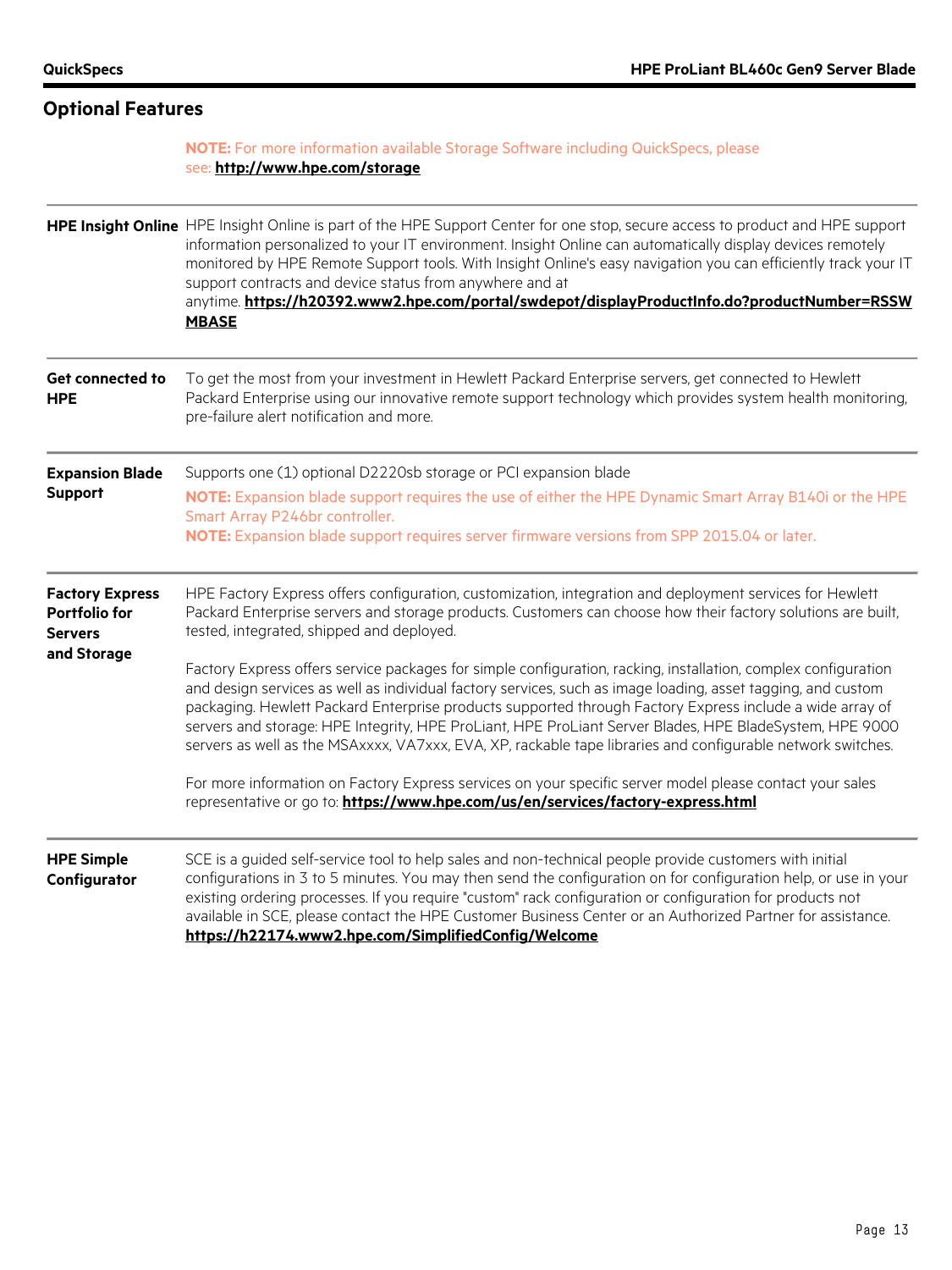# **Recommended Support Services for BL460**

| <b>Service and</b><br><b>Support</b>       | Protect your business beyond warranty with HPE Support Services<br>HPE Technology Services delivers confidence, reduces risk and helps customers realize agility and stability.<br>Connect to Hewlett Packard Enterprise to help prevent problems and solve issues faster HPE Support<br>Services enable you to choose the right service level, length of coverage and response time as you<br>purchase your new server, giving you full entitlement for the support for need for your IT and business.<br><b>Connect your devices</b><br>Unlock all of the benefits of your technology investment by connecting your products to HP Enterprise.<br>Achieve up to $77\%$ <sup>1</sup> reduction in down time, near $100\%$ <sup>2</sup> diagnostic accuracy and a single consolidated<br>view of your environment. By connecting, you will receive 24x7monitoring, pre-failure alerts, automatic call<br>logging, and automatic parts dispatch. HPE Proactive Care Service and HPE Datacenter Care Service<br>customers will also benefit from proactive activities to help prevent issues and increase optimization. All of<br>these benefits are already available to you with your server storage and networking products, securely<br>connected to Hewlett Packard Enterprise support. |
|--------------------------------------------|--------------------------------------------------------------------------------------------------------------------------------------------------------------------------------------------------------------------------------------------------------------------------------------------------------------------------------------------------------------------------------------------------------------------------------------------------------------------------------------------------------------------------------------------------------------------------------------------------------------------------------------------------------------------------------------------------------------------------------------------------------------------------------------------------------------------------------------------------------------------------------------------------------------------------------------------------------------------------------------------------------------------------------------------------------------------------------------------------------------------------------------------------------------------------------------------------------------------------------------------------------------------------------------------|
|                                            | $1 - \text{IDC}$<br>2 - HP CSC reports 2014 - 2015                                                                                                                                                                                                                                                                                                                                                                                                                                                                                                                                                                                                                                                                                                                                                                                                                                                                                                                                                                                                                                                                                                                                                                                                                                         |
| <b>Optimized Support</b><br>recommendation | HPE Proactive Care Advanced - 24x7 coverage, three year Support Service<br>This services helps achieve a higher return on your product investment with personalized support from a<br>local assigned Account Support Manager who will share best practice advice and personalized<br>recommendations designed to help improve availability and performance to increase stability and reduce<br>unplanned downtime. Leverage your system's ability to connect to Hewlett Packard Enterprise for pre-<br>failure alerts, automatic call logging and parts dispatch. For business critical incidents, this service offers<br>critical event management to reduce mean time to resolution. This recommendation provides 24x7<br>coverage with four-hour response for hardware and collaborative support that offers two-hour callback for<br>supported software issues. Collaborative software management is included with independent software<br>vendors unless you have your software support from Hewlett Packard Enterprise where we own all cases<br>from start through to resolution.<br>https://www.hpe.com/h20195/V2/GetDocument.aspx?docname=4AA5-3259ENW&cc=us&lc=en                                                                                                                |
| <b>Standard Support</b><br>recommendation  | HPE Proactive Care - 24x7 coverage, three year Support Service<br>HPE Proactive Care gives customers an enhanced call experience plus helps preventing problems and<br>maintains IT stability by utilizing personalized proactive reports with recommendations and advice when<br>your products are connected to Hewlett Packard Enterprise. This Service combines three years' proactive<br>reporting and advice with our 24x7 coverage, four hour hardware response time when there is a problem.<br>In addition, this service includes collaborative software support for Independent Software Vendors (ISVs),<br>(Red Hat, VMWare, Microsoft, etc) running on your HPE servers.<br>https://www.hpe.com/h20195/v2/GetPDF.aspx/4AA3-8855ENW.pdf                                                                                                                                                                                                                                                                                                                                                                                                                                                                                                                                          |
| <b>Parts and Materials</b>                 | Hewlett Packard Enterprise will provide HPE-supported replacement parts and materials necessary to<br>maintain the covered hardware product in operating condition, including parts and materials for available<br>and recommended engineering improvements.<br>Parts and components that have reached their maximum supported lifetime and/or the maximum usage<br>limitations as set forth in the manufacturer's operating manual, product quick-specs, or the technical<br>product data sheet will not be provided, repaired, or replaced as part of these services.                                                                                                                                                                                                                                                                                                                                                                                                                                                                                                                                                                                                                                                                                                                    |

The defective media retention service feature option applies only to Disk or eligible SSD/Flash Drives replaced by Hewlett Packard Enterprise due to malfunction.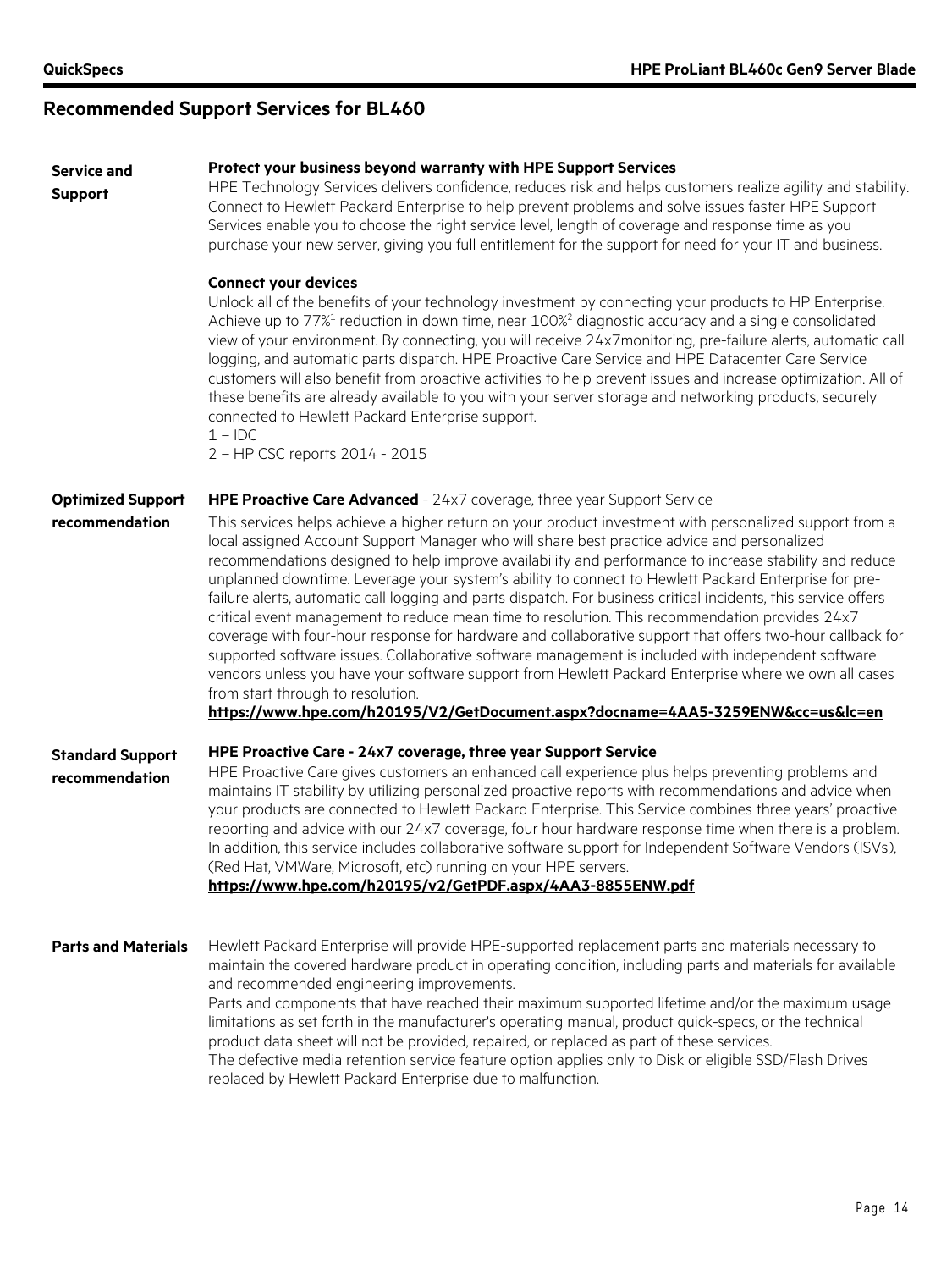#### **Recommended Support Services for BL460**

#### **Related Services HPE Server Hardware Installation**

Provides for the basic hardware installation of HPE branded servers, storage devices and networking options to assist you in bringing your new hardware into operation in a timely and professional manner. **<https://www.hpe.com/h20195/V2/GetPDF.aspx/5981-9356EN.pdf>**

#### **Data Center Care Services**

HPE Datacenter Care helps improve IT stability and security, increase the value of IT, and enable agility and innovation. It is a structured framework of repeatable, tested, and globally available services "building blocks." You can deploy, operate, and evolve your datacenter wherever you are on your IT journey. With HPE Datacenter Care, you benefit from a personalized relationship with Hewlett Packard Enterprise via a single point of accountability for HPE and others' products. For more information, visit **<https://www.hpe.com/us/en/services/datacenter-hybrid-services.html>**

#### **Data Privacy Services**

Protect your data through better media management. HPE Data privacy services help manage and protect sensitive data to reduce the risk of unauthorized access to private information and help meet compliance requirements. Our retention services allow you to keep drives and other devices upon failure with Defective Media Retention and Comprehensive Defective Material Retention, our removal services provide convenient data sanitization and our recovery services allow you to safely retire IT assets and capture any remaining value from the hardware.

#### **<https://www.hpe.com/us/en/services/platform-consulting-services.html>**

#### **HPE Education Services**

Keep your IT staff trained making sure they have the right skills to deliver on your business outcomes. Book on a class today and learn how to get the most from your technology investment. For more information: **<http://www.hpe.com/services>**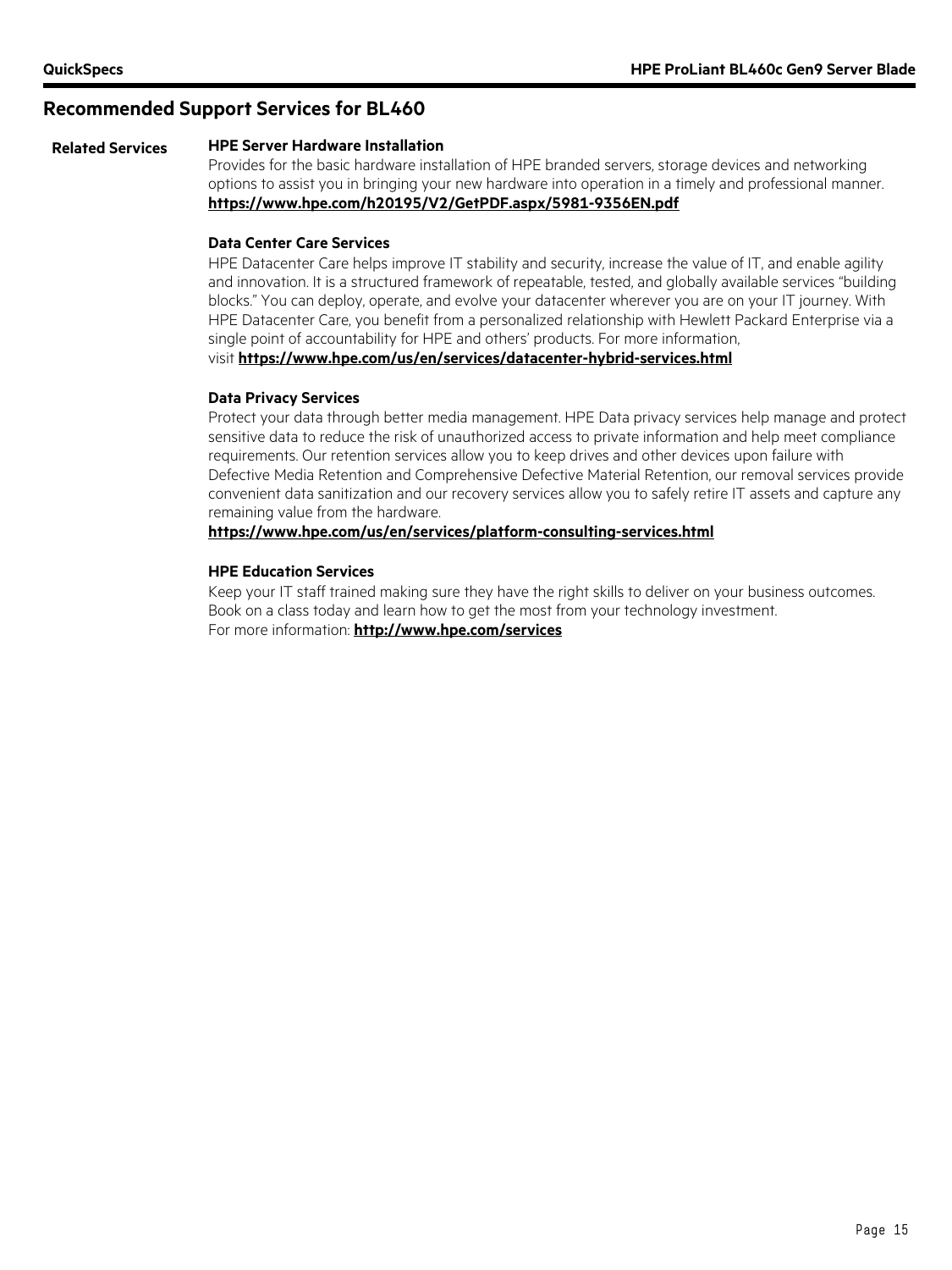**NOTE:** For the Standard Features shipped in the "Factory Integrated Models", please see the "Configuration Information - Factory Integrated Models" section.

**NOTE:** Pre-configured models ship with the configurations below. Options can be selected from the Core or Additional options section of this QuickSpecs.

**NOTE:** Hewlett Packard Enterprise does not allow factory integration of options into pre-configured models. Any additional options purchased will be shipped separately.

**NOTE:** If you desire a custom configuration please see "Configuration Information - Factory Integrated Models" section of this QuickSpecs.

**NOTE:** All Pre-configured Models come populated with some hard drive blanks installed.

**NOTE:** Not all models are available in all regions. Check with your local country Hewlett Packard Enterprise offices for availability.

# **E5-2600 v4 series Processors**

| <b>HPE ProLiant</b><br><b>BL460c Gen9 E5-</b> | Processor(s)              | (1) Intel® Xeon® E5-2609 v4 (1.7GHz/8-core/20MB/6.4GT-s QPI/85W, DDR4-<br>1866)                                                            |
|-----------------------------------------------|---------------------------|--------------------------------------------------------------------------------------------------------------------------------------------|
| 2609v4 1P 16GB-R                              | <b>Cache Memory</b>       | 20MB (1x20MB) Level 3 cache                                                                                                                |
| <b>Server</b><br>813192-B21                   | <b>Memory</b>             | 16GB (2x 8GB) 2400MT/s (DDR4-2400) Registered DIMMs at 1.2V)<br>NOTE: Total of 16 DIMM slots. Only eight (8) usable with single processor. |
|                                               | <b>Network Controller</b> | HPE FlexFabric 10Gb 2-port 536FLB FlexibleLOM                                                                                              |
|                                               | <b>Storage Controller</b> | HPE Smart HBA H244br Controller with RAID 0.1                                                                                              |
|                                               | <b>Hard Drive</b>         | None ship standard                                                                                                                         |
|                                               |                           | Supports up to two (2) HPE hot-plug SFF SAS/SATA/SDD drives                                                                                |
|                                               |                           | <b>NOTE:</b> NVMe SSDs not available on this model.                                                                                        |
|                                               | <b>Internal Storage</b>   | SAS: 2.0TB; SATA: 2.0TB; SAS SSD: 3.84TB; SATA SSD: 3.84TB                                                                                 |
|                                               | <b>Optical Drive Bay</b>  | None                                                                                                                                       |
|                                               | <b>Expansion Slots</b>    | 2 standard - Slot 1 supports Type A mezzanine Cards. Slot 2 supports Type A and<br>Type B mezzanine cards.                                 |
|                                               | Management                | HPE iLO Management (standard)                                                                                                              |
|                                               |                           | Optional: HPE OneView or HPE Insight Control                                                                                               |
|                                               | <b>Form Factor</b>        | Up to eight (8) half-height blades supported in the HPE BladeSystem c3000<br>Enclosure                                                     |
|                                               |                           | Up to sixteen (16) half-height blades supported in HPE BladeSystem c7000                                                                   |
|                                               |                           | Enclosure                                                                                                                                  |
|                                               | Warranty                  | Server warranty includes 3-year Parts, 3-year Labor, 3-year on-site support.                                                               |
| <b>HPE ProLiant</b>                           | Processor(s)              | (1) Intel® Xeon® E5-2620 v4 (2.1GHz/8-core/20MB/8GT-s QPI/85W, DDR4-2133)                                                                  |
| <b>BL460c Gen9 E5-</b>                        | <b>Cache Memory</b>       | 20MB (1x20MB) Level 3 cache                                                                                                                |
| 2620v4 1P 16GB-R<br><b>Server</b>             | <b>Memory</b>             | 16GB (2x 8GB) 2400MT/s (DDR4-2400) Registered DIMMs at 1.2V)<br>NOTE: Total of 16 DIMM slots. Only eight (8) usable with single processor. |
| 813193-B21                                    | <b>Network Controller</b> | HPE FlexFabric 10Gb 2-port 536FLB FlexibleLOM                                                                                              |
|                                               | <b>Storage Controller</b> | HPE Smart HBA H244br Controller with RAID 0,1                                                                                              |
|                                               | <b>Hard Drive</b>         | None ship standard<br>Supports up to two (2) HPE hot-plug SFF SAS/SATA/SDD drives<br><b>NOTE:</b> NVMe SSDs not available on this model.   |
|                                               | <b>Internal Storage</b>   | SAS: 2.0TB; SATA: 2.0TB; SAS SSD: 3.84TB; SATA SSD: 3.84TB                                                                                 |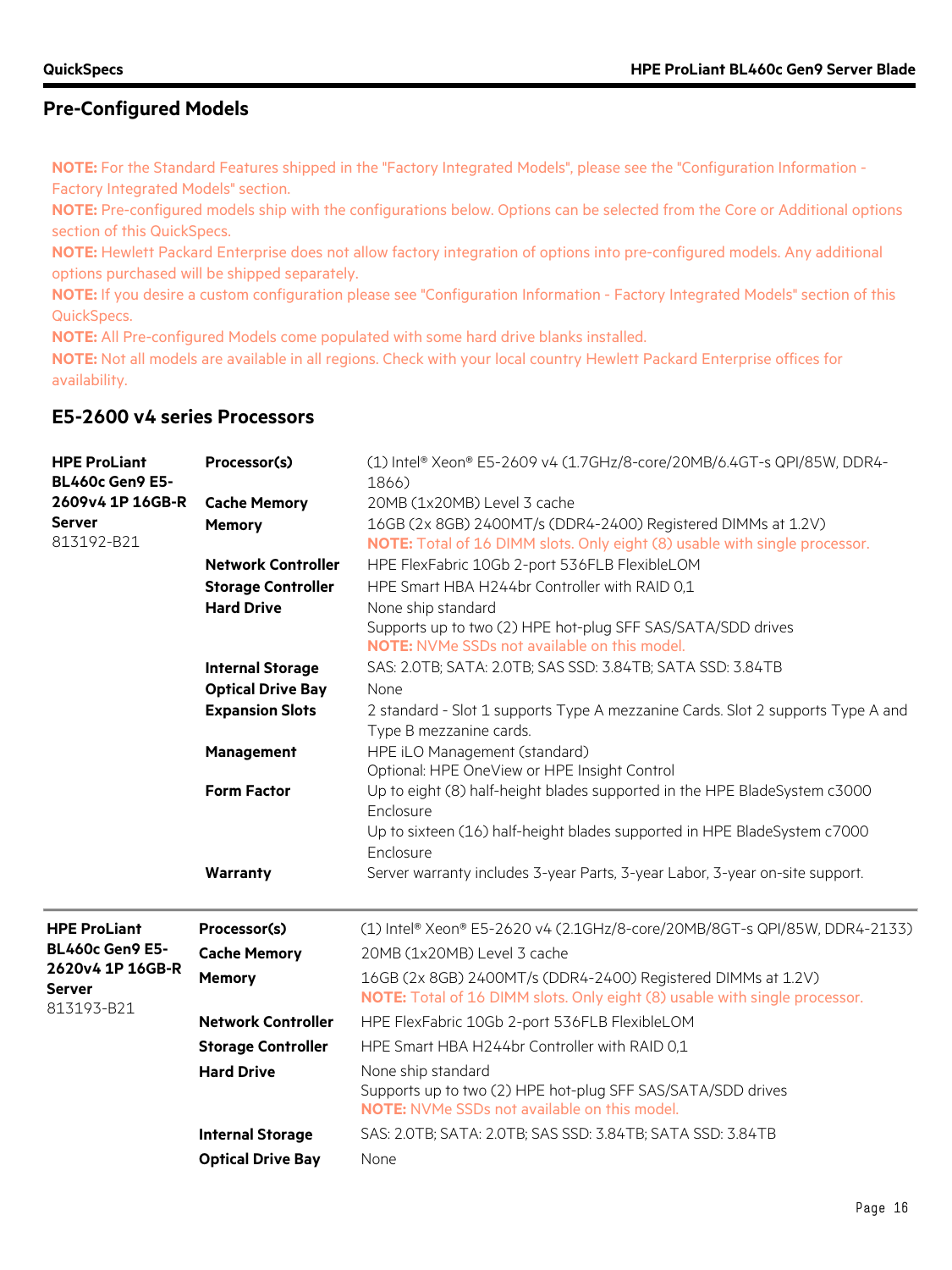|                                               | <b>Expansion Slots</b>    | 2 standard - Slot 1 supports Type A mezzanine Cards. Slot 2 supports Type A and<br>Type B mezzanine cards.                               |
|-----------------------------------------------|---------------------------|------------------------------------------------------------------------------------------------------------------------------------------|
|                                               | Management                | HPE iLO Management (standard)<br>Optional: HPE OneView or HPE Insight Control                                                            |
|                                               | <b>Form Factor</b>        | Up to eight (8) half-height blades supported in the HPE BladeSystem c3000<br>Enclosure                                                   |
|                                               |                           | Up to sixteen (16) half-height blades supported in HPE BladeSystem c7000<br>Enclosure                                                    |
|                                               | Warranty                  | Server warranty includes 3-year Parts, 3-year Labor, 3-year on-site support.                                                             |
| <b>HPE ProLiant</b><br><b>BL460c Gen9 E5-</b> | Processor(s)              | (1) Intel® Xeon® E5-2640 v4 (2.4GHz/10-core/25MB/8GT-s QPI/90W, DDR4-<br>2133)                                                           |
| 2640v4 1P 32GB-R                              | <b>Cache Memory</b>       | 25MB (1x25MB) Level 3 cache                                                                                                              |
| <b>Server</b><br>813194-B21                   | Memory                    | 32GB (2x 16GB) 2400MT/s (DDR4-2400) Registered DIMMs at 1.2V)<br><b>NOTE:</b> Total of 16 DIMM slots.                                    |
|                                               | <b>Network Controller</b> | HPE FlexFabric 10Gb 2-port 536FLB FlexibleLOM                                                                                            |
|                                               | <b>Storage Controller</b> | HPE Smart Array P244br Controller with RAID 0,1                                                                                          |
|                                               | <b>Hard Drive</b>         | None ship standard                                                                                                                       |
|                                               |                           | Supports up to two (2) HPE hot-plug SFF SAS/SATA/SDD drives<br><b>NOTE:</b> NVMe SSDs not available on this model.                       |
|                                               | <b>Internal Storage</b>   | SAS: 2.0TB; SATA: 2.0TB; SAS SSD: 3.84TB; SATA SSD: 3.84TB                                                                               |
|                                               | <b>Optical Drive Bay</b>  | None                                                                                                                                     |
|                                               | <b>Expansion Slots</b>    | 2 standard - Slot 1 supports Type A mezzanine Cards. Slot 2 supports Type A and                                                          |
|                                               |                           | Type B mezzanine cards.                                                                                                                  |
|                                               | Management                | HPE iLO Management (standard)<br>Optional: HPE OneView or HPE Insight Control                                                            |
|                                               | <b>Form Factor</b>        | Up to eight (8) half-height blades supported in the HPE BladeSystem c3000<br>Enclosure                                                   |
|                                               |                           | Up to sixteen (16) half-height blades supported in HPE BladeSystem c7000<br>Enclosure                                                    |
|                                               | Warranty                  | Server warranty includes 3-year Parts, 3-year Labor, 3-year on-site support.                                                             |
| <b>HPE ProLiant</b><br><b>BL460c Gen9 E5-</b> | Processor(s)              | (2) Intel® Xeon® E5-2650 v4 (2.2GHz/12-core/30MB/9.6GT-s QPI/90W, DDR4-<br>2400)                                                         |
| 2650v4 2P 64GB-R                              | <b>Cache Memory</b>       | 30MB (1x30MB) Level 3 cache                                                                                                              |
| <b>Server</b><br>813195-B21                   | Memory                    | 64GB (4x 16GB) 2400MT/s (DDR4-2400) Registered DIMMs at 1.2V)<br><b>NOTE:</b> Total of 16 DIMM slots.                                    |
|                                               | <b>Network Controller</b> | HPE FlexFabric 10Gb 2-port 536FLB FlexibleLOM                                                                                            |
|                                               | <b>Storage Controller</b> | HPE Smart Array P244br Controller with RAID 0,1                                                                                          |
|                                               | <b>Hard Drive</b>         | None ship standard<br>Supports up to two (2) HPE hot-plug SFF SAS/SATA/SDD drives<br><b>NOTE:</b> NVMe SSDs not available on this model. |
|                                               | <b>Internal Storage</b>   | SAS: 2.0TB; SATA: 2.0TB; SAS SSD: 3.84TB; SATA SSD: 3.84TB                                                                               |
|                                               | <b>Optical Drive Bay</b>  | None                                                                                                                                     |
|                                               | <b>Expansion Slots</b>    | 2 standard - Slot 1 supports Type A mezzanine Cards. Slot 2 supports Type A and<br>Type B mezzanine cards.                               |
|                                               | Management                | HPE iLO Management (standard)                                                                                                            |
|                                               |                           |                                                                                                                                          |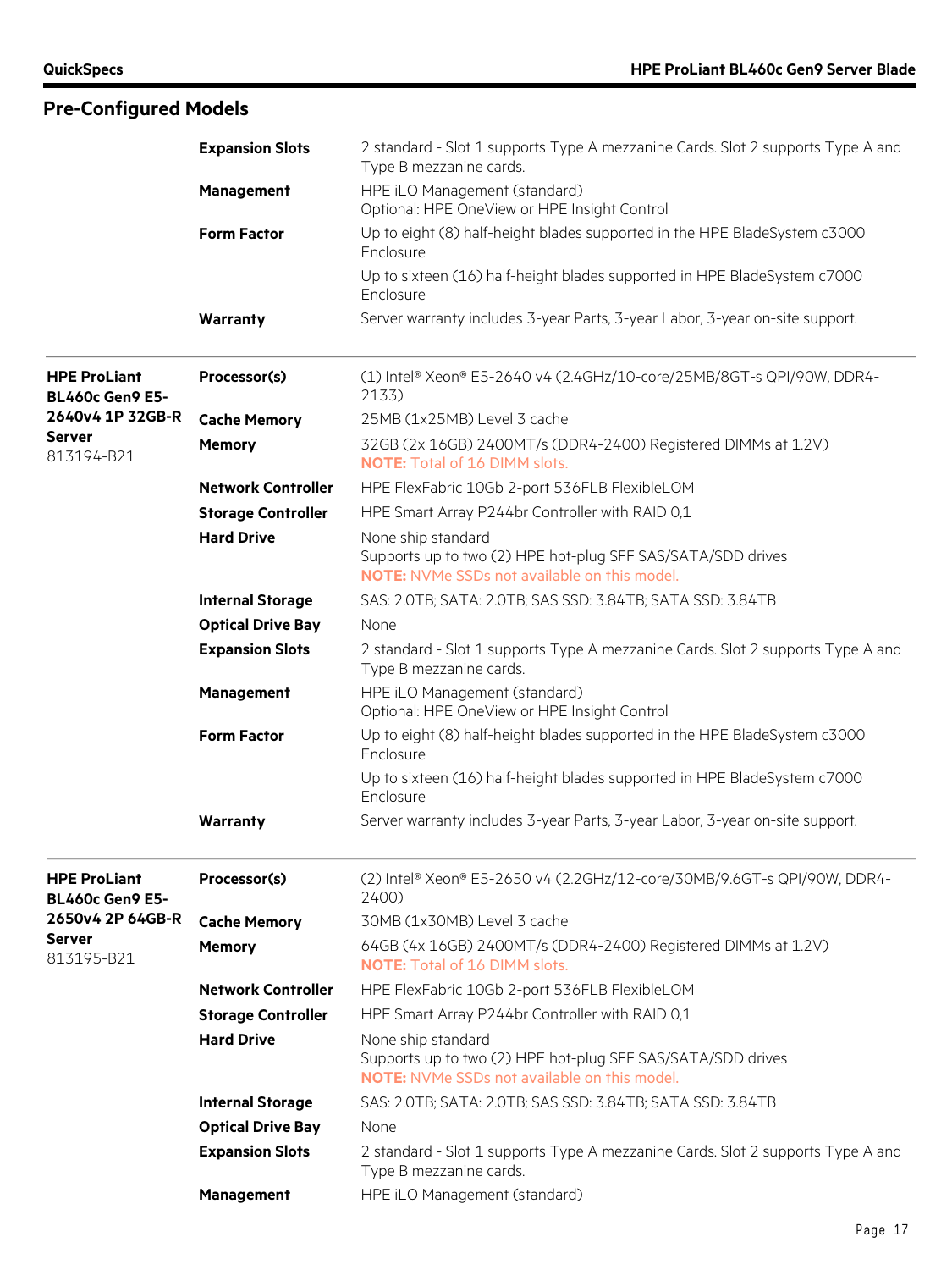|                                                 | <b>Form Factor</b><br>Warranty | Optional: HPE OneView or HPE Insight Control<br>Up to eight (8) half-height blades supported in the HPE BladeSystem c3000<br>Enclosure<br>Up to sixteen (16) half-height blades supported in HPE BladeSystem c7000<br>Enclosure<br>Server warranty includes 3-year Parts, 3-year Labor, 3-year on-site support. |
|-------------------------------------------------|--------------------------------|-----------------------------------------------------------------------------------------------------------------------------------------------------------------------------------------------------------------------------------------------------------------------------------------------------------------|
| <b>HPE ProLiant</b><br><b>BL460c Gen9 E5-</b>   | Processor(s)                   | (2) Intel® Xeon® E5-2660 v4 (2.0GHz/14-core/35MB/9.6GT-s QPI/105W, DDR4-<br>2400                                                                                                                                                                                                                                |
| 2660v4 2P 128GB-R Cache Memory                  |                                | 35MB (1x35MB) Level 3 cache                                                                                                                                                                                                                                                                                     |
| <b>Server</b>                                   | <b>Memory</b>                  | 128GB (4x 32GB) 2400MT/s (DDR4-2400) Registered DIMMs at 1.2V)<br><b>NOTE:</b> Total of 16 DIMM slots.                                                                                                                                                                                                          |
| 813196-B21                                      | <b>Network Controller</b>      | HPE FlexFabric 20Gb 2-port 650FLB FlexibleLOM                                                                                                                                                                                                                                                                   |
|                                                 | <b>Storage Controller</b>      | HPE Smart Array P244br Controller with RAID 0,1                                                                                                                                                                                                                                                                 |
|                                                 | <b>Hard Drive</b>              | None ship standard<br>Supports up to two (2) HPE hot-plug SFF SAS/SATA/SDD drives<br><b>NOTE:</b> NVMe SSDs not available on this model.                                                                                                                                                                        |
|                                                 | <b>Internal Storage</b>        | SAS: 2.0TB; SATA: 2.0TB; SAS SSD: 3.84TB; SATA SSD: 3.84TB                                                                                                                                                                                                                                                      |
|                                                 | <b>Optical Drive Bay</b>       | None                                                                                                                                                                                                                                                                                                            |
|                                                 | <b>Expansion Slots</b>         | 2 standard - Slot 1 supports Type A mezzanine Cards. Slot 2 supports Type A and<br>Type B mezzanine cards.                                                                                                                                                                                                      |
|                                                 | Management                     | HPE iLO Management (standard)<br>Optional: HPE OneView or HPE Insight Control                                                                                                                                                                                                                                   |
|                                                 | <b>Form Factor</b>             | Up to eight (8) half-height blades supported in the HPE BladeSystem c3000<br>Enclosure                                                                                                                                                                                                                          |
|                                                 |                                | Up to sixteen (16) half-height blades supported in HPE BladeSystem c7000<br>Enclosure                                                                                                                                                                                                                           |
|                                                 | Warranty                       | Server warranty includes 3-year Parts, 3-year Labor, 3-year on-site support.                                                                                                                                                                                                                                    |
| <b>HPE ProLiant</b><br><b>BL460c Gen9 E5-</b>   | Processor(s)                   | (2) Intel® Xeon® E5-2680 v4 (2.4GHz/14-core/35MB/9.6GT-s QPI/120W, DDR4-<br>2400)                                                                                                                                                                                                                               |
| 2680v4 2P 256GB-R Cache Memory<br><b>Server</b> |                                | 35MB (1x35MB) Level 3 cache                                                                                                                                                                                                                                                                                     |
| 813197-B21                                      | <b>Memory</b>                  | 256GB (8x 32GB) 2400MT/s (DDR4-2400) Registered DIMMs at 1.2V)<br><b>NOTE:</b> Total of 16 DIMM slots.                                                                                                                                                                                                          |
|                                                 | <b>Network Controller</b>      | HPE FlexFabric 20Gb 2-port 650FLB FlexibleLOM                                                                                                                                                                                                                                                                   |
|                                                 | <b>Storage Controller</b>      | HPE Smart Array P244br Controller with RAID 0,1                                                                                                                                                                                                                                                                 |
|                                                 | <b>Hard Drive</b>              | None ship standard<br>Supports up to two (2) HPE hot-plug SFF SAS/SATA/SDD drives<br><b>NOTE:</b> NVMe SSDs not available on this model.                                                                                                                                                                        |
|                                                 | <b>Internal Storage</b>        | SAS: 2.0TB; SATA: 2.0TB; SAS SSD: 3.84TB; SATA SSD: 3.84TB                                                                                                                                                                                                                                                      |
|                                                 | <b>Optical Drive Bay</b>       | None                                                                                                                                                                                                                                                                                                            |
|                                                 | <b>Expansion Slots</b>         | 2 standard - Slot 1 supports Type A mezzanine Cards. Slot 2 supports Type A and<br>Type B mezzanine cards.                                                                                                                                                                                                      |
|                                                 | <b>Management</b>              | HPE iLO Management (standard)<br>Optional: HPE OneView or HPE Insight Control                                                                                                                                                                                                                                   |
|                                                 | <b>Form Factor</b>             | Up to eight (8) half-height blades supported in the HPE BladeSystem c3000<br>Enclosure                                                                                                                                                                                                                          |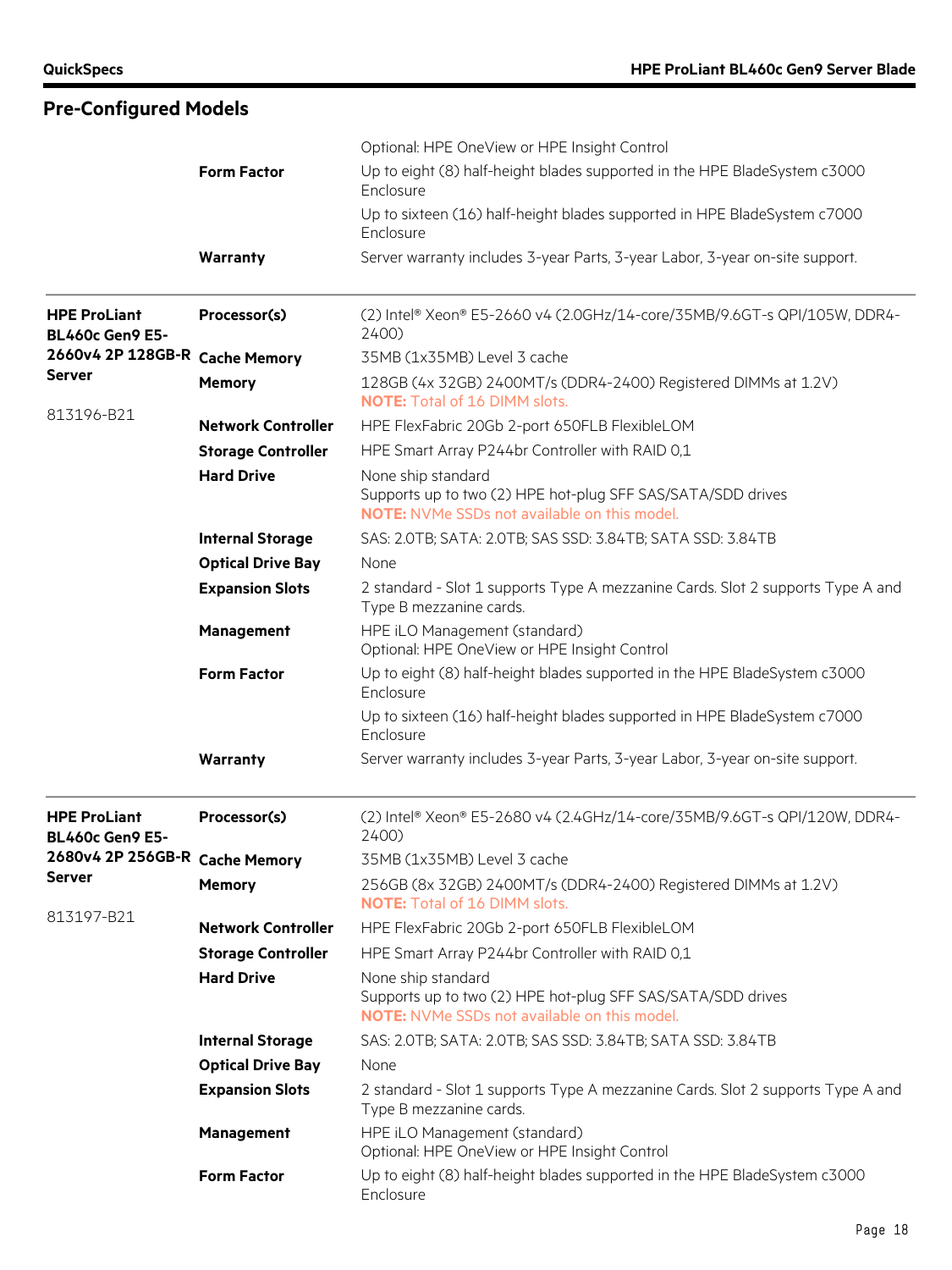Up to sixteen (16) half-height blades supported in HPE BladeSystem c7000 Enclosure Warranty **Warranty** Server warranty includes 3-year Parts, 3-year Labor, 3-year on-site support.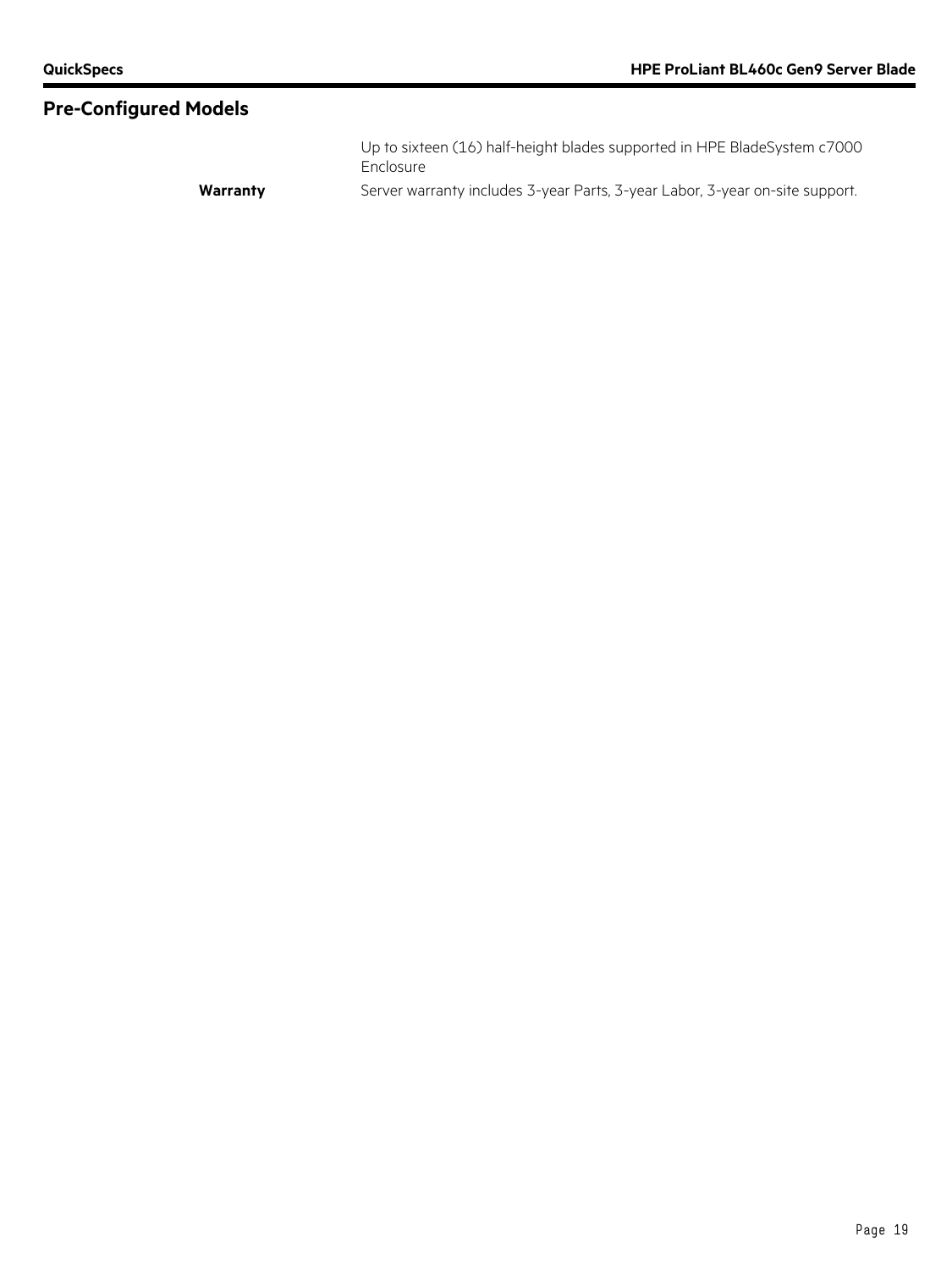**NOTE:** This section lists some of the steps required to configure a Factory Integrated Model (configure-to-order or CTO server). To ensure only valid configurations are ordered, Hewlett Packard Enterprise recommends the use of an Hewlett Packard Enterprise approved configurator. Contact your local sales representative for information on CTO product offerings and requirements.

**NOTE:** Configure-to-order server blades must start with a CTO Blade Server.

**NOTE:** FIO indicates that this option is only available as a factory installable option.

**NOTE:** All Factory Integrated Models will be populated with sufficient hard drive blanks based on the number of initial hard drives ordered with the server.

# **Step 1: Base Server Blade Configuration (Select a configurable Blade)**

**Models** HPE ProLiant BL460c Gen9 E5-v4 10Gb/20Gb FlexibleLOM Configure-to-order Blade Server 813198-B21

#### **Configurable Models ship with:**

One (1) FlexibleLOM connector providing a choice for one (1) of the supported 10Gb/20Gb FlexibleLOMs (see Step 2) Two (2) HPE small form factor hot-plug SAS/SATA/ HDD or SSD hard drive bays Two (2) x16 PCIe I/O expansion slots (one Type A, one Type A/B) One (1) integrated USB connector and one (1) MicroSDHC connector One (1) TPM connector HPE iLO Management (standard)

# **Step 2: Choose Required Options (one of the following from each list unless otherwise noted)**

# **HPE Processors NOTE:** All configure-to-order processor kits (i.e. xxxxxx-L21) contain one (1) processor. **NOTE:** If two processors are desired, select one xxxxxx-L21 here in Step 2 and one xxxxxx-B21 in Step 4.

#### **E5-2600 v4 series Processors**

| 819851-L21 |
|------------|
|            |
| 819842-L21 |
| 819841-L21 |
| 819840-L21 |
| 819849-L21 |
| 819839-L21 |
| 819845-L21 |
| 819846-L21 |
| 819844-L21 |
| 819838-L21 |
| 819837-L21 |
| 819843-L21 |
|            |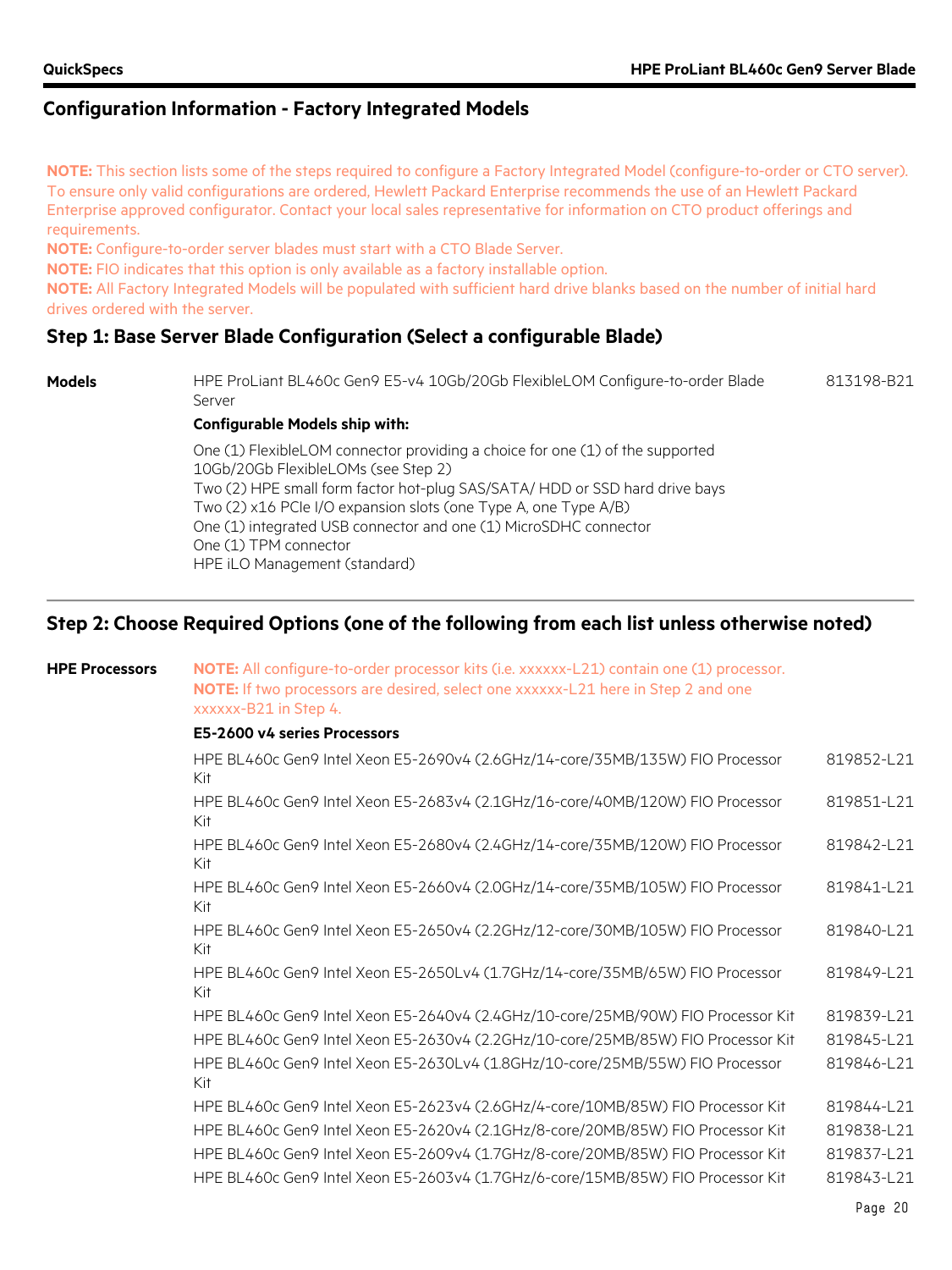| Kit<br>HPE BL460c Gen9 Intel Xeon E5-2698v4 (2.2GHz/20-core/50MB/135W) FIO Processor<br>819855-L21<br>Kit<br>HPE BL460c Gen9 Intel Xeon E5-2697v4 (2.3GHz/18-core/45MB/145W) FIO Processor<br>819854-L21<br>Kit<br>HPE BL460c Gen9 Intel Xeon E5-2697Av4 (2.6GHz/16-core/40MB/145W) FIO Processor<br>819857-L21<br>Kit<br>HPE BL460c Gen9 Intel Xeon E5-2695v4 (2.1GHz/18-core/45MB/120W) FIO Processor<br>819853-L21<br>Kit<br>HPE BL460c Gen9 Intel Xeon E5-2667v4 (3.2GHz/8-core/25MB/135W) FIO Processor Kit<br>819850-L21<br>HPE BL460c Gen9 Intel Xeon E5-2643v4 (3.4GHz/6-core/20MB/135W) FIO Processor Kit<br>819848-L21<br>HPE BL460c Gen9 Intel Xeon E5-2637v4 (3.5GHz/4-core/15MB/135W) FIO Processor Kit<br>819847-L21<br>E5-2600 v3 series Processors<br>HP BL460c Gen9 Intel Xeon E5-2690v3 (2.6GHz/12-core/30MB/135W) FIO Processor Kit<br>726987-L21<br>HP BL460c Gen9 Intel Xeon E5-2680v3 (2.5GHz/12-core/30MB/120W) FIO Processor Kit<br>726988-L21<br>HP BL460c Gen9 Intel Xeon E5-2670v3 (2.3GHz/12-core/30MB/120W) FIO Processor Kit<br>726989-L21<br>HP BL460c Gen9 Intel Xeon E5-2660v3 (2.6GHz/10-core/25MB/105W) FIO Processor Kit<br>726990-L21<br>HP BL460c Gen9 Intel Xeon E5-2650v3 (2.3GHz/10-core/25MB/105W) FIO Processor Kit<br>726991-L21<br>HPE BL460c Gen9 Intel Xeon E5-2640v3 (2.6GHz/8-core/20MB/90W) FIO Processor Kit<br>726992-L21<br>HP BL460c Gen9 Intel Xeon E5-2683v3 (2GHz/14-core/35MB/120W) FIO Processor Kit<br>726993-L21<br>HP BL460c Gen9 Intel Xeon E5-2630v3 (2.4GHz/8-core/20MB/85W) FIO Processor Kit<br>726994-L21<br>HP BL460c Gen9 Intel Xeon E5-2620v3 (2.4GHz/6-core/15MB/85W) FIO Processor Kit<br>726995-L21<br>HP BL460c Gen9 Intel Xeon E5-2623v3 (3GHz/4-core/10MB/105W) FIO Processor Kit<br>726996-L21<br>HP BL460c Gen9 Intel Xeon E5-2609v3 (1.9GHz/6-core/15MB/85W) FIO Processor Kit<br>726997-L21<br>HP BL460c Gen9 Intel Xeon E5-2603v3 (1.6GHz/6-core/15MB/85W) FIO Processor Kit<br>726999-L21<br>HP BL460c Gen9 Intel Xeon E5-2650Lv3 (1.8GHz/12-core/30MB/65W) FIO Processor Kit<br>727000-L21<br>HP BL460c Gen9 Intel Xeon E5-2698v3 (2.3GHz/16-core/40MB/135W) FIO Processor Kit<br>727001-L21<br>HP BL460c Gen9 Intel Xeon E5-2630Lv3 (1.8GHz/8-core/20MB/55W) FIO Processor Kit<br>727002-L21<br>HP BL460c Gen9 Intel Xeon E5-2695v3 (2.3GHz/14-core/35MB/120W) FIO Processor Kit<br>727003-L21<br>HP BL460c Gen9 Intel Xeon E5-2637v3 (3.5GHz/4-core/15MB/135W) FIO Processor Kit<br>765268-L21<br>HP BL460c Gen9 Intel Xeon E5-2697v3 (2.6GHz/14-core/35MB/145W) FIO Processor Kit<br>767049-L21<br>HP BL460c Gen9 Intel Xeon E5-2667v3 (3.2GHz/8-core/20MB/135W) FIO Processor Kit<br>773123-L21<br>HP BL460c Gen9 Intel Xeon E5-2643v3 (3.4GHz/6-core/20MB/135W) FIO Processor Kit<br>773124-L21<br>779795-L21<br>HP BL460c Gen9 Intel Xeon E5-2699v3 (2.3GHz/18-core/45MB/145W) FIO Processor Kit<br><b>NOTE:</b> All processors within the server must be identical. |
|----------------------------------------------------------------------------------------------------------------------------------------------------------------------------------------------------------------------------------------------------------------------------------------------------------------------------------------------------------------------------------------------------------------------------------------------------------------------------------------------------------------------------------------------------------------------------------------------------------------------------------------------------------------------------------------------------------------------------------------------------------------------------------------------------------------------------------------------------------------------------------------------------------------------------------------------------------------------------------------------------------------------------------------------------------------------------------------------------------------------------------------------------------------------------------------------------------------------------------------------------------------------------------------------------------------------------------------------------------------------------------------------------------------------------------------------------------------------------------------------------------------------------------------------------------------------------------------------------------------------------------------------------------------------------------------------------------------------------------------------------------------------------------------------------------------------------------------------------------------------------------------------------------------------------------------------------------------------------------------------------------------------------------------------------------------------------------------------------------------------------------------------------------------------------------------------------------------------------------------------------------------------------------------------------------------------------------------------------------------------------------------------------------------------------------------------------------------------------------------------------------------------------------------------------------------------------------------------------------------------------------------------------------------------------------------------------------------------------------------------------------------------------------------------------------------------------------------------------------------------------------------------------------------------------------------------------------------|
|                                                                                                                                                                                                                                                                                                                                                                                                                                                                                                                                                                                                                                                                                                                                                                                                                                                                                                                                                                                                                                                                                                                                                                                                                                                                                                                                                                                                                                                                                                                                                                                                                                                                                                                                                                                                                                                                                                                                                                                                                                                                                                                                                                                                                                                                                                                                                                                                                                                                                                                                                                                                                                                                                                                                                                                                                                                                                                                                                                |
|                                                                                                                                                                                                                                                                                                                                                                                                                                                                                                                                                                                                                                                                                                                                                                                                                                                                                                                                                                                                                                                                                                                                                                                                                                                                                                                                                                                                                                                                                                                                                                                                                                                                                                                                                                                                                                                                                                                                                                                                                                                                                                                                                                                                                                                                                                                                                                                                                                                                                                                                                                                                                                                                                                                                                                                                                                                                                                                                                                |
|                                                                                                                                                                                                                                                                                                                                                                                                                                                                                                                                                                                                                                                                                                                                                                                                                                                                                                                                                                                                                                                                                                                                                                                                                                                                                                                                                                                                                                                                                                                                                                                                                                                                                                                                                                                                                                                                                                                                                                                                                                                                                                                                                                                                                                                                                                                                                                                                                                                                                                                                                                                                                                                                                                                                                                                                                                                                                                                                                                |
|                                                                                                                                                                                                                                                                                                                                                                                                                                                                                                                                                                                                                                                                                                                                                                                                                                                                                                                                                                                                                                                                                                                                                                                                                                                                                                                                                                                                                                                                                                                                                                                                                                                                                                                                                                                                                                                                                                                                                                                                                                                                                                                                                                                                                                                                                                                                                                                                                                                                                                                                                                                                                                                                                                                                                                                                                                                                                                                                                                |
|                                                                                                                                                                                                                                                                                                                                                                                                                                                                                                                                                                                                                                                                                                                                                                                                                                                                                                                                                                                                                                                                                                                                                                                                                                                                                                                                                                                                                                                                                                                                                                                                                                                                                                                                                                                                                                                                                                                                                                                                                                                                                                                                                                                                                                                                                                                                                                                                                                                                                                                                                                                                                                                                                                                                                                                                                                                                                                                                                                |
|                                                                                                                                                                                                                                                                                                                                                                                                                                                                                                                                                                                                                                                                                                                                                                                                                                                                                                                                                                                                                                                                                                                                                                                                                                                                                                                                                                                                                                                                                                                                                                                                                                                                                                                                                                                                                                                                                                                                                                                                                                                                                                                                                                                                                                                                                                                                                                                                                                                                                                                                                                                                                                                                                                                                                                                                                                                                                                                                                                |
|                                                                                                                                                                                                                                                                                                                                                                                                                                                                                                                                                                                                                                                                                                                                                                                                                                                                                                                                                                                                                                                                                                                                                                                                                                                                                                                                                                                                                                                                                                                                                                                                                                                                                                                                                                                                                                                                                                                                                                                                                                                                                                                                                                                                                                                                                                                                                                                                                                                                                                                                                                                                                                                                                                                                                                                                                                                                                                                                                                |
|                                                                                                                                                                                                                                                                                                                                                                                                                                                                                                                                                                                                                                                                                                                                                                                                                                                                                                                                                                                                                                                                                                                                                                                                                                                                                                                                                                                                                                                                                                                                                                                                                                                                                                                                                                                                                                                                                                                                                                                                                                                                                                                                                                                                                                                                                                                                                                                                                                                                                                                                                                                                                                                                                                                                                                                                                                                                                                                                                                |
|                                                                                                                                                                                                                                                                                                                                                                                                                                                                                                                                                                                                                                                                                                                                                                                                                                                                                                                                                                                                                                                                                                                                                                                                                                                                                                                                                                                                                                                                                                                                                                                                                                                                                                                                                                                                                                                                                                                                                                                                                                                                                                                                                                                                                                                                                                                                                                                                                                                                                                                                                                                                                                                                                                                                                                                                                                                                                                                                                                |
|                                                                                                                                                                                                                                                                                                                                                                                                                                                                                                                                                                                                                                                                                                                                                                                                                                                                                                                                                                                                                                                                                                                                                                                                                                                                                                                                                                                                                                                                                                                                                                                                                                                                                                                                                                                                                                                                                                                                                                                                                                                                                                                                                                                                                                                                                                                                                                                                                                                                                                                                                                                                                                                                                                                                                                                                                                                                                                                                                                |
|                                                                                                                                                                                                                                                                                                                                                                                                                                                                                                                                                                                                                                                                                                                                                                                                                                                                                                                                                                                                                                                                                                                                                                                                                                                                                                                                                                                                                                                                                                                                                                                                                                                                                                                                                                                                                                                                                                                                                                                                                                                                                                                                                                                                                                                                                                                                                                                                                                                                                                                                                                                                                                                                                                                                                                                                                                                                                                                                                                |
|                                                                                                                                                                                                                                                                                                                                                                                                                                                                                                                                                                                                                                                                                                                                                                                                                                                                                                                                                                                                                                                                                                                                                                                                                                                                                                                                                                                                                                                                                                                                                                                                                                                                                                                                                                                                                                                                                                                                                                                                                                                                                                                                                                                                                                                                                                                                                                                                                                                                                                                                                                                                                                                                                                                                                                                                                                                                                                                                                                |
|                                                                                                                                                                                                                                                                                                                                                                                                                                                                                                                                                                                                                                                                                                                                                                                                                                                                                                                                                                                                                                                                                                                                                                                                                                                                                                                                                                                                                                                                                                                                                                                                                                                                                                                                                                                                                                                                                                                                                                                                                                                                                                                                                                                                                                                                                                                                                                                                                                                                                                                                                                                                                                                                                                                                                                                                                                                                                                                                                                |
|                                                                                                                                                                                                                                                                                                                                                                                                                                                                                                                                                                                                                                                                                                                                                                                                                                                                                                                                                                                                                                                                                                                                                                                                                                                                                                                                                                                                                                                                                                                                                                                                                                                                                                                                                                                                                                                                                                                                                                                                                                                                                                                                                                                                                                                                                                                                                                                                                                                                                                                                                                                                                                                                                                                                                                                                                                                                                                                                                                |
|                                                                                                                                                                                                                                                                                                                                                                                                                                                                                                                                                                                                                                                                                                                                                                                                                                                                                                                                                                                                                                                                                                                                                                                                                                                                                                                                                                                                                                                                                                                                                                                                                                                                                                                                                                                                                                                                                                                                                                                                                                                                                                                                                                                                                                                                                                                                                                                                                                                                                                                                                                                                                                                                                                                                                                                                                                                                                                                                                                |
|                                                                                                                                                                                                                                                                                                                                                                                                                                                                                                                                                                                                                                                                                                                                                                                                                                                                                                                                                                                                                                                                                                                                                                                                                                                                                                                                                                                                                                                                                                                                                                                                                                                                                                                                                                                                                                                                                                                                                                                                                                                                                                                                                                                                                                                                                                                                                                                                                                                                                                                                                                                                                                                                                                                                                                                                                                                                                                                                                                |
|                                                                                                                                                                                                                                                                                                                                                                                                                                                                                                                                                                                                                                                                                                                                                                                                                                                                                                                                                                                                                                                                                                                                                                                                                                                                                                                                                                                                                                                                                                                                                                                                                                                                                                                                                                                                                                                                                                                                                                                                                                                                                                                                                                                                                                                                                                                                                                                                                                                                                                                                                                                                                                                                                                                                                                                                                                                                                                                                                                |
|                                                                                                                                                                                                                                                                                                                                                                                                                                                                                                                                                                                                                                                                                                                                                                                                                                                                                                                                                                                                                                                                                                                                                                                                                                                                                                                                                                                                                                                                                                                                                                                                                                                                                                                                                                                                                                                                                                                                                                                                                                                                                                                                                                                                                                                                                                                                                                                                                                                                                                                                                                                                                                                                                                                                                                                                                                                                                                                                                                |
|                                                                                                                                                                                                                                                                                                                                                                                                                                                                                                                                                                                                                                                                                                                                                                                                                                                                                                                                                                                                                                                                                                                                                                                                                                                                                                                                                                                                                                                                                                                                                                                                                                                                                                                                                                                                                                                                                                                                                                                                                                                                                                                                                                                                                                                                                                                                                                                                                                                                                                                                                                                                                                                                                                                                                                                                                                                                                                                                                                |
|                                                                                                                                                                                                                                                                                                                                                                                                                                                                                                                                                                                                                                                                                                                                                                                                                                                                                                                                                                                                                                                                                                                                                                                                                                                                                                                                                                                                                                                                                                                                                                                                                                                                                                                                                                                                                                                                                                                                                                                                                                                                                                                                                                                                                                                                                                                                                                                                                                                                                                                                                                                                                                                                                                                                                                                                                                                                                                                                                                |
|                                                                                                                                                                                                                                                                                                                                                                                                                                                                                                                                                                                                                                                                                                                                                                                                                                                                                                                                                                                                                                                                                                                                                                                                                                                                                                                                                                                                                                                                                                                                                                                                                                                                                                                                                                                                                                                                                                                                                                                                                                                                                                                                                                                                                                                                                                                                                                                                                                                                                                                                                                                                                                                                                                                                                                                                                                                                                                                                                                |
|                                                                                                                                                                                                                                                                                                                                                                                                                                                                                                                                                                                                                                                                                                                                                                                                                                                                                                                                                                                                                                                                                                                                                                                                                                                                                                                                                                                                                                                                                                                                                                                                                                                                                                                                                                                                                                                                                                                                                                                                                                                                                                                                                                                                                                                                                                                                                                                                                                                                                                                                                                                                                                                                                                                                                                                                                                                                                                                                                                |
|                                                                                                                                                                                                                                                                                                                                                                                                                                                                                                                                                                                                                                                                                                                                                                                                                                                                                                                                                                                                                                                                                                                                                                                                                                                                                                                                                                                                                                                                                                                                                                                                                                                                                                                                                                                                                                                                                                                                                                                                                                                                                                                                                                                                                                                                                                                                                                                                                                                                                                                                                                                                                                                                                                                                                                                                                                                                                                                                                                |
|                                                                                                                                                                                                                                                                                                                                                                                                                                                                                                                                                                                                                                                                                                                                                                                                                                                                                                                                                                                                                                                                                                                                                                                                                                                                                                                                                                                                                                                                                                                                                                                                                                                                                                                                                                                                                                                                                                                                                                                                                                                                                                                                                                                                                                                                                                                                                                                                                                                                                                                                                                                                                                                                                                                                                                                                                                                                                                                                                                |
|                                                                                                                                                                                                                                                                                                                                                                                                                                                                                                                                                                                                                                                                                                                                                                                                                                                                                                                                                                                                                                                                                                                                                                                                                                                                                                                                                                                                                                                                                                                                                                                                                                                                                                                                                                                                                                                                                                                                                                                                                                                                                                                                                                                                                                                                                                                                                                                                                                                                                                                                                                                                                                                                                                                                                                                                                                                                                                                                                                |
|                                                                                                                                                                                                                                                                                                                                                                                                                                                                                                                                                                                                                                                                                                                                                                                                                                                                                                                                                                                                                                                                                                                                                                                                                                                                                                                                                                                                                                                                                                                                                                                                                                                                                                                                                                                                                                                                                                                                                                                                                                                                                                                                                                                                                                                                                                                                                                                                                                                                                                                                                                                                                                                                                                                                                                                                                                                                                                                                                                |
|                                                                                                                                                                                                                                                                                                                                                                                                                                                                                                                                                                                                                                                                                                                                                                                                                                                                                                                                                                                                                                                                                                                                                                                                                                                                                                                                                                                                                                                                                                                                                                                                                                                                                                                                                                                                                                                                                                                                                                                                                                                                                                                                                                                                                                                                                                                                                                                                                                                                                                                                                                                                                                                                                                                                                                                                                                                                                                                                                                |
|                                                                                                                                                                                                                                                                                                                                                                                                                                                                                                                                                                                                                                                                                                                                                                                                                                                                                                                                                                                                                                                                                                                                                                                                                                                                                                                                                                                                                                                                                                                                                                                                                                                                                                                                                                                                                                                                                                                                                                                                                                                                                                                                                                                                                                                                                                                                                                                                                                                                                                                                                                                                                                                                                                                                                                                                                                                                                                                                                                |
|                                                                                                                                                                                                                                                                                                                                                                                                                                                                                                                                                                                                                                                                                                                                                                                                                                                                                                                                                                                                                                                                                                                                                                                                                                                                                                                                                                                                                                                                                                                                                                                                                                                                                                                                                                                                                                                                                                                                                                                                                                                                                                                                                                                                                                                                                                                                                                                                                                                                                                                                                                                                                                                                                                                                                                                                                                                                                                                                                                |
|                                                                                                                                                                                                                                                                                                                                                                                                                                                                                                                                                                                                                                                                                                                                                                                                                                                                                                                                                                                                                                                                                                                                                                                                                                                                                                                                                                                                                                                                                                                                                                                                                                                                                                                                                                                                                                                                                                                                                                                                                                                                                                                                                                                                                                                                                                                                                                                                                                                                                                                                                                                                                                                                                                                                                                                                                                                                                                                                                                |
| NOTE: DIMM slots 4 and 5 are not accessible when the E5-2699 v4, E5-2697 v4, E5-                                                                                                                                                                                                                                                                                                                                                                                                                                                                                                                                                                                                                                                                                                                                                                                                                                                                                                                                                                                                                                                                                                                                                                                                                                                                                                                                                                                                                                                                                                                                                                                                                                                                                                                                                                                                                                                                                                                                                                                                                                                                                                                                                                                                                                                                                                                                                                                                                                                                                                                                                                                                                                                                                                                                                                                                                                                                               |
| 2697A v4, E5-2667 v4, E5-2643 v4, E5-2637 v4, E5-2699 v3, the E5-2697 v3, the E5-                                                                                                                                                                                                                                                                                                                                                                                                                                                                                                                                                                                                                                                                                                                                                                                                                                                                                                                                                                                                                                                                                                                                                                                                                                                                                                                                                                                                                                                                                                                                                                                                                                                                                                                                                                                                                                                                                                                                                                                                                                                                                                                                                                                                                                                                                                                                                                                                                                                                                                                                                                                                                                                                                                                                                                                                                                                                              |
| 2643 v3, the E5-2637 v3, or the E5-2667 v3 is used. In a 2 processor configuration,<br>there are twelve (12) total available DIMM slots.                                                                                                                                                                                                                                                                                                                                                                                                                                                                                                                                                                                                                                                                                                                                                                                                                                                                                                                                                                                                                                                                                                                                                                                                                                                                                                                                                                                                                                                                                                                                                                                                                                                                                                                                                                                                                                                                                                                                                                                                                                                                                                                                                                                                                                                                                                                                                                                                                                                                                                                                                                                                                                                                                                                                                                                                                       |
| <b>NOTE:</b> For the maximum supported memory speeds for each processor listed above,                                                                                                                                                                                                                                                                                                                                                                                                                                                                                                                                                                                                                                                                                                                                                                                                                                                                                                                                                                                                                                                                                                                                                                                                                                                                                                                                                                                                                                                                                                                                                                                                                                                                                                                                                                                                                                                                                                                                                                                                                                                                                                                                                                                                                                                                                                                                                                                                                                                                                                                                                                                                                                                                                                                                                                                                                                                                          |
| please reference the 'Memory Speed by Processor Model' table in the Memory section of                                                                                                                                                                                                                                                                                                                                                                                                                                                                                                                                                                                                                                                                                                                                                                                                                                                                                                                                                                                                                                                                                                                                                                                                                                                                                                                                                                                                                                                                                                                                                                                                                                                                                                                                                                                                                                                                                                                                                                                                                                                                                                                                                                                                                                                                                                                                                                                                                                                                                                                                                                                                                                                                                                                                                                                                                                                                          |
| the QuickSpecs.                                                                                                                                                                                                                                                                                                                                                                                                                                                                                                                                                                                                                                                                                                                                                                                                                                                                                                                                                                                                                                                                                                                                                                                                                                                                                                                                                                                                                                                                                                                                                                                                                                                                                                                                                                                                                                                                                                                                                                                                                                                                                                                                                                                                                                                                                                                                                                                                                                                                                                                                                                                                                                                                                                                                                                                                                                                                                                                                                |
| NOTE: All processors support Intel® Hyper-Threading and Intel® Turbo Boost<br>Technologies except the E5-2609 v4, E5-2603 v4, E5-2603 v3 and E5-2609 v3.                                                                                                                                                                                                                                                                                                                                                                                                                                                                                                                                                                                                                                                                                                                                                                                                                                                                                                                                                                                                                                                                                                                                                                                                                                                                                                                                                                                                                                                                                                                                                                                                                                                                                                                                                                                                                                                                                                                                                                                                                                                                                                                                                                                                                                                                                                                                                                                                                                                                                                                                                                                                                                                                                                                                                                                                       |

**NOTE:** DDR4 speed is the maximum memory speed of the processor. Actual memory

speed may depend on the quantity and type of DIMMs installed.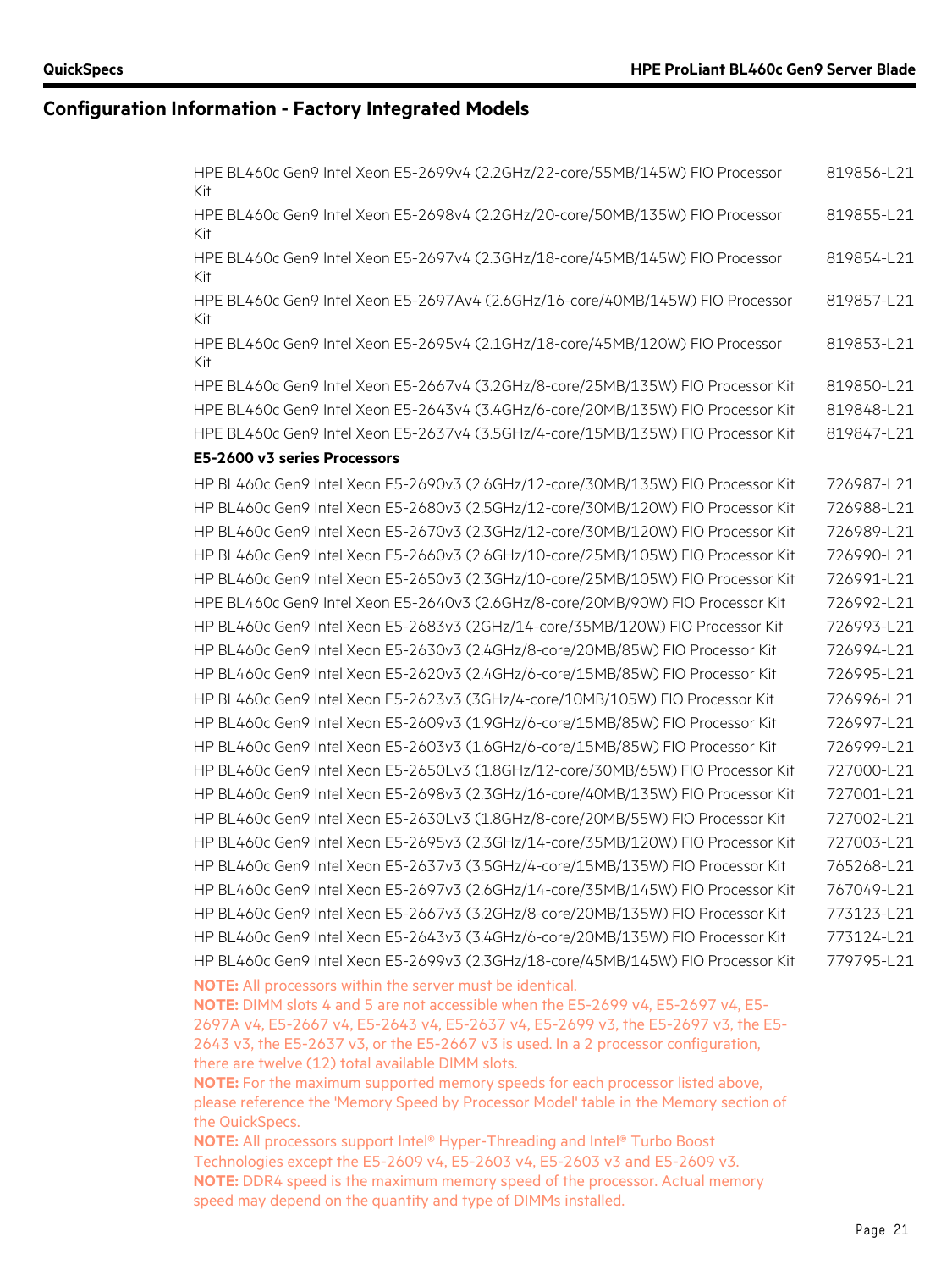| NOTE: HPE memory from previous generation servers (DDR3) is not compatible with this<br><b>HPE Memory</b><br>server. HPE SmartMemory is required to realize the memory performance improvements<br>and enhanced functionality listed in this document for Gen9. For additional information,<br>please see the HPE SmartMemory QuickSpecs at:<br>https://www.hpe.com/h20195/v2/GetHTML.aspx?docname=c04111535<br>NOTE: LRDIMM and RDIMM are distinct memory technologies and cannot be mixed<br>within a server.<br>NOTE: 128GB DIMMs cannot be mixed with other DIMM capacities within the server<br>NOTE: Depending on the memory configuration and processor model, the memory speed<br>may run at 2400MT/s, 2133MT/s, 1866MT/s, or 1600MT/s. Please see Memory<br><b>Population Table or the Online Memory Configuration Tool</b><br>at: https://h22195.www2.hpe.com/DDR4memoryconfig/Home/LEGAL<br><b>HPE SmartMemory</b><br>Registered DIMMs (RDIMMs) - E5-2600 v4 series Processors<br>HPE 8GB (1x8GB) Single Rank x8 DDR4-2400 CAS-17-17-17 Registered Memory Kit<br>HPE 16GB (1x16GB) Single Rank x4 DDR4-2400 CAS-17-17-17 Registered Memory Kit<br>HPE 16GB (1x16GB) Dual Rank x4 DDR4-2400 CAS-17-17-17 Registered Memory Kit<br>HPE 32GB (1x32GB) Dual Rank x4 DDR4-2400 CAS-17-17-17 Registered Memory Kit<br>Load Reduced DIMMs (LRDIMMs) - E5-2600 v4 series Processors<br>HPE 32GB (1x32GB) Dual Rank x4 DDR4-2400 CAS-17-17-17 Load Reduced Memory<br>Kit<br>HPE 64GB (1x64GB) Quad Rank x4 DDR4-2400 CAS-17-17-17 Load Reduced Memory<br>Kit<br>HPE 128GB (1x128GB) Octal Rank x4 DDR4-2400 CAS-20-18-18 Load Reduced<br>Memory Kit<br>Registered DIMMs (RDIMMs) - E5-2600 v3 series Processors<br>HPE 8GB (1x8GB) Single Rank x4 DDR4-2133 CAS-15-15-15 Registered Memory Kit<br>HPE 16GB (1x16GB) Dual Rank x4 DDR4-2133 CAS-15-15-15 Registered Memory Kit<br>HPE 32GB (1x32GB) Dual Rank x4 DDR4-2133 CAS-15-15-15 Registered Memory Kit<br>Load Reduced DIMMs (LRDIMMs) - E5-2600 v3 series Processors<br>HPE 32GB (1x32GB) Quad Rank x4 DDR4-2133 CAS-15-15-15 Load Reduced Memory<br>Kit<br>HPE 64GB (1x64GB) Quad Rank x4 DDR4-2133 CAS-15-15-15 Load Reduced Memory<br>Kit<br>NOTE: For more information on ProLiant Energy Efficient Features, see: | NOTE: Supports 1 or 2 processors. Mixing different processor models is not supported.<br><b>NOTE:</b> For the Intel® C610 Chipset E5-2600 v3 and v4 Series, the letter preceding the<br>model number indicates the Product Line (E3, E5, E7); 2600x, 2 = number of CPUs in a<br>Node, 6 is socket/segment designation, $00 =$ Processor SKU, and $x = L$ for low power<br>SKU <sub>s</sub> .<br>NOTE: The BL460c Gen9 includes two I/O mezzanine expansion slots. A processor must<br>be installed in processor slot 1 for access to the first mezzanine expansion slot<br>(expansion slot 1). A processor must be installed in processor slot 2 for access to the<br>second mezzanine expansion slot (expansion slot 2). |            |
|---------------------------------------------------------------------------------------------------------------------------------------------------------------------------------------------------------------------------------------------------------------------------------------------------------------------------------------------------------------------------------------------------------------------------------------------------------------------------------------------------------------------------------------------------------------------------------------------------------------------------------------------------------------------------------------------------------------------------------------------------------------------------------------------------------------------------------------------------------------------------------------------------------------------------------------------------------------------------------------------------------------------------------------------------------------------------------------------------------------------------------------------------------------------------------------------------------------------------------------------------------------------------------------------------------------------------------------------------------------------------------------------------------------------------------------------------------------------------------------------------------------------------------------------------------------------------------------------------------------------------------------------------------------------------------------------------------------------------------------------------------------------------------------------------------------------------------------------------------------------------------------------------------------------------------------------------------------------------------------------------------------------------------------------------------------------------------------------------------------------------------------------------------------------------------------------------------------------------------------------------------------------------------|---------------------------------------------------------------------------------------------------------------------------------------------------------------------------------------------------------------------------------------------------------------------------------------------------------------------------------------------------------------------------------------------------------------------------------------------------------------------------------------------------------------------------------------------------------------------------------------------------------------------------------------------------------------------------------------------------------------------------|------------|
|                                                                                                                                                                                                                                                                                                                                                                                                                                                                                                                                                                                                                                                                                                                                                                                                                                                                                                                                                                                                                                                                                                                                                                                                                                                                                                                                                                                                                                                                                                                                                                                                                                                                                                                                                                                                                                                                                                                                                                                                                                                                                                                                                                                                                                                                                 | NOTE: The letter "L" following the model number indicates denotes lower wattage.                                                                                                                                                                                                                                                                                                                                                                                                                                                                                                                                                                                                                                          |            |
|                                                                                                                                                                                                                                                                                                                                                                                                                                                                                                                                                                                                                                                                                                                                                                                                                                                                                                                                                                                                                                                                                                                                                                                                                                                                                                                                                                                                                                                                                                                                                                                                                                                                                                                                                                                                                                                                                                                                                                                                                                                                                                                                                                                                                                                                                 |                                                                                                                                                                                                                                                                                                                                                                                                                                                                                                                                                                                                                                                                                                                           |            |
|                                                                                                                                                                                                                                                                                                                                                                                                                                                                                                                                                                                                                                                                                                                                                                                                                                                                                                                                                                                                                                                                                                                                                                                                                                                                                                                                                                                                                                                                                                                                                                                                                                                                                                                                                                                                                                                                                                                                                                                                                                                                                                                                                                                                                                                                                 |                                                                                                                                                                                                                                                                                                                                                                                                                                                                                                                                                                                                                                                                                                                           |            |
|                                                                                                                                                                                                                                                                                                                                                                                                                                                                                                                                                                                                                                                                                                                                                                                                                                                                                                                                                                                                                                                                                                                                                                                                                                                                                                                                                                                                                                                                                                                                                                                                                                                                                                                                                                                                                                                                                                                                                                                                                                                                                                                                                                                                                                                                                 |                                                                                                                                                                                                                                                                                                                                                                                                                                                                                                                                                                                                                                                                                                                           |            |
|                                                                                                                                                                                                                                                                                                                                                                                                                                                                                                                                                                                                                                                                                                                                                                                                                                                                                                                                                                                                                                                                                                                                                                                                                                                                                                                                                                                                                                                                                                                                                                                                                                                                                                                                                                                                                                                                                                                                                                                                                                                                                                                                                                                                                                                                                 |                                                                                                                                                                                                                                                                                                                                                                                                                                                                                                                                                                                                                                                                                                                           |            |
|                                                                                                                                                                                                                                                                                                                                                                                                                                                                                                                                                                                                                                                                                                                                                                                                                                                                                                                                                                                                                                                                                                                                                                                                                                                                                                                                                                                                                                                                                                                                                                                                                                                                                                                                                                                                                                                                                                                                                                                                                                                                                                                                                                                                                                                                                 |                                                                                                                                                                                                                                                                                                                                                                                                                                                                                                                                                                                                                                                                                                                           |            |
|                                                                                                                                                                                                                                                                                                                                                                                                                                                                                                                                                                                                                                                                                                                                                                                                                                                                                                                                                                                                                                                                                                                                                                                                                                                                                                                                                                                                                                                                                                                                                                                                                                                                                                                                                                                                                                                                                                                                                                                                                                                                                                                                                                                                                                                                                 |                                                                                                                                                                                                                                                                                                                                                                                                                                                                                                                                                                                                                                                                                                                           |            |
|                                                                                                                                                                                                                                                                                                                                                                                                                                                                                                                                                                                                                                                                                                                                                                                                                                                                                                                                                                                                                                                                                                                                                                                                                                                                                                                                                                                                                                                                                                                                                                                                                                                                                                                                                                                                                                                                                                                                                                                                                                                                                                                                                                                                                                                                                 |                                                                                                                                                                                                                                                                                                                                                                                                                                                                                                                                                                                                                                                                                                                           | 805347-B21 |
|                                                                                                                                                                                                                                                                                                                                                                                                                                                                                                                                                                                                                                                                                                                                                                                                                                                                                                                                                                                                                                                                                                                                                                                                                                                                                                                                                                                                                                                                                                                                                                                                                                                                                                                                                                                                                                                                                                                                                                                                                                                                                                                                                                                                                                                                                 |                                                                                                                                                                                                                                                                                                                                                                                                                                                                                                                                                                                                                                                                                                                           | 805349-B21 |
|                                                                                                                                                                                                                                                                                                                                                                                                                                                                                                                                                                                                                                                                                                                                                                                                                                                                                                                                                                                                                                                                                                                                                                                                                                                                                                                                                                                                                                                                                                                                                                                                                                                                                                                                                                                                                                                                                                                                                                                                                                                                                                                                                                                                                                                                                 |                                                                                                                                                                                                                                                                                                                                                                                                                                                                                                                                                                                                                                                                                                                           | 836220-B21 |
|                                                                                                                                                                                                                                                                                                                                                                                                                                                                                                                                                                                                                                                                                                                                                                                                                                                                                                                                                                                                                                                                                                                                                                                                                                                                                                                                                                                                                                                                                                                                                                                                                                                                                                                                                                                                                                                                                                                                                                                                                                                                                                                                                                                                                                                                                 |                                                                                                                                                                                                                                                                                                                                                                                                                                                                                                                                                                                                                                                                                                                           | 805351-B21 |
|                                                                                                                                                                                                                                                                                                                                                                                                                                                                                                                                                                                                                                                                                                                                                                                                                                                                                                                                                                                                                                                                                                                                                                                                                                                                                                                                                                                                                                                                                                                                                                                                                                                                                                                                                                                                                                                                                                                                                                                                                                                                                                                                                                                                                                                                                 |                                                                                                                                                                                                                                                                                                                                                                                                                                                                                                                                                                                                                                                                                                                           |            |
|                                                                                                                                                                                                                                                                                                                                                                                                                                                                                                                                                                                                                                                                                                                                                                                                                                                                                                                                                                                                                                                                                                                                                                                                                                                                                                                                                                                                                                                                                                                                                                                                                                                                                                                                                                                                                                                                                                                                                                                                                                                                                                                                                                                                                                                                                 |                                                                                                                                                                                                                                                                                                                                                                                                                                                                                                                                                                                                                                                                                                                           | 805353-B21 |
|                                                                                                                                                                                                                                                                                                                                                                                                                                                                                                                                                                                                                                                                                                                                                                                                                                                                                                                                                                                                                                                                                                                                                                                                                                                                                                                                                                                                                                                                                                                                                                                                                                                                                                                                                                                                                                                                                                                                                                                                                                                                                                                                                                                                                                                                                 |                                                                                                                                                                                                                                                                                                                                                                                                                                                                                                                                                                                                                                                                                                                           | 805358-B21 |
|                                                                                                                                                                                                                                                                                                                                                                                                                                                                                                                                                                                                                                                                                                                                                                                                                                                                                                                                                                                                                                                                                                                                                                                                                                                                                                                                                                                                                                                                                                                                                                                                                                                                                                                                                                                                                                                                                                                                                                                                                                                                                                                                                                                                                                                                                 |                                                                                                                                                                                                                                                                                                                                                                                                                                                                                                                                                                                                                                                                                                                           | 809208-B21 |
|                                                                                                                                                                                                                                                                                                                                                                                                                                                                                                                                                                                                                                                                                                                                                                                                                                                                                                                                                                                                                                                                                                                                                                                                                                                                                                                                                                                                                                                                                                                                                                                                                                                                                                                                                                                                                                                                                                                                                                                                                                                                                                                                                                                                                                                                                 |                                                                                                                                                                                                                                                                                                                                                                                                                                                                                                                                                                                                                                                                                                                           |            |
|                                                                                                                                                                                                                                                                                                                                                                                                                                                                                                                                                                                                                                                                                                                                                                                                                                                                                                                                                                                                                                                                                                                                                                                                                                                                                                                                                                                                                                                                                                                                                                                                                                                                                                                                                                                                                                                                                                                                                                                                                                                                                                                                                                                                                                                                                 |                                                                                                                                                                                                                                                                                                                                                                                                                                                                                                                                                                                                                                                                                                                           | 726718-B21 |
|                                                                                                                                                                                                                                                                                                                                                                                                                                                                                                                                                                                                                                                                                                                                                                                                                                                                                                                                                                                                                                                                                                                                                                                                                                                                                                                                                                                                                                                                                                                                                                                                                                                                                                                                                                                                                                                                                                                                                                                                                                                                                                                                                                                                                                                                                 |                                                                                                                                                                                                                                                                                                                                                                                                                                                                                                                                                                                                                                                                                                                           | 726719-B21 |
|                                                                                                                                                                                                                                                                                                                                                                                                                                                                                                                                                                                                                                                                                                                                                                                                                                                                                                                                                                                                                                                                                                                                                                                                                                                                                                                                                                                                                                                                                                                                                                                                                                                                                                                                                                                                                                                                                                                                                                                                                                                                                                                                                                                                                                                                                 |                                                                                                                                                                                                                                                                                                                                                                                                                                                                                                                                                                                                                                                                                                                           | 728629-B21 |
|                                                                                                                                                                                                                                                                                                                                                                                                                                                                                                                                                                                                                                                                                                                                                                                                                                                                                                                                                                                                                                                                                                                                                                                                                                                                                                                                                                                                                                                                                                                                                                                                                                                                                                                                                                                                                                                                                                                                                                                                                                                                                                                                                                                                                                                                                 |                                                                                                                                                                                                                                                                                                                                                                                                                                                                                                                                                                                                                                                                                                                           |            |
|                                                                                                                                                                                                                                                                                                                                                                                                                                                                                                                                                                                                                                                                                                                                                                                                                                                                                                                                                                                                                                                                                                                                                                                                                                                                                                                                                                                                                                                                                                                                                                                                                                                                                                                                                                                                                                                                                                                                                                                                                                                                                                                                                                                                                                                                                 |                                                                                                                                                                                                                                                                                                                                                                                                                                                                                                                                                                                                                                                                                                                           | 726722-B21 |
|                                                                                                                                                                                                                                                                                                                                                                                                                                                                                                                                                                                                                                                                                                                                                                                                                                                                                                                                                                                                                                                                                                                                                                                                                                                                                                                                                                                                                                                                                                                                                                                                                                                                                                                                                                                                                                                                                                                                                                                                                                                                                                                                                                                                                                                                                 |                                                                                                                                                                                                                                                                                                                                                                                                                                                                                                                                                                                                                                                                                                                           | 726724-B21 |
|                                                                                                                                                                                                                                                                                                                                                                                                                                                                                                                                                                                                                                                                                                                                                                                                                                                                                                                                                                                                                                                                                                                                                                                                                                                                                                                                                                                                                                                                                                                                                                                                                                                                                                                                                                                                                                                                                                                                                                                                                                                                                                                                                                                                                                                                                 | https://www.hpe.com/us/en/about/environment/eco-labels.html                                                                                                                                                                                                                                                                                                                                                                                                                                                                                                                                                                                                                                                               |            |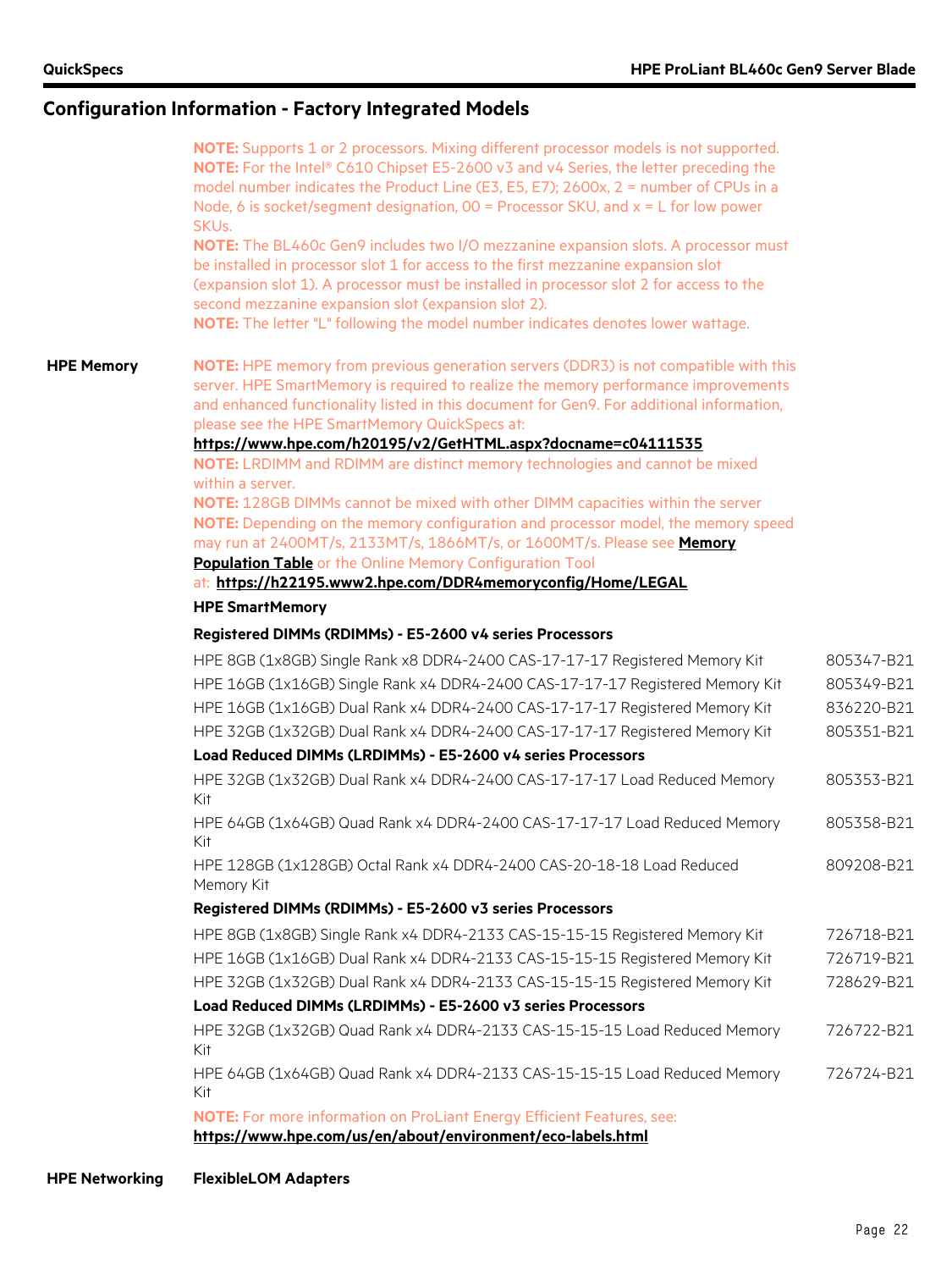|                                                               | NOTE: The server requires one (1) FlexibleLOM that is installed in the FlexibleLOM                                                                                                                                                                                                                                                                                                                                                                                                                                                                                                              |            |
|---------------------------------------------------------------|-------------------------------------------------------------------------------------------------------------------------------------------------------------------------------------------------------------------------------------------------------------------------------------------------------------------------------------------------------------------------------------------------------------------------------------------------------------------------------------------------------------------------------------------------------------------------------------------------|------------|
|                                                               | connectors. All FlexibleLOMs are dual port: One port is routed to interconnect module<br>bay 1 and the other to bay 2.                                                                                                                                                                                                                                                                                                                                                                                                                                                                          |            |
|                                                               | <b>20Gb FlexibleLOM Adapters</b>                                                                                                                                                                                                                                                                                                                                                                                                                                                                                                                                                                |            |
|                                                               | HPE FlexFabric 20Gb 2-port 630FLB FIO Adapter                                                                                                                                                                                                                                                                                                                                                                                                                                                                                                                                                   | 700066-B21 |
|                                                               | HPE FlexFabric 20Gb 2-port 650FLB FIO Adapter                                                                                                                                                                                                                                                                                                                                                                                                                                                                                                                                                   | 700764-B21 |
|                                                               | <b>10Gb FlexibleLOM Adapters</b>                                                                                                                                                                                                                                                                                                                                                                                                                                                                                                                                                                |            |
|                                                               | HPE FlexFabric 10Gb 2-port 536FLB FIO Adapter                                                                                                                                                                                                                                                                                                                                                                                                                                                                                                                                                   | 766491-B21 |
|                                                               | HPE Ethernet 10Gb 2-port 560FLB FIO Adapter                                                                                                                                                                                                                                                                                                                                                                                                                                                                                                                                                     | 684214-B21 |
|                                                               | <b>Step 3: Choose Additional Factory Integration Options</b>                                                                                                                                                                                                                                                                                                                                                                                                                                                                                                                                    |            |
| <b>HPE Insight</b>                                            | HPE Insight Control including 1yr 24x7 Support ProLiant ML/DL/BL-bundle Single Server                                                                                                                                                                                                                                                                                                                                                                                                                                                                                                           | C6N36A     |
| <b>Software</b>                                               | <b>FIOLTU</b>                                                                                                                                                                                                                                                                                                                                                                                                                                                                                                                                                                                   |            |
| Converged                                                     | HPE OneView with iLO Advanced - Server hardware required on same purchase order                                                                                                                                                                                                                                                                                                                                                                                                                                                                                                                 |            |
| <b>Infrastructure</b><br><b>Management</b><br><b>Software</b> | HPE OneView for Blade Server including 3yr 24x7 Support FIO Bundle Physical 1-server<br>LTU                                                                                                                                                                                                                                                                                                                                                                                                                                                                                                     | F6Q89A     |
| <b>HPE Storage</b>                                            | HPE Smart Array P244br/1GB FBWC 12Gb 2-ports Int FIO SAS Controller                                                                                                                                                                                                                                                                                                                                                                                                                                                                                                                             | 761871-B21 |
| <b>Controllers</b>                                            | HPE Smart Array P246br/1GB FBWC 12Gb 4-ports Int FIO SAS Controller                                                                                                                                                                                                                                                                                                                                                                                                                                                                                                                             | 749975-B21 |
|                                                               | HPE H244br 12Gb 2-ports Int FIO Smart Host Bus Adapter                                                                                                                                                                                                                                                                                                                                                                                                                                                                                                                                          | 761878-B21 |
|                                                               | HP FIO Enable Smart Array B140i Setting                                                                                                                                                                                                                                                                                                                                                                                                                                                                                                                                                         | 784308-B21 |
|                                                               | HPE BL460c G9 Broadwell NVMe FIO Setting                                                                                                                                                                                                                                                                                                                                                                                                                                                                                                                                                        | 825555-B21 |
|                                                               | NOTE: The HPE Gen9 Broadwell NVMe FIO Setting (825555-B21) is required to support<br>SFF NVMe SSDs within the system. This option is not compatible with the HPE Smart<br>Array P244br, HPE Smart Array P246br, or HPE Smart HBA H244br. Hewlett Packard<br>Enterprise recommends the use of a dual M.2 solid state drive kit for boot when using<br>this option.                                                                                                                                                                                                                               |            |
|                                                               | NOTE: The HPE Smart Array B140i Controller (chipset SATA) comes standard with the<br>HPE BL460c Gen9 10Gb/20Gb FLB CTO Blade (727021-B21). If neither the HPE Smart<br>Array P244br nor the HPE H244br controllers are chosen, a SATA cable will be provided<br>to support SATA devices for the two internal drives. If RAID is required when using the<br>B140i, please choose 'HPE FIO B140i RAID Enable Kit - BIOS Setting' (784308-B21).<br>NOTE: The HPE Smart Array P246br controller is only required when using a PCI<br>expansion blade or D2220sb storage blade with the BL460c Gen9. |            |

#### **Step 4: Choose Additional Options for Factory Integration**

**NOTE:** For additional options, please refer to the "Core Options" and "Additional Options" section below. For additional options, including server blade enclosures interconnect, mezzanine options and power subsystem options; please see the Core Options and Additional sections below; or the following:

- HPE BladeSystem c3000 Enclosure QuickSpecs: **<https://www.hpe.com/h20195/v2/GetPDF.aspx/c04128340.pdf> NOTE:** The c3000 HPE c-Class enclosures have full backwards and forwards compatibility, existing server blades are supported in the new enclosures and any future server blades will be supported in the existing enclosures.
- HPE BladeSystem c7000 Enclosure QuickSpecs: **<https://www.hpe.com/h20195/v2/GetPDF.aspx/c04128339.pdf>**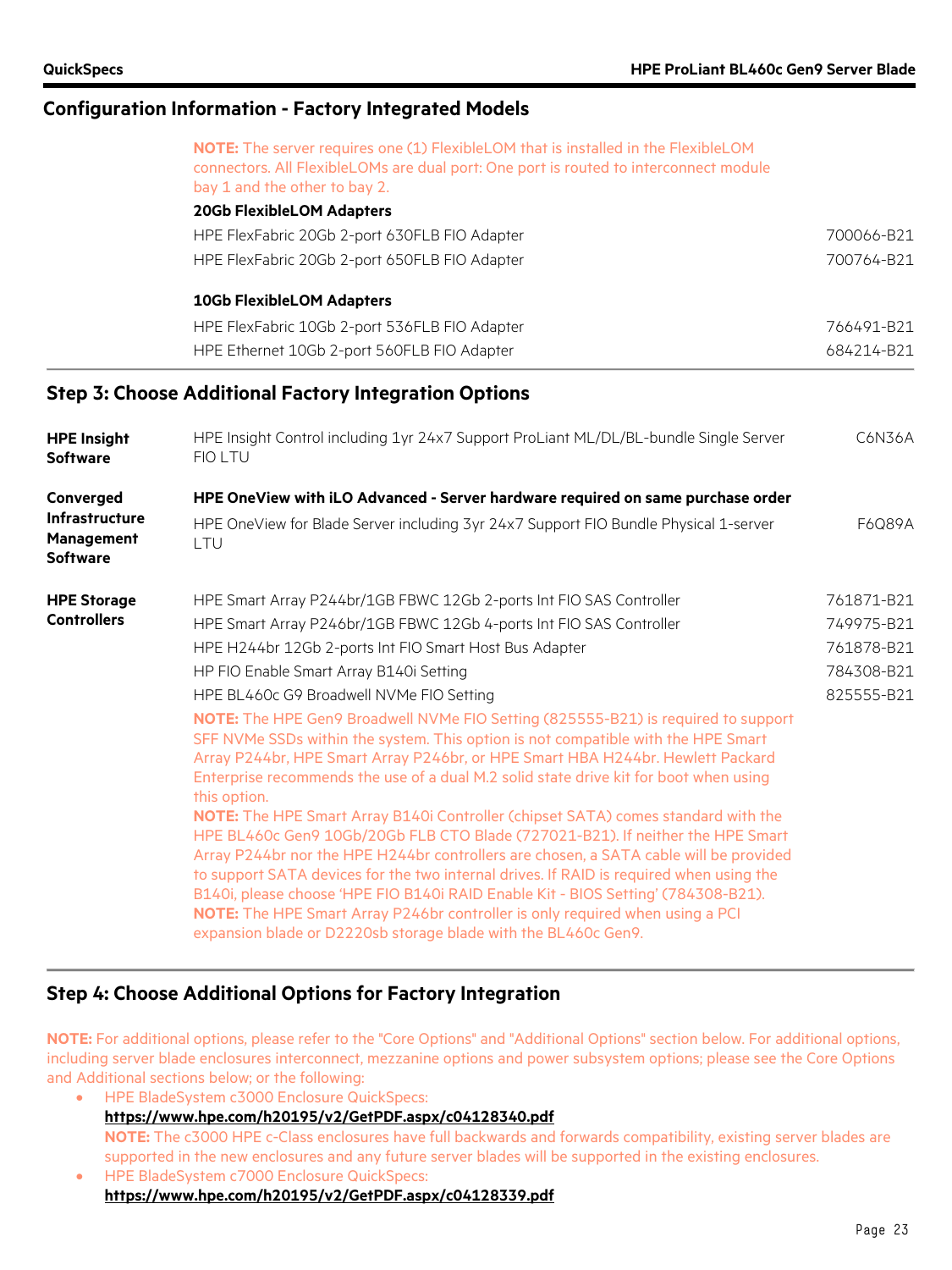- **NOTE:** The c7000 HPE c-Class enclosures have full backwards and forwards compatibility, existing server blades are supported in the new enclosures and any future server blades will be supported in the existing enclosures. • HPE BladeSystem c-Class Interconnect and Mezzanine Components:
- **<https://www.hpe.com/us/en/integrated-systems/bladesystem.html#portfolio>** and **<https://www.hpe.com/us/en/integrated-systems/bladesystem.html#portfolio>**

**NOTE:** For optimal cooling and system performance the BL460c Gen9 Server Blade requires the c7000 enclosure to be configured with 10 fans and the c3000 enclosure to be configured with 6 fans.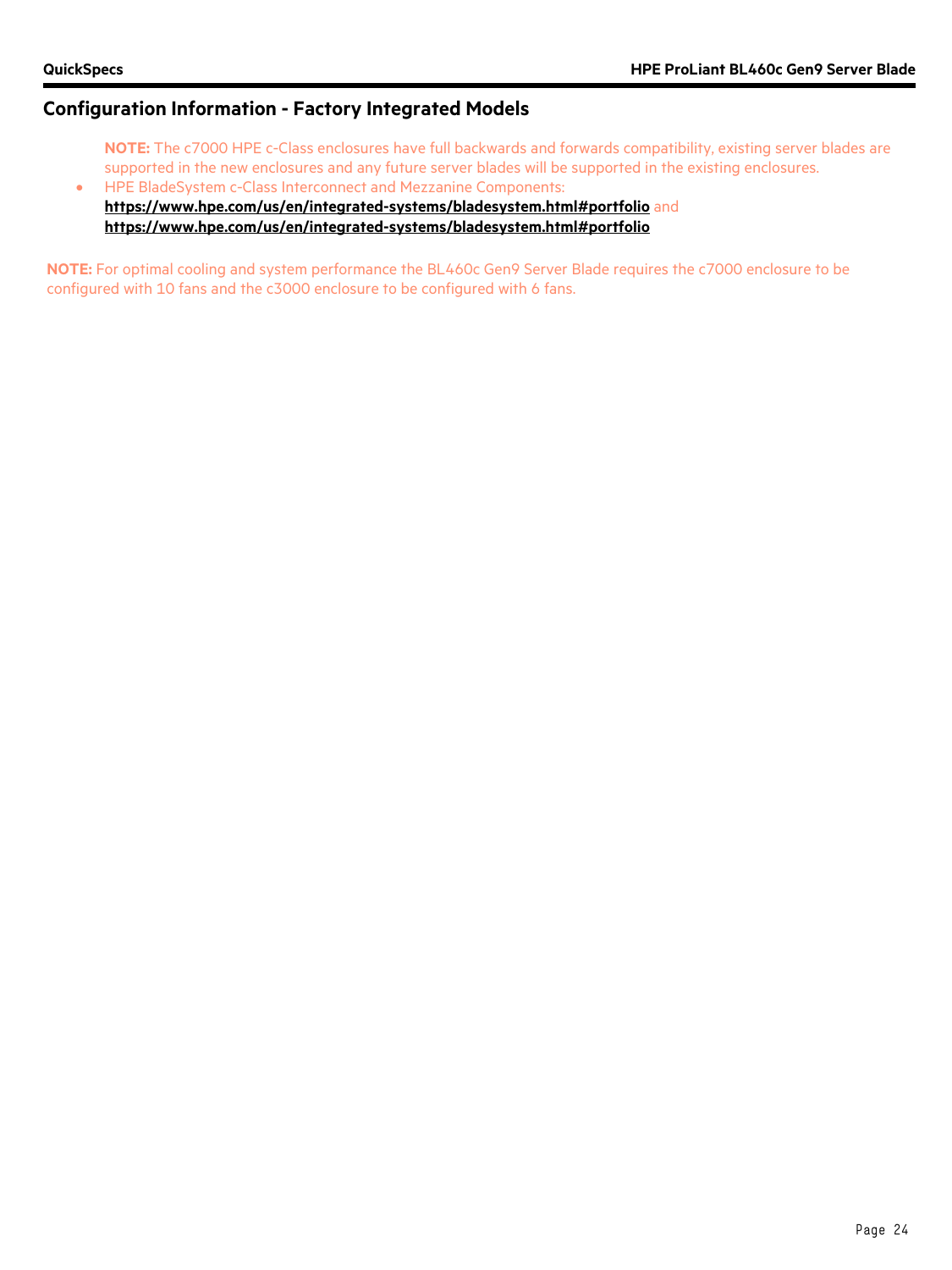| <b>HPE Networking</b> | <b>NOTE:</b> A 10 Gigabit Ethernet adapter supports linking at 1Gbps or 10Gbps when<br>connected to an interconnect module with 10Gb Ethernet downlinks.<br>NOTE: A 10 Gigabit Ethernet adapter supports linking at only 1Gbps when connected to<br>an interconnect module with 1Gb Ethernet downlinks.<br>NOTE: The 10 Gigabit Ethernet adapters on each server blade connect to a 10Gb<br>interconnect in bays 3-6 (HPE BladeSystem c7000 Enclosure) or bays 2-4 (HPE<br>BladeSystem c3000 Enclosure). |            |
|-----------------------|----------------------------------------------------------------------------------------------------------------------------------------------------------------------------------------------------------------------------------------------------------------------------------------------------------------------------------------------------------------------------------------------------------------------------------------------------------------------------------------------------------|------------|
|                       | 20 Gigabit Ethernet Mezzanine Cards                                                                                                                                                                                                                                                                                                                                                                                                                                                                      |            |
|                       | HPE FlexFabric 20Gb 2-port 630M Adapter                                                                                                                                                                                                                                                                                                                                                                                                                                                                  | 700076-B21 |
|                       | NOTE: Please see QuickSpecs for technical specifications and additional information<br>at https://www.hpe.com/h20195/v2/GetDocument.aspx?docname=c04312720                                                                                                                                                                                                                                                                                                                                               |            |
|                       | HPE FlexFabric 20Gb 2-port 650M Adapter                                                                                                                                                                                                                                                                                                                                                                                                                                                                  | 700767-B21 |
|                       | NOTE: Please see QuickSpecs for technical specifications and additional information<br>at https://www.hpe.com/h20195/v2/GetDocument.aspx?docname=c04347342                                                                                                                                                                                                                                                                                                                                               |            |
|                       | 10 Gigabit Ethernet Mezzanine Cards                                                                                                                                                                                                                                                                                                                                                                                                                                                                      |            |
|                       | HPE FlexFabric 10Gb 2-port 534M Adapter                                                                                                                                                                                                                                                                                                                                                                                                                                                                  | 700748-B21 |
|                       | NOTE: Please see QuickSpecs for technical specifications and additional information<br>at: https://www.hpe.com/us/en/product-catalog/servers/server-adapters.html                                                                                                                                                                                                                                                                                                                                        |            |
|                       | HPE Ethernet 10Gb 2-port 560M Adapter                                                                                                                                                                                                                                                                                                                                                                                                                                                                    | 665246-B21 |
|                       | NOTE: Please see QuickSpecs for technical specifications and additional information<br>at: https://www.hpe.com/h20195/v2/GetPDF.aspx/c04111406.pdf                                                                                                                                                                                                                                                                                                                                                       |            |
|                       | 1 Gigabit Ethernet Mezzanine Cards                                                                                                                                                                                                                                                                                                                                                                                                                                                                       |            |
|                       | HPE Ethernet 1Gb 4-port 366M Adapter                                                                                                                                                                                                                                                                                                                                                                                                                                                                     | 615729-B21 |
|                       | NOTE: Please see QuickSpecs for technical specifications and additional information<br>at: https://www.hpe.com/h20195/v2/getpdf.aspx/c04111456.pdf?ver=10                                                                                                                                                                                                                                                                                                                                                |            |
|                       | <b>FlexibleLOM Adapters</b>                                                                                                                                                                                                                                                                                                                                                                                                                                                                              |            |
|                       | NOTE: The server supports one (1) FlexibleLOM that is installed in the FlexibleLOM<br>connectors and is already included in the pre-configured models. However, it must be<br>added in Step 2 for Configure-to-Order Models. The FlexibleLOM options below are used<br>to change these original FlexibleLOMs.                                                                                                                                                                                            |            |
|                       | <b>20Gb FlexibleLOM Adapters</b>                                                                                                                                                                                                                                                                                                                                                                                                                                                                         |            |
|                       | HPE FlexFabric 20Gb 2-port 630FLB Adapter                                                                                                                                                                                                                                                                                                                                                                                                                                                                | 700065-B21 |
|                       | NOTE: Please see QuickSpecs for technical specifications and additional information<br>at https://www.hpe.com/h20195/v2/GetDocument.aspx?docname=c04312719                                                                                                                                                                                                                                                                                                                                               |            |
|                       | HPE FlexFabric 20Gb 2-port 650FLB Adapter                                                                                                                                                                                                                                                                                                                                                                                                                                                                | 700763-B21 |
|                       | NOTE: Please see QuickSpecs for technical specifications and additional information<br>at https://www.hpe.com/h20195/v2/GetDocument.aspx?docname=c04347341                                                                                                                                                                                                                                                                                                                                               |            |
|                       | <b>10Gb FlexibleLOM Adapters</b>                                                                                                                                                                                                                                                                                                                                                                                                                                                                         |            |
|                       | HPE FlexFabric 10Gb 2-port 536FLB Adapter                                                                                                                                                                                                                                                                                                                                                                                                                                                                | 766490-B21 |
|                       | NOTE: Please see QuickSpecs for technical specifications and additional information<br>at https://www.hpe.com/h20195/v2/GetDocument.aspx?docname=c04347246                                                                                                                                                                                                                                                                                                                                               |            |
|                       | HPE Ethernet 10Gb 2-port 560FLB Adapter                                                                                                                                                                                                                                                                                                                                                                                                                                                                  | 655639-B21 |
|                       | NOTE: Please see QuickSpecs for technical specifications and additional information<br>at https://www.hpe.com/h20195/v2/GetPDF.aspx/c04111516.pdf                                                                                                                                                                                                                                                                                                                                                        |            |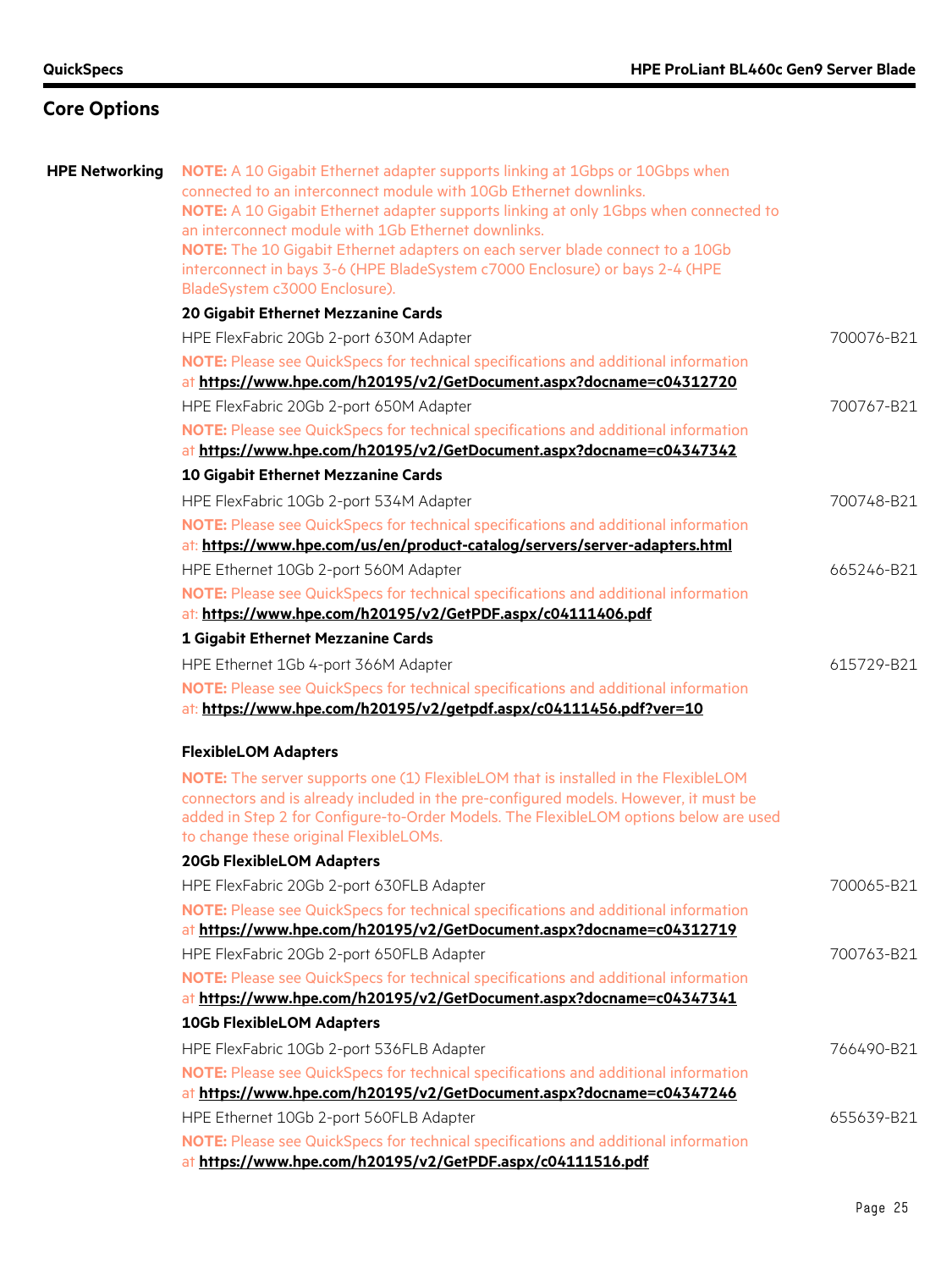# **Core Options**

|                  | <b>HPE Infiniband Mezzanine Adapters</b>                                                                                                                                                                                          |            |
|------------------|-----------------------------------------------------------------------------------------------------------------------------------------------------------------------------------------------------------------------------------|------------|
|                  | NOTE: When an InfiniBand adapter is installed in mezzanine slot 1, only one port is active<br>(regardless of operating mode). When installed in mezzanine slot 2, both ports are active.                                          |            |
|                  | NOTE: InfiniBand QDR and FDR speeds are only supported on the HPE BladeSystem<br>c7000 Enclosure. For additional information, please see the HPE BladeSystem c7000<br><b>Enclosure and InfiniBand QuickSpecs</b>                  |            |
|                  | at: https://www.hpe.com/h20195/v2/GetPDF.aspx/c04128339.pdf                                                                                                                                                                       |            |
|                  | https://www.hpe.com/h20195/v2/getpdf.aspx/c04126044.pdf?ver=26<br>NOTE: The QDR InfiniBand adapter may be installed in either mezzanine slot of the server.                                                                       |            |
|                  | HPE InfiniBand FDR/Ethernet 10Gb/40Gb 2-port 544+M Adapter<br>NOTE: The FDR InfiniBand adapter must be installed in mezzanine slot 1 for FDR mode<br>and may be installed in either mezzanine slot if operated in any other mode. | 764283-B21 |
|                  | HPE InfiniBand FDR 2-port 545M Adapter                                                                                                                                                                                            | 702213-B21 |
| <b>HPE Fibre</b> | HPE LPe1605 16Gb Fibre Channel HBA for BladeSystem c-Class                                                                                                                                                                        | 718203-B21 |
| <b>Channel</b>   | NOTE: Please see QuickSpecs for technical specifications and additional information<br>at https://www.hpe.com/h20195/v2/getpdf.aspx/c04315132.pdf?ver=2                                                                           |            |
|                  | HPE QMH2672 16Gb Fibre Channel Host Bus Adapter                                                                                                                                                                                   | 710608-B21 |
|                  | NOTE: Please see QuickSpecs for technical specifications and additional information<br>at https://www.hpe.com/h20195/v2/GetDocument.aspx?docname=c04126962                                                                        |            |
|                  | HPE LPe1205A 8Gb Fibre Channel Host Bus Adapter for BladeSystem c-Class                                                                                                                                                           | 659818-B21 |
|                  | NOTE: Please see QuickSpecs for technical specifications and additional information                                                                                                                                               |            |
|                  | at https://www.hpe.com/h20195/v2/GetDocument.aspx?docname=c04163733                                                                                                                                                               |            |
|                  | HPE QMH2572 8Gb Fibre Channel Host Bus Adapter for BladeSystem c-Class                                                                                                                                                            | 651281-B21 |
|                  | NOTE: Please see QuickSpecs for technical specifications and additional information at                                                                                                                                            |            |
|                  | https://www.hpe.com/h20195/v2/GetDocument.aspx?docname=c04126040                                                                                                                                                                  |            |

#### **HPE Processors E5-2600 v4 series Processors**

| HPE BL460c Gen9 Intel Xeon E5-2690v4 (2.6GHz/14-core/35MB/135W) Processor Kit  | 819852-B21 |
|--------------------------------------------------------------------------------|------------|
| HPE BL460c Gen9 Intel Xeon E5-2683v4 (2.1GHz/16-core/40MB/120W) Processor Kit  | 819851-B21 |
| HPE BL460c Gen9 Intel Xeon E5-2680v4 (2.4GHz/14-core/35MB/120W) Processor Kit  | 819842-B21 |
| HPE BL460c Gen9 Intel Xeon E5-2660v4 (2.0GHz/14-core/35MB/105W) Processor Kit  | 819841-B21 |
| HPE BL460c Gen9 Intel Xeon E5-2650v4 (2.2GHz/12-core/30MB/105W) Processor Kit  | 819840-B21 |
| HPE BL460c Gen9 Intel Xeon E5-2650Lv4 (1.7GHz/14-core/35MB/65W) Processor Kit  | 819849-B21 |
| HPE BL460c Gen9 Intel Xeon E5-2640v4 (2.4GHz/10-core/25MB/90W) Processor Kit   | 819839-B21 |
| HPE BL460c Gen9 Intel Xeon E5-2630v4 (2.2GHz/10-core/25MB/85W) Processor Kit   | 819845-B21 |
| HPE BL460c Gen9 Intel Xeon E5-2630Lv4 (1.8GHz/10-core/25MB/55W) Processor Kit  | 819846-B21 |
| HPE BL460c Gen9 Intel Xeon E5-2623v4 (2.6GHz/4-core/10MB/85W) Processor Kit    | 819844-B21 |
| HPE BL460c Gen9 Intel Xeon E5-2620v4 (2.1GHz/8-core/20MB/85W) Processor Kit    | 819838-B21 |
| HPE BL460c Gen9 Intel Xeon E5-2609v4 (1.7GHz/8-core/20MB/85W) Processor Kit    | 819837-B21 |
| HPE BL460c Gen9 Intel Xeon E5-2603v4 (1.7GHz/6-core/15MB/85W) Processor Kit    | 819843-B21 |
| HPE BL460c Gen9 Intel Xeon E5-2699v4 (2.2GHz/22-core/55MB/145W) Processor Kit  | 819856-B21 |
| HPE BL460c Gen9 Intel Xeon E5-2698v4 (2.2GHz/20-core/50MB/135W) Processor Kit  | 819855-B21 |
| HPE BL460c Gen9 Intel Xeon E5-2697v4 (2.3GHz/18-core/45MB/145W) Processor Kit  | 819854-B21 |
| HPE BL460c Gen9 Intel Xeon E5-2697Av4 (2.6GHz/16-core/40MB/145W) Processor Kit | 819857-B21 |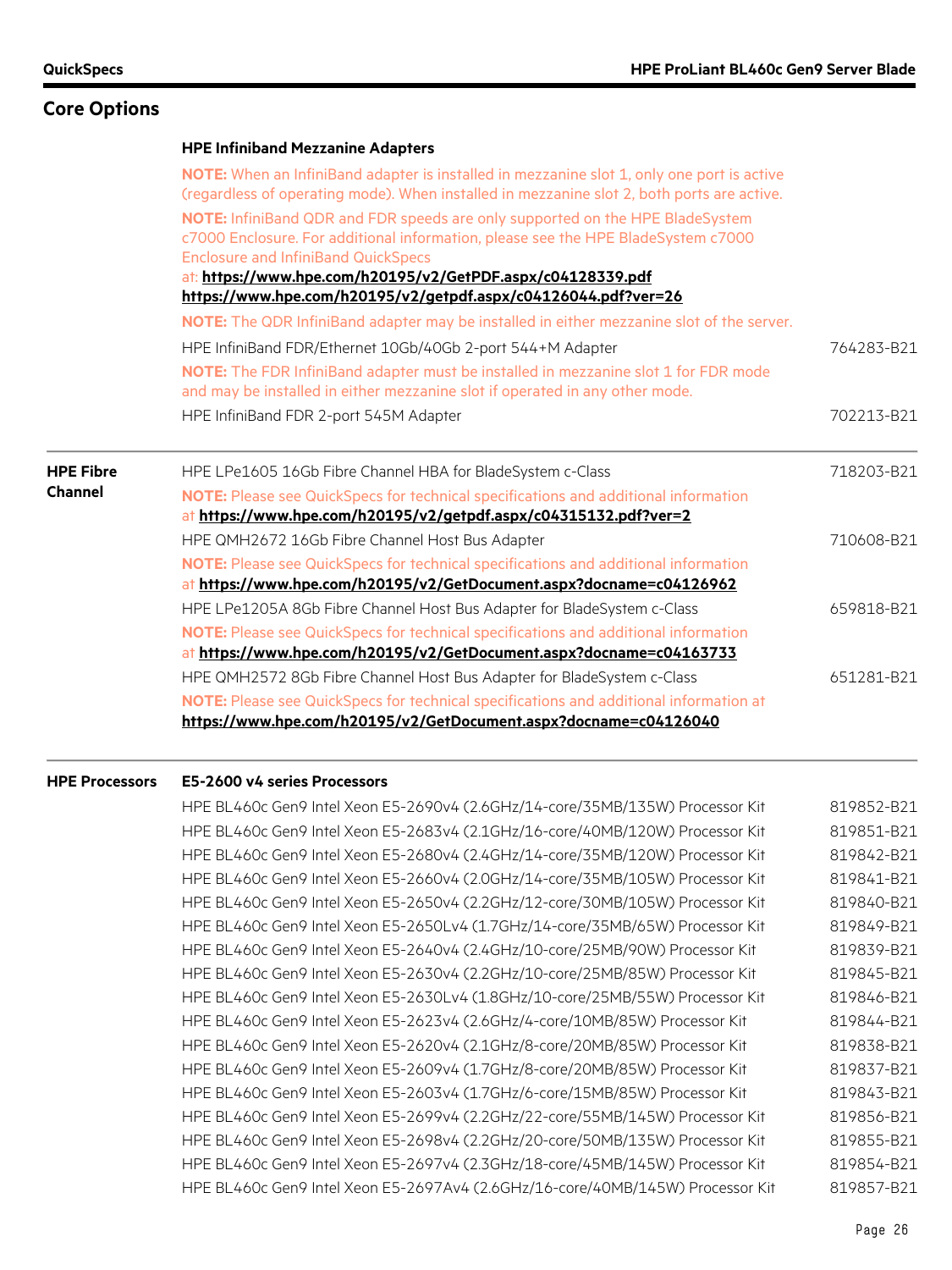HPE BL460c Gen9 Intel Xeon E5-2695v4 (2.1GHz/18-core/45MB/120W) Processor Kit 819853-B21 HPE BL460c Gen9 Intel Xeon E5-2667v4 (3.2GHz/8-core/25MB/135W) Processor Kit 819850-B21 HPE BL460c Gen9 Intel Xeon E5-2643v4 (3.4GHz/6-core/20MB/135W) Processor Kit 819848-B21 HPE BL460c Gen9 Intel Xeon E5-2637v4 (3.5GHz/4-core/15MB/135W) Processor Kit 819847-B21

#### **E5-2600 v3 series Processors**

| HPE BL460c Gen9 Intel Xeon E5-2690v3 (2.6GHz/12-core/30MB/135W) Processor Kit | 726987-B21 |
|-------------------------------------------------------------------------------|------------|
| HPE BL460c Gen9 Intel Xeon E5-2680v3 (2.5GHz/12-core/30MB/120W) Processor Kit | 726988-B21 |
| HPE BL460c Gen9 Intel Xeon E5-2670v3 (2.3GHz/12-core/30MB/120W) Processor Kit | 726989-B21 |
| HPE BL460c Gen9 Intel Xeon E5-2660v3 (2.6GHz/10-core/25MB/105W) Processor Kit | 726990-B21 |
| HPE BL460c Gen9 Intel Xeon E5-2650v3 (2.3GHz/10-core/25MB/105W) Processor Kit | 726991-B21 |
| HPE BL460c Gen9 Intel Xeon E5-2640v3 (2.6GHz/8-core/20MB/90W) Processor Kit   | 726992-B21 |
| HPE BL460c Gen9 Intel Xeon E5-2683v3 (2GHz/14-core/35MB/120W) Processor Kit   | 726993-B21 |
| HPE BL460c Gen9 Intel Xeon E5-2630v3 (2.4GHz/8-core/20MB/85W) Processor Kit   | 726994-B21 |
| HPE BL460c Gen9 Intel Xeon E5-2620v3 (2.4GHz/6-core/15MB/85W) Processor Kit   | 726995-B21 |
| HPE BL460c Gen9 Intel Xeon E5-2623v3 (3GHz/4-core/10MB/105W) Processor Kit    | 726996-B21 |
| HPE BL460c Gen9 Intel Xeon E5-2609v3 (1.9GHz/6-core/15MB/85W) Processor Kit   | 726997-B21 |
| HPE BL460c Gen9 Intel Xeon E5-2603v3 (1.6GHz/6-core/15MB/85W) Processor Kit   | 726999-B21 |
| HPE BL460c Gen9 Intel Xeon E5-2650Lv3 (1.8GHz/12-core/30MB/65W) Processor Kit | 727000-B21 |
| HPE BL460c Gen9 Intel Xeon E5-2698v3 (2.3GHz/16-core/40MB/135W) Processor Kit | 727001-B21 |
| HPE BL460c Gen9 Intel Xeon E5-2630Lv3 (1.8GHz/8-core/20MB/55W) Processor Kit  | 727002-B21 |
| HPE BL460c Gen9 Intel Xeon E5-2695v3 (2.3GHz/14-core/35MB/120W) Processor Kit | 727003-B21 |
| HPE BL460c Gen9 Intel Xeon E5-2637v3 (3.5GHz/4-core/15MB/135W) Processor Kit  | 765268-B21 |
| HPE BL460c Gen9 Intel Xeon E5-2697v3 (2.6GHz/14-core/35MB/145W) Processor Kit | 767049-B21 |
| HPE BL460c Gen9 Intel Xeon E5-2667v3 (3.2GHz/8-core/20MB/135W) Processor Kit  | 773123-B21 |
| HPE BL460c Gen9 Intel Xeon E5-2643v3 (3.4GHz/6-core/20MB/135W) Processor Kit  | 773124-B21 |
| HPE BL460c Gen9 Intel Xeon E5-2699v3 (2.3GHz/18-core/45MB/145W) Processor Kit | 779795-B21 |
| <b>NOTE:</b> All processors within the server must be identical.              |            |

**NOTE:** DIMM slots 4 and 5 are not accessible when the E5-2699 v4, E5-2697 v4, E5- 2697A v4, E5-2667 v4, E5-2643 v4, E5-2637 v4, E5-2699 v3, the E5-2697 v3, the E5-

2643 v3, the E5-2637 v3, or the E5-2667 v3 is used. In a 2 processor configuration, there are twelve (12) total available DIMM slots.

**NOTE:** For the maximum supported memory speeds for each processor listed above, please reference the 'Memory Speed by Processor Model' table in the Memory section of the QuickSpecs.

**NOTE:** All processors support Intel® Hyper-Threading and Intel® Turbo Boost Technologies except the E5-2609 v4, E5-2603 v4, E5-2603 v3 and E5-2609 v3. **NOTE:** DDR4 speed is the maximum memory speed of the processor. Actual memory speed may depend on the quantity and type of DIMMs installed.

**NOTE:** Supports 1 or 2 processors. Mixing different processor models is not supported. **NOTE:** For the Intel® C610 Chipset E5-2600 v3 and v4 Series, the letter preceding the model number indicates the Product Line (E3, E5, E7); 2600x, 2 = number of CPUs in a Node, 6 is socket/segment designation,  $00 =$  Processor SKU, and  $x = L$  for low power SKUs. **NOTE:** The BL460c Gen9 includes two I/O mezzanine expansion slots. A processor must be installed in processor slot 1 for access to the first mezzanine expansion slot (expansion slot 1). A processor must be installed in processor slot 2 for access to the second mezzanine expansion slot (expansion slot 2).

**NOTE:** The letter "L" following the model number indicates denotes lower wattage.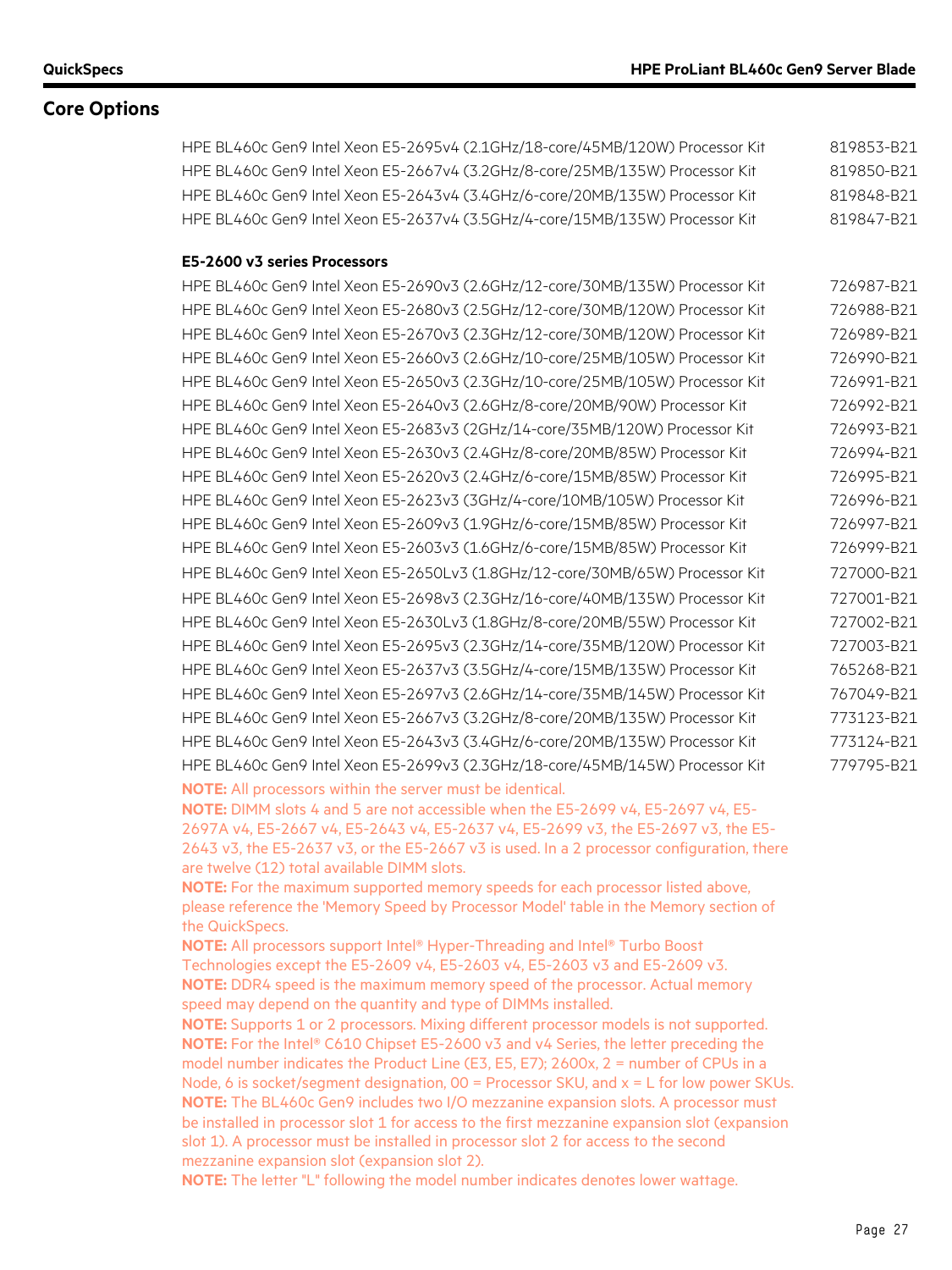| <b>HPE Memory</b> | NOTE: HPE memory from previous generation servers (DDR3) is not compatible with this<br>server. HPE SmartMemory is required to realize the memory performance improvements<br>and enhanced functionality listed in this document for Gen9. For additional information,<br>please see the HPE SmartMemory QuickSpecs<br>at: https://www.hpe.com/h20195/v2/GetHTML.aspx?docname=c04111535<br>NOTE: LRDIMM and RDIMM are distinct memory technologies and cannot be mixed within<br>a server.<br>NOTE: 128GB DIMMs cannot be mixed with other DIMM capacities within the server<br>NOTE: Depending on the memory configuration and processor model, the memory speed<br>may run at 2400MT/s, 2133MT/s, 1866MT/s, or 1600MT/s. Please see table at the end of<br>the document or the Online Memory Configuration Tool<br>at: https://h22195.www2.hpe.com/DDR4memoryconfig/Home/LEGAL<br><b>HPE SmartMemory</b> |            |
|-------------------|------------------------------------------------------------------------------------------------------------------------------------------------------------------------------------------------------------------------------------------------------------------------------------------------------------------------------------------------------------------------------------------------------------------------------------------------------------------------------------------------------------------------------------------------------------------------------------------------------------------------------------------------------------------------------------------------------------------------------------------------------------------------------------------------------------------------------------------------------------------------------------------------------------|------------|
|                   | Registered DIMMs (RDIMMs) - E5-2600 v4 series Processors                                                                                                                                                                                                                                                                                                                                                                                                                                                                                                                                                                                                                                                                                                                                                                                                                                                   |            |
|                   | HPE 8GB (1x8GB) Single Rank x8 DDR4-2400 CAS-17-17-17 Registered Memory Kit                                                                                                                                                                                                                                                                                                                                                                                                                                                                                                                                                                                                                                                                                                                                                                                                                                | 805347-B21 |
|                   | HPE 16GB (1x16GB) Single Rank x4 DDR4-2400 CAS-17-17-17 Registered Memory Kit                                                                                                                                                                                                                                                                                                                                                                                                                                                                                                                                                                                                                                                                                                                                                                                                                              | 805349-B21 |
|                   | HPE 16GB (1x16GB) Dual Rank x4 DDR4-2400 CAS-17-17-17 Registered Memory Kit                                                                                                                                                                                                                                                                                                                                                                                                                                                                                                                                                                                                                                                                                                                                                                                                                                | 836220-B21 |
|                   | HPE 32GB (1x32GB) Dual Rank x4 DDR4-2400 CAS-17-17-17 Registered Memory Kit                                                                                                                                                                                                                                                                                                                                                                                                                                                                                                                                                                                                                                                                                                                                                                                                                                | 805351-B21 |
|                   | Load Reduced DIMMs (LRDIMMs) - E5-2600 v4 series Processors                                                                                                                                                                                                                                                                                                                                                                                                                                                                                                                                                                                                                                                                                                                                                                                                                                                |            |
|                   | HPE 32GB (1x32GB) Dual Rank x4 DDR4-2400 CAS-17-17-17 Load Reduced Memory Kit                                                                                                                                                                                                                                                                                                                                                                                                                                                                                                                                                                                                                                                                                                                                                                                                                              | 805353-B21 |
|                   | HPE 64GB (1x64GB) Quad Rank x4 DDR4-2400 CAS-17-17-17 Load Reduced Memory Kit                                                                                                                                                                                                                                                                                                                                                                                                                                                                                                                                                                                                                                                                                                                                                                                                                              | 805358-B21 |
|                   | HPE 128GB (1x128GB) Octal Rank x4 DDR4-2400 CAS-20-18-18 Load Reduced Memory<br>Kit                                                                                                                                                                                                                                                                                                                                                                                                                                                                                                                                                                                                                                                                                                                                                                                                                        | 809208-B21 |
|                   | Registered DIMMs (RDIMMs) - E5-2600 v3 series Processors                                                                                                                                                                                                                                                                                                                                                                                                                                                                                                                                                                                                                                                                                                                                                                                                                                                   |            |
|                   | HPE 8GB (1x8GB) Single Rank x4 DDR4-2133 CAS-15-15-15 Registered Memory Kit                                                                                                                                                                                                                                                                                                                                                                                                                                                                                                                                                                                                                                                                                                                                                                                                                                | 726718-B21 |
|                   | HPE 16GB (1x16GB) Dual Rank x4 DDR4-2133 CAS-15-15-15 Registered Memory Kit                                                                                                                                                                                                                                                                                                                                                                                                                                                                                                                                                                                                                                                                                                                                                                                                                                | 726719-B21 |
|                   | HPE 32GB (1x32GB) Dual Rank x4 DDR4-2133 CAS-15-15-15 Registered Memory Kit                                                                                                                                                                                                                                                                                                                                                                                                                                                                                                                                                                                                                                                                                                                                                                                                                                | 728629-B21 |
|                   | Load Reduced DIMMs (LRDIMMs) - E5-2600 v3 series Processors                                                                                                                                                                                                                                                                                                                                                                                                                                                                                                                                                                                                                                                                                                                                                                                                                                                |            |
|                   | HPE 32GB (1x32GB) Quad Rank x4 DDR4-2133 CAS-15-15-15 Load Reduced Memory Kit                                                                                                                                                                                                                                                                                                                                                                                                                                                                                                                                                                                                                                                                                                                                                                                                                              | 726722-B21 |
|                   | HPE 64GB (1x64GB) Quad Rank x4 DDR4-2133 CAS-15-15-15 Load Reduced Memory Kit                                                                                                                                                                                                                                                                                                                                                                                                                                                                                                                                                                                                                                                                                                                                                                                                                              | 726724-B21 |
| <b>HPE Drives</b> | NOTE: The ProLiant BL460c Gen9 server includes the HPE hot-plug small form factor<br>(SFF) SmartDrive carrier for enhanced management and reduced maintenance errors. HPE<br>drives from generation G7 servers and before are not compatible with the BL460c Gen9<br>drive bays.<br>NOTE: The mixing of standard SAS drives with SAS SSD is supported within the server,<br>but limits the RAID configuration to two separate RAID 0 volumes. Mixing of other drives<br>types is not supported.                                                                                                                                                                                                                                                                                                                                                                                                            |            |

**NOTE:** HPE hard drives have either a one year or three year warranty; refer to the specific hard drive QuickSpecs for details.

**NOTE:** The hard drive options are not required when configuring a drive-less model.

#### **HPE NVMe PCIe Read Intensive SFF (2.5-inch) Solid State Drives**

HPE 480GB NVMe x4 Lanes Read Intensive SFF (2.5in) SCN 3yr Wty Digitally Signed Firmware SSD 875587-B21

HPE 960GB NVMe x4 Lanes Read Intensive SFF (2.5in) SCN 3yr Wty Digitally Signed Firmware SSD 875589-B21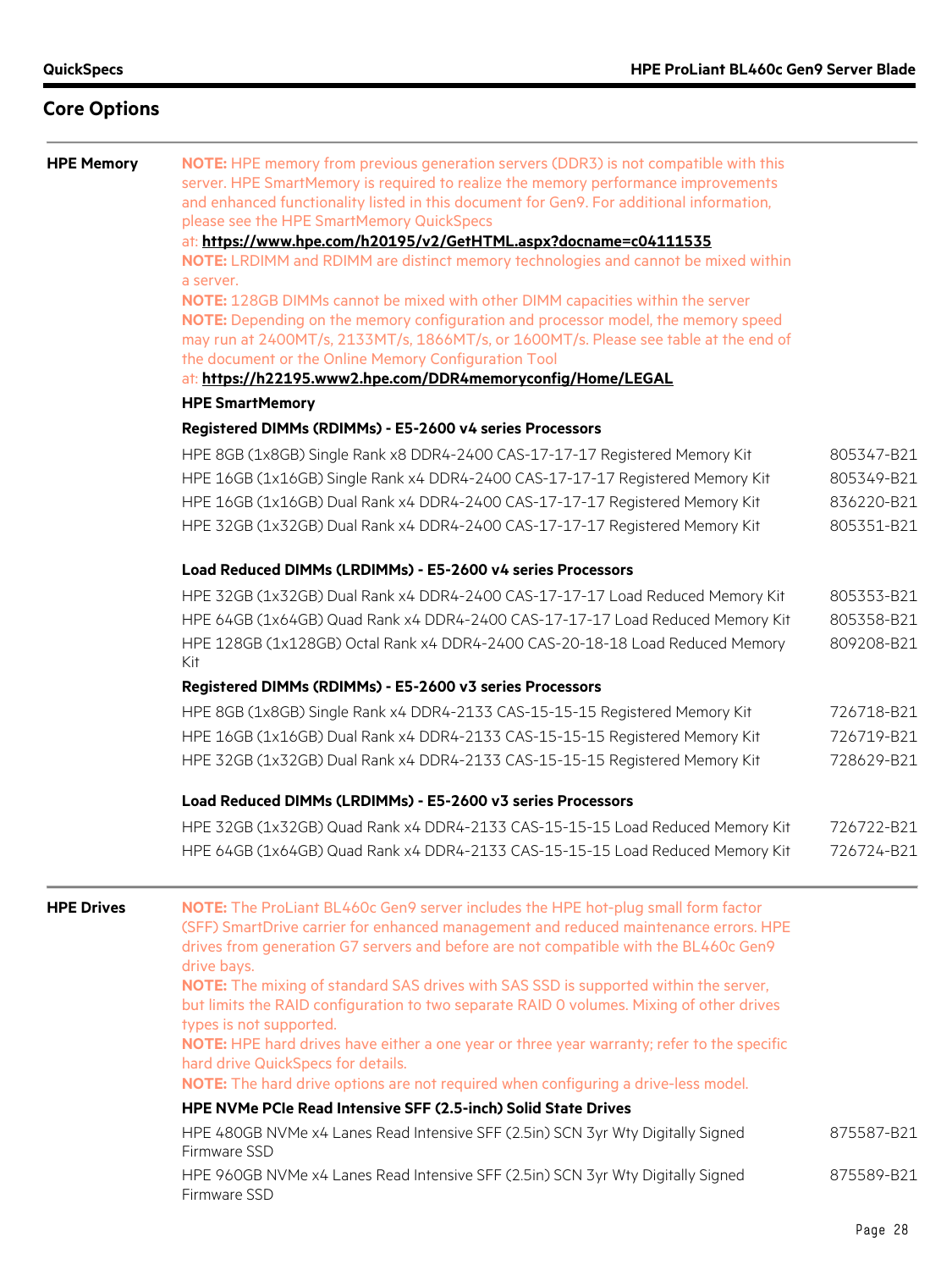| HPE 1.92TB NVMe x4 Lanes Read Intensive SFF (2.5in) SCN 3yr Wty Digitally Signed<br>Firmware SSD     | 875591-B21 |
|------------------------------------------------------------------------------------------------------|------------|
| HPE 1TB NVMe x4 Lanes Read Intensive SFF (2.5in) SCN 3yr Wty Digitally Signed Firmware<br><b>SSD</b> | 877984-B21 |
| HPE 2TB NVMe x4 Lanes Read Intensive SFF (2.5in) SCN 3yr Wty Digitally Signed Firmware<br><b>SSD</b> | 877986-B21 |
| HPE 4TB NVMe x4 Lanes Read Intensive SFF (2.5in) SCN 3yr Wty Digitally Signed Firmware<br><b>SSD</b> | 877988-B21 |
| <b>HPE NVMe PCIe Mixed Use SFF (2.5-inch) Solid State Drives</b>                                     |            |
| HPE 400GB NVMe x4 Lanes Mixed Use SFF (2.5in) SCN 3yr Wty Digitally Signed Firmware<br><b>SSD</b>    | 875593-B21 |
| HPE 800GB NVMe x4 Lanes Mixed Use SFF (2.5in) SCN 3yr Wty Digitally Signed Firmware<br><b>SSD</b>    | 875595-B21 |
| HPE 1.6TB NVMe x4 Lanes Mixed Use SFF (2.5in) SCN 3yr Wty Digitally Signed Firmware<br><b>SSD</b>    | 875597-B21 |
| HPE 1.6TB NVMe x4 Lanes Mixed Use SFF (2.5in) SCN 3yr Wty Digitally Signed Firmware<br><b>SSD</b>    | 877994-B21 |
| HPE 3.2TB NVMe x4 Lanes Mixed Use SFF (2.5in) SCN 3yr Wty Digitally Signed Firmware<br><b>SSD</b>    | 877998-B21 |

#### **SATA Hot Plug SmartDrive SFF (2.5-inch) SSD Drives**

| HPE 240GB SATA 6G Read Intensive SFF (2.5in) SC 3yr Wty Digitally Signed Firmware SSD  | 877740-B21 |
|----------------------------------------------------------------------------------------|------------|
| HPE 480GB SATA 6G Read Intensive SFF (2.5in) SC 3yr Wty Digitally Signed Firmware SSD  | 877746-B21 |
| HPE 960GB SATA 6G Read Intensive SFF (2.5in) SC 3yr Wty Digitally Signed Firmware SSD  | 877752-B21 |
| HPE 1.92TB SATA 6G Read Intensive SFF (2.5in) SC 3yr Wty Digitally Signed Firmware SSD | 877758-B21 |
| HPE 3.84TB SATA 6G Read Intensive SFF (2.5in) SC 3yr Wty Digitally Signed Firmware SSD | 877764-B21 |
| HPE 480GB SATA 6G Mixed Use SFF (2.5in) SC 3yr Wty Digitally Signed Firmware SSD       | 877776-B21 |
| HPE 960GB SATA 6G Mixed Use SFF (2.5in) SC 3yr Wty Digitally Signed Firmware SSD       | 877782-B21 |
| HPE 1.92TB SATA 6G Mixed Use SFF (2.5in) SC 3yr Wty Digitally Signed Firmware SSD      | 877788-B21 |
| HPE 240GB SATA 6G Mixed Use SFF (2.5in) SC 3yr Wty Digitally Signed Firmware SSD       | 880295-B21 |
| HPE 3.84TB SATA 6G Mixed Use SFF (2.5in) SC 3yr Wty Digitally Signed Firmware SSD      | P00896-B21 |

# **SAS Hot Plug with SmartDrive SFF (2.5-inch) Enterprise Drives**

| HPE 300GB SAS 12G Enterprise 15K SFF (2.5in) SC 3yr Wty Digitally Signed Firmware HDD                | 870753-B21 |
|------------------------------------------------------------------------------------------------------|------------|
| HPE 600GB SAS 12G Enterprise 15K SFF (2.5in) SC 3yr Wty Digitally Signed Firmware HDD                | 870757-B21 |
| HPE 900GB SAS 12G Enterprise 15K SFF (2.5in) SC 3yr Wty Digitally Signed Firmware HDD                | 870759-B21 |
| HPE 900GB SAS 12G Enterprise 15K SFF (2.5in) SC 3yr Wty 512e Digitally Signed Firmware<br><b>HDD</b> | 870765-B21 |
| HPE 1TB SAS 12G Midline 7.2K SFF (2.5in) SC 1yr Wty 512e Digitally Signed Firmware<br><b>HDD</b>     | 765464-B21 |
| HPE 1TB SAS 7.2K SFF SC 3yr Wty Digitally Signed Firmware HDD                                        | 832514-B21 |
| HPE 2TB SAS 12G Midline 7.2K SFF (2.5in) SC 1yr Wty 512e HDD                                         | 765466-B21 |
| HPE 2.4TB SAS 12G Enterprise 10K SFF (2.5in) SC 3yr Wty 512e Digitally Signed Firmware<br><b>HDD</b> | 881457-B21 |

#### **SATA (2.5-inch) Hard Drives**

| HPE 1TB SATA 6G Midline 7.2K SFF (2.5in) SC 1yr Wty Digitally Signed Firmware HDD | 655710-B21 |
|-----------------------------------------------------------------------------------|------------|
|-----------------------------------------------------------------------------------|------------|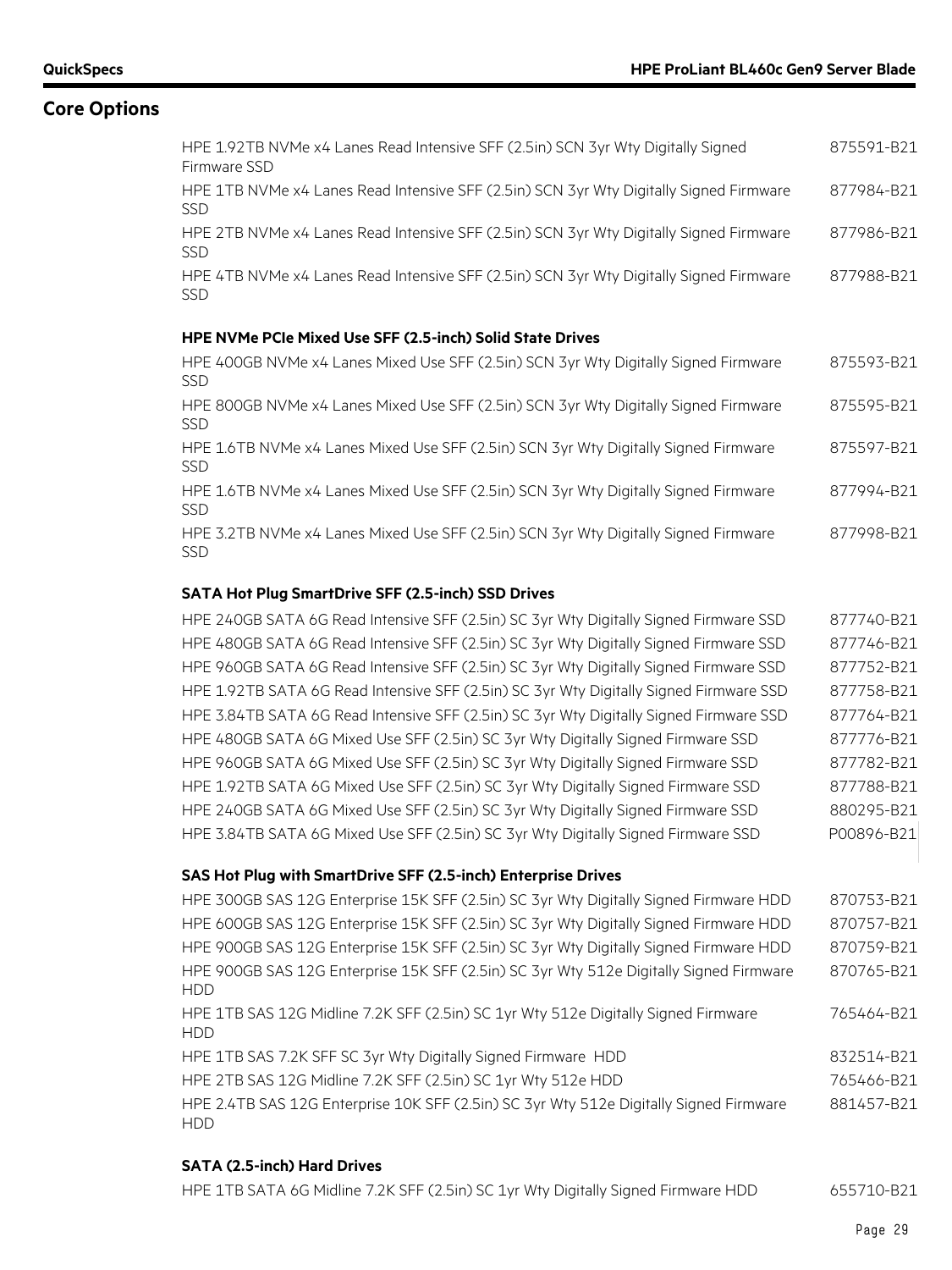HPE 2TB SATA 6G Midline 7.2K SFF (2.5in) SC 1yr Wty 512e Digitally Signed Firmware HDD 765455-B21

#### **Read Intensive – Dual micro-Form Factor SATA Drives**

| HPE Dual 150GB SATA Read Intensive M.2 - UFF to SFF SCM 3yr Wty Digitally Signed | 880875-B21 |
|----------------------------------------------------------------------------------|------------|
| Firmware SSD                                                                     |            |
| HPE Dual 480GB SATA Read Intensive M.2 - UFF to SFF SCM 3yr Wty Digitally Signed | 880877-B21 |
| Firmware SSD                                                                     |            |

#### **12G SAS Read Intensive SFF (2.5-inch) SC SSD**

| HPE 3.84TB SAS 12G Read Intensive SFF (2.5in) SC 3yr Wty Digitally Signed Firmware SSD | 875330-B21 |
|----------------------------------------------------------------------------------------|------------|
| HPE 1.92TB SAS 12G Read Intensive SFF (2.5in) SC 3yr Wty Digitally Signed Firmware SSD | 875326-B21 |
| HPE 7.68TB SAS 12G Read Intensive SFF (2.5in) SC 3yr Wty Digitally Signed Firmware SSD | 870144-B21 |
| HPE 960GB SAS 12G Read Intensive SFF (2.5in) SC 3yr Wty Digitally Signed Firmware SSD  | 875313-B21 |
| HPE 480GB SAS 12G Read Intensive SFF (2.5in) SC 3yr Wty Digitally Signed Firmware SSD  | 875311-B21 |
| HPE 960GB SAS 12G Read Intensive SFF (2.5in) SC 3yr Wty Digitally Signed Firmware SSD  | 872390-B21 |
| HPE 1.92TB SAS 12G Read Intensive SFF (2.5in) SC 3yr Wty Digitally Signed Firmware SSD | 872392-B21 |
| HPE 3.84TB SAS 12G Read Intensive SFF (2.5in) SC 3yr Wty Digitally Signed Firmware SSD | 872394-B21 |
| HPE 15.3TB SAS 12G Read Intensive SFF (2.5in) SC 3yr Wty Digitally Signed Firmware SSD | 870148-B21 |

#### **12G SAS Mixed Use SFF (2.5-inch) SC SSD**

| HPE 400GB SAS 12G Mixed Use SFF (2.5in) SC 3yr Wty Digitally Signed Firmware SSD | 873359-B21 |
|----------------------------------------------------------------------------------|------------|
| HPE 800GB SAS 12G Mixed Use SFF (2.5in) SC 3yr Wty Digitally Signed Firmware SSD | 873363-B21 |
| HPE 1.6TB SAS 12G Mixed Use SFF (2.5in) SC 3yr Wty Digitally Signed Firmware SSD | 873365-B21 |
| HPE 3.2TB SAS 12G Mixed Use SFF (2.5in) SC 3yr Wty Digitally Signed Firmware SSD | 873367-B21 |
| HPE 400GB SAS 12G Mixed Use SFF (2.5in) SC 3yr Wty Digitally Signed Firmware SSD | 872374-B21 |
| HPE 800GB SAS 12G Mixed Use SFF (2.5in) SC 3yr Wty Digitally Signed Firmware SSD | 872376-B21 |
| HPE 1.6TB SAS 12G Mixed Use SFF (2.5in) SC 3yr Wty Digitally Signed Firmware SSD | 872382-B21 |
| HPE 3.2TB SAS 12G Mixed Use SFF (2.5in) SC 3yr Wty Digitally Signed Firmware SSD | 872386-B21 |

#### **6G SAS Mixed Use SFF (2.5-inch) SC Solid State Drive**

HPE 1.92TB SATA 6G Mixed Use SFF (2.5in) SC 3yr Wty Digitally Signed Firmware SSD 875478-B21 HPE 960GB SATA 6G Mixed Use SFF (2.5in) SC 3yr Wty Digitally Signed Firmware SSD 875474-B21 HPE 480GB SATA 6G Mixed Use SFF (2.5in) SC 3yr Wty Digitally Signed Firmware SSD 875470-B21 HPE 240GB SATA 6G Mixed Use SFF (2.5in) SC 3yr Wty Digitally Signed Firmware SSD 875483-B21

#### **12G SAS SFF (2.5-inch) SC 3yr Wty H2 Drive**

| HPE 1.8TB SAS 12G Enterprise 10K SFF (2.5in) SC 3yr Wty 512e Digitally Signed Firmware<br>HDD. | 872481-B21 |
|------------------------------------------------------------------------------------------------|------------|
| HPE 1.2TB SAS 12G Enterprise 10K SFF (2.5in) SC 3yr Wty Digitally Signed Firmware HDD          | 872479-B21 |
| HPE 600GB SAS 12G Enterprise 10K SFF (2.5in) SC 3yr Wty Digitally Signed Firmware HDD          | 872477-B21 |

HPE 300GB SAS 12G Enterprise 10K SFF (2.5in) SC 3yr Wty Digitally Signed Firmware HDD 872475-B21

#### **12G SATA 2.5in RI-3 SFF SC SSD**

HPE 1.92TB SATA 6G Read Intensive SFF (2.5in) SC 3yr Wty Digitally Signed Firmware SSD 875513-B21 HPE 960GB SATA 6G Read Intensive SFF (2.5in) SC 3yr Wty Digitally Signed Firmware SSD 875511-B21 HPE 480GB SATA 6G Read Intensive SFF (2.5in) SC 3yr Wty Digitally Signed Firmware SSD 875509-B21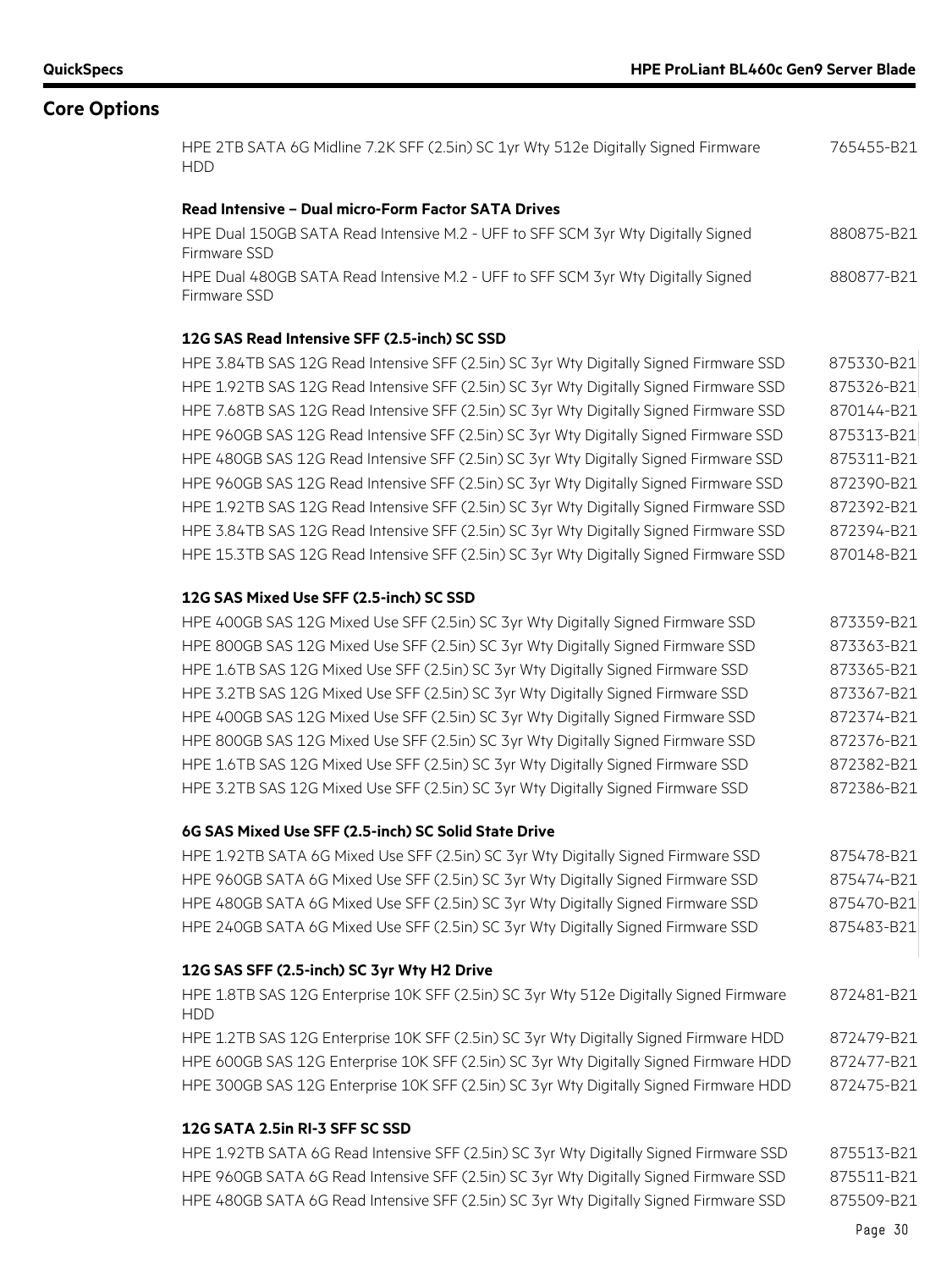HPE 240GB SATA 6G Read Intensive SFF (2.5in) SC 3yr Wty Digitally Signed Firmware SSD 875503-B21 **NOTE:** The mixing of standard SAS drives with SAS SSD is supported within the server, but limits the RAID configuration to two separate RAID 0 volumes. Mixing of other drives types is not supported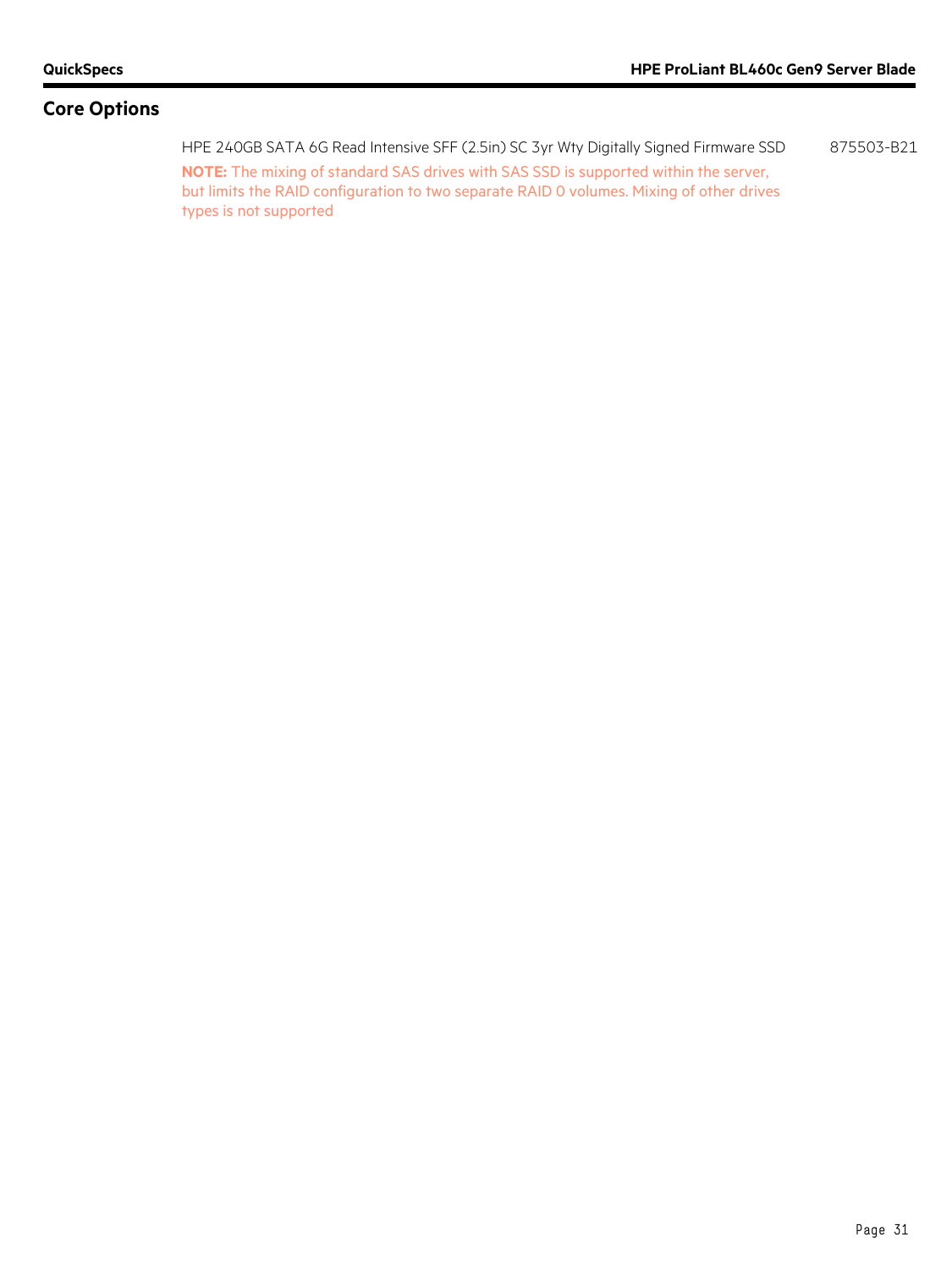|                                                      | NOTE: For additional license kits, please see the QuickSpecs at:<br>http://h20564.www2.hpe.com/hpsc/doc/public/display?docId=c04951959                                                                                               |               |
|------------------------------------------------------|--------------------------------------------------------------------------------------------------------------------------------------------------------------------------------------------------------------------------------------|---------------|
|                                                      | online or via fax in order to obtain the license activation key(s). Includes one or three year<br>of 24 x 7 HPE Software Technical Support Service.                                                                                  |               |
|                                                      | NOTE: Customer will receive a license entitlement certificate, which must be redeemed                                                                                                                                                |               |
|                                                      | QuickSpecs at https://www.hpe.com/us/en/servers/integrated-lights-out-ilo.html                                                                                                                                                       |               |
|                                                      | years of 24 x 7 HPE Software Technical Support Service.<br>NOTE: For additional license kits, including electronic delivery options, please see the iLO                                                                              |               |
|                                                      | NOTE: Customer will receive a license entitlement certificate, which must be redeemed<br>online or via fax in order to obtain the license activation key(s). Includes one or three                                                   |               |
|                                                      | HPE iLO Advanced for BladeSystem 1-server License with 1yr Support on iLO Licensed<br>Features                                                                                                                                       | 512488-B21    |
|                                                      | HPE iLO Advanced for BladeSystem Electronic License with 1yr Support on iLO Licensed<br>Features                                                                                                                                     | E6U60ABE      |
|                                                      | HPE iLO Advanced for BladeSystem 1-server License with 3yr Support on iLO Licensed<br>Features                                                                                                                                       | <b>BD502A</b> |
|                                                      | HPE iLO Advanced for BladeSystem Electronic License with 3yr Support on iLO Licensed<br>Features                                                                                                                                     | E6U63ABE      |
| <b>HPE iLO</b><br><b>Advanced License Management</b> | HPE Integrated Lights-Out (iLO) Advanced for ProLiant BladeSystem Remote                                                                                                                                                             |               |
|                                                      | https://www.hpe.com/h20195/v2/GetHTML.aspx?docname=c04123391                                                                                                                                                                         |               |
|                                                      | NOTE: For additional license kits, please see the QuickSpecs at:                                                                                                                                                                     |               |
|                                                      | https://h20392.www2.hpe.com/portal/swdepot/displayProductInfo.do?productNumb<br>er=IMDVD                                                                                                                                             |               |
|                                                      | NOTE: Licenses ship without media. The HPE Insight Management Media Kit can be<br>ordered separately, or can be downloaded at                                                                                                        |               |
|                                                      | 7 HPE Software Technical Support Service.                                                                                                                                                                                            |               |
|                                                      | NOTE: Customer will receive a license entitlement certificate, which must be redeemed<br>online or via fax in order to obtain the license activation key(s). Includes one year of 24 x                                               |               |
|                                                      | NOTE: Electronic and Flexible-Quantity licenses can be used to purchase multiple licenses<br>with a single activation key.                                                                                                           |               |
|                                                      | Systems Insight Manager, HPE Insight Control, HPE Matrix Operating Environment, and<br>Virtual Connect Enterprise Manager software. Uses an integrated installer to perform<br>quick and accurate software installation and updates. |               |
| software                                             | HPE Insight Control including 1yr 24x7 Technical Support and Updates 1-server LTU<br>NOTE: HPE Insight Management Media Kit contains DVDs without licenses. Contains HPE                                                             | C6N27A        |
|                                                      |                                                                                                                                                                                                                                      |               |

| <b>Management</b><br><b>Software</b> | HPE OneView including 3yr 24x7 Support Physical 1-server LTU           | E5Y34A   |
|--------------------------------------|------------------------------------------------------------------------|----------|
|                                      | HPE OneView including 3yr 24x7 Support Flexible Quantity E-LTU         | E5Y35AAE |
|                                      | HPE OneView Physical Media Kit LTU                                     | E5Y37A   |
|                                      | HPE OneView w/o iLO including 3yr 24x7 Support 1-server LTU            | P8B24A   |
|                                      | HPE OneView w/o iLO including 3yr 24x7 Support Flexible Quantity E-LTU | P8B26AAE |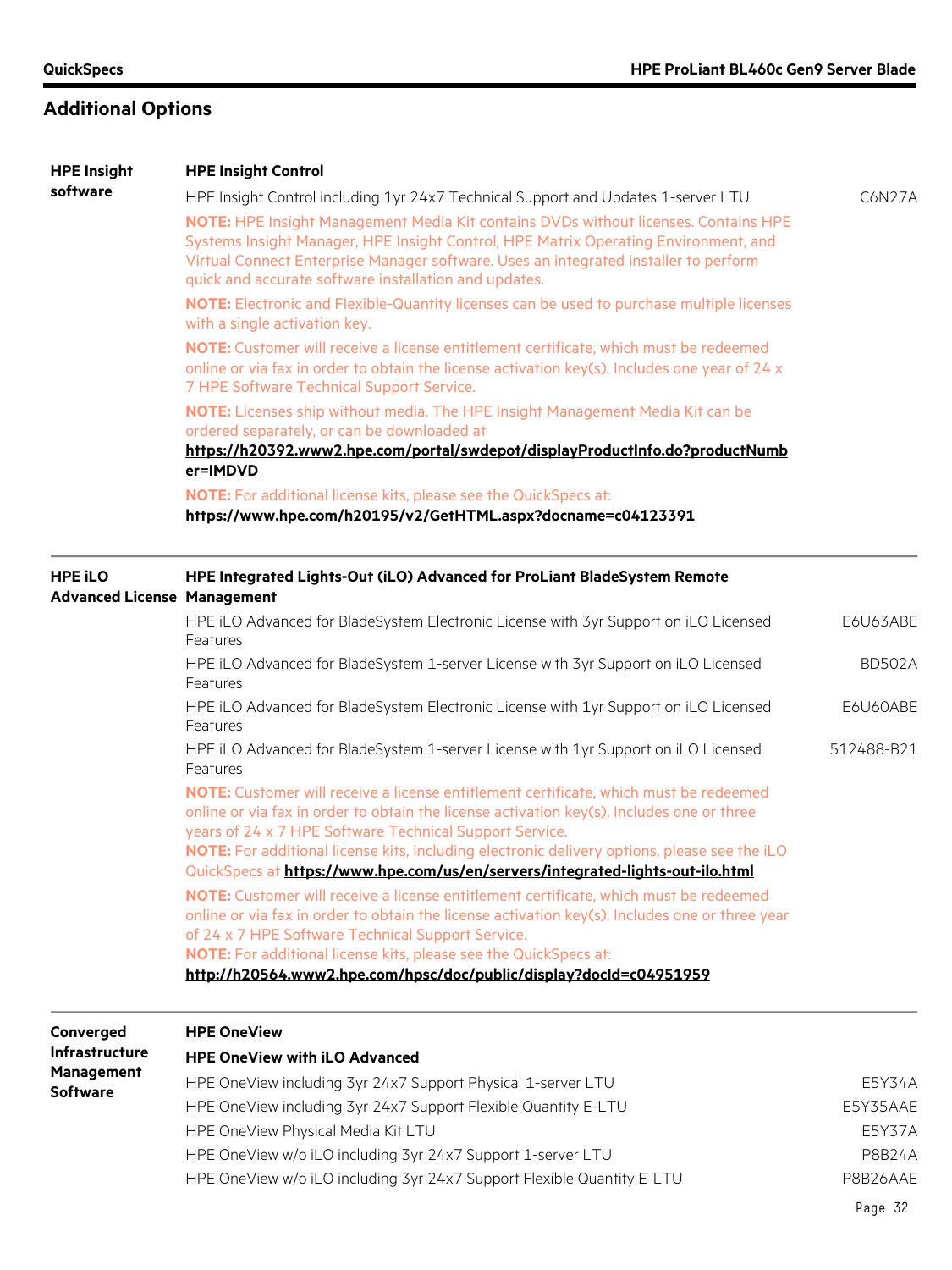# **Additional Options**

### **NOTE:** For additional license kits please see the QuickSpecs at **[http://h20564.www2.hpe.com/hpsc/doc/public/display?docId=c04951959](http://h20564.www2.hpe.com/hpsc/doc/public/display?docId=c04951959%20)**

|                     | High Performance HPE Cluster Management Utility                                                                                                                                |               |
|---------------------|--------------------------------------------------------------------------------------------------------------------------------------------------------------------------------|---------------|
| <b>Clusters</b>     | HPE Insight Cluster Management Utility 1yr 24x7 Flexible LTU                                                                                                                   | QL803B        |
|                     | HPE Insight Cluster Management Utility 3yr 24x7 Flexible LTU                                                                                                                   | <b>BD476A</b> |
|                     | NOTE: These part numbers can be used to purchase one certificate for multiple licenses                                                                                         |               |
|                     | and support with a single activation key. Each license is for one node (server). Customer                                                                                      |               |
|                     | will receive a printed end user license agreement and license entitlement certificate via                                                                                      |               |
|                     | physical shipment. The license entitlement certificate must be redeemed online in order to<br>obtain a license key. Customer also will receive a support agreement.            |               |
|                     |                                                                                                                                                                                |               |
|                     | HPE Insight Cluster Management Utility Media                                                                                                                                   | <b>BD477A</b> |
|                     | <b>NOTE:</b> For additional license kits please see the QuickSpecs<br>at https://www.hpe.com/h20195/v2/GetDocument.aspx?docname=c04111735                                      |               |
|                     |                                                                                                                                                                                |               |
| <b>HPE Security</b> | HPE Trusted Platform Module Option                                                                                                                                             | 488069-B21    |
|                     | HPE Trusted Platform Module 2.0 Kit                                                                                                                                            | 745823-B21    |
|                     | NOTE: The TPM (Trusted Platform Module) is a microcontroller chip that can securely                                                                                            |               |
|                     | store artifacts used to authenticate the server platform. These artifacts can include                                                                                          |               |
|                     | passwords, certificates and encryption keys. Windows® BitLocker™ Drive Encryption                                                                                              |               |
|                     | (BitLocker) is a data protection feature available in Windows Server® 2008 R2 and 2012.<br>BitLocker leverages the enhanced security capabilities of a Trusted Platform Module |               |
|                     | (TPM) version 1.2. The TPM works with BitLocker to help protect user data and to ensure                                                                                        |               |
|                     | that a server running Windows Server 2008 R2 and 2012 has not been tampered with                                                                                               |               |
|                     | while the system was offline.                                                                                                                                                  |               |
|                     | NOTE: For more information about TPM, including a white paper, go to                                                                                                           |               |
|                     | https://www.hpe.com/h20195/v2/getpdf.aspx/4AA5-4782ENW.pdf                                                                                                                     |               |
|                     | NOTE: ProLiant OS pre-installed units will come with the partition required for TPM<br>deployment.                                                                             |               |
|                     | NOTE: The TPM key is unique to every TPM deployed server and must be retained.                                                                                                 |               |
|                     | Misplacing or losing the key could result in data loss.                                                                                                                        |               |
| <b>HPE Storage</b>  | HPE Smart Array P244br/1GB FBWC 12Gb 2-ports Int SAS Controller                                                                                                                | 749680-B21    |
| <b>Controllers</b>  |                                                                                                                                                                                | 726809-B21    |
|                     | HPE H244br 12Gb 2-ports Int Smart Host Bus Adapter                                                                                                                             |               |
|                     | HPE Smart Array P246br/1GB FBWC 12Gb 4-ports Int SAS Controller                                                                                                                | 726793-B21    |
|                     | <b>NOTE:</b> The HPE Smart Array B140i Controller (chipset SATA) comes standard with the<br>HPE BL460c Gen9 10Gb/20Gb FLB CTO Blade (727021-B21). If neither the HPE Smart     |               |
|                     | Array P244br nor the HPE H244br controllers are chosen, a SATA cable will be provided                                                                                          |               |
|                     | to support SATA devices for the two internal drives. If RAID is required when using the                                                                                        |               |
|                     | B140i, please choose 'HPE FIO B140i RAID Enable Kit - BIOS Setting' (784308-B21) in                                                                                            |               |
|                     | the "Configuration Information - Factory Integrated Models" section.                                                                                                           |               |
|                     | NOTE: The HPE Smart Array P246br controller is only required when using a PCI                                                                                                  |               |
|                     | expansion blade or D2220sb storage blade with the BL460c Gen9.                                                                                                                 |               |
| <b>HPE Secure</b>   | HP Secure Encryption per Svr Entitlement                                                                                                                                       | C9A82AAE      |
| <b>Encryption</b>   | NOTE: HPE Secure Encryption is supported on the HPE Smart Array P244br and H244br                                                                                              |               |
|                     | (running in RAID mode) as an option. HPE Secure Encryption licensing is based on the                                                                                           |               |
|                     | number of physical drives requiring encryption.                                                                                                                                |               |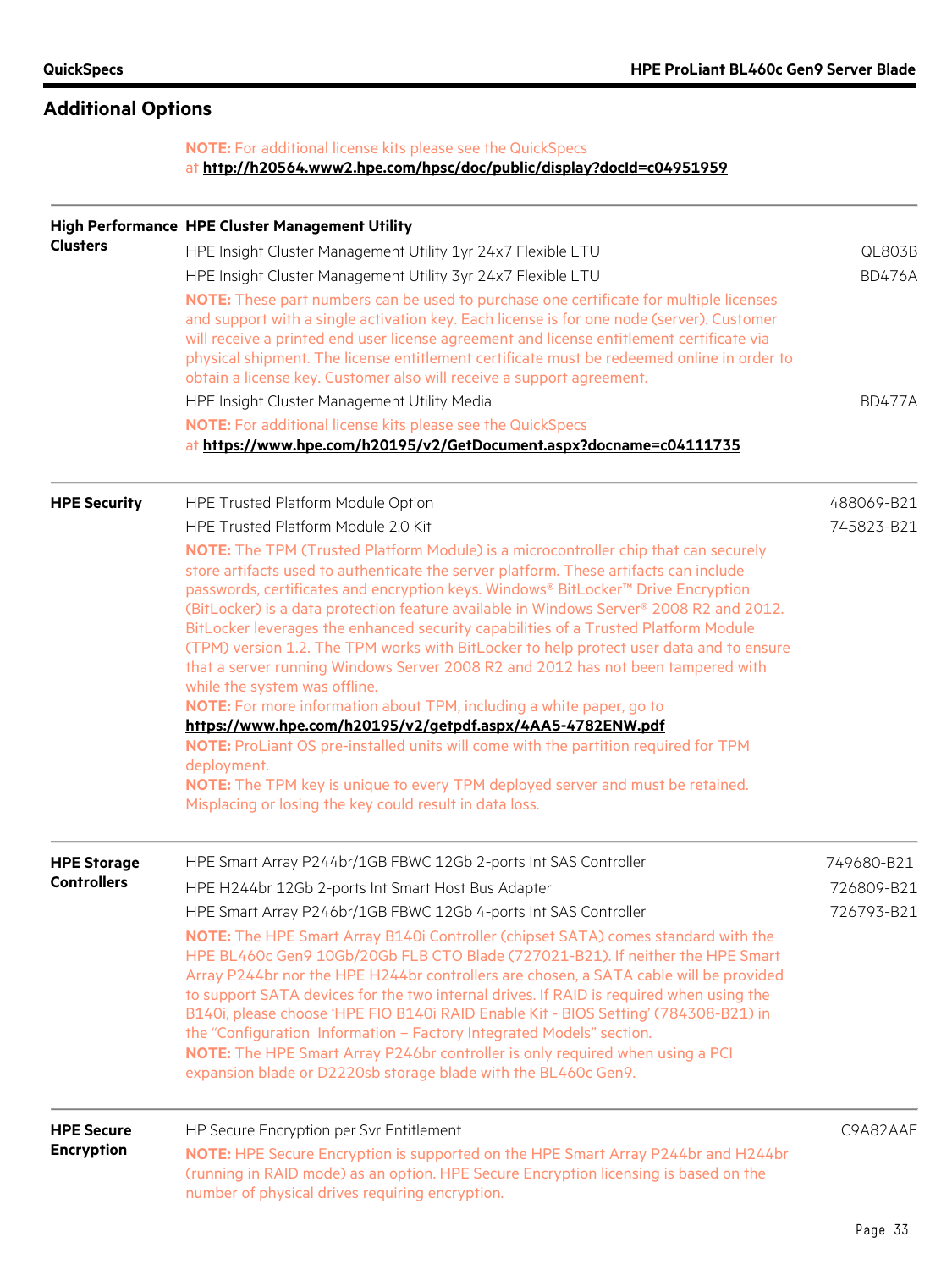# **Additional Options**

### **NOTE:** For more information about HPE Secure Encryption, go to **<https://www.hpe.com/us/en/product-catalog/detail/pip.6532260.html>**

| <b>HPE InfiniBand</b><br><b>Mezzanine</b><br><b>Adapters</b> | NOTE: When an InfiniBand adapter is installed in mezzanine slot 1, only one port is active<br>(regardless of operating mode). When installed in any other mezzanine slot, both ports<br>are active.                  |               |  |  |  |  |
|--------------------------------------------------------------|----------------------------------------------------------------------------------------------------------------------------------------------------------------------------------------------------------------------|---------------|--|--|--|--|
|                                                              | NOTE: InfiniBand QDR and FDR speeds are only supported on the HPE BladeSystem<br>c7000 Enclosure. For additional information, please see the HPE BladeSystem c7000<br><b>Enclosure and InfiniBand QuickSpecs at:</b> |               |  |  |  |  |
|                                                              | https://www.hpe.com/h20195/v2/GetPDF.aspx/c04128339.pdf                                                                                                                                                              |               |  |  |  |  |
|                                                              | https://www.hpe.com/h20195/v2/getpdf.aspx/c04126044.pdf?ver=26                                                                                                                                                       |               |  |  |  |  |
|                                                              | HPE InfiniBand FDR/Ethernet 10Gb/40Gb 2-port 544+M Adapter                                                                                                                                                           | 764283-B21    |  |  |  |  |
|                                                              | NOTE: The FDR InfiniBand adapter must be installed in mezzanine slot 1 for FDR mode<br>and may be installed in any mezzanine slot if operated in any other mode.                                                     |               |  |  |  |  |
|                                                              | HPE InfiniBand FDR 2-port 545M Adapter                                                                                                                                                                               | 702213-B21    |  |  |  |  |
| <b>HPE Flash Media</b>                                       | <b>HPE Flash Media Kits for USB Drives</b>                                                                                                                                                                           |               |  |  |  |  |
| <b>Kits for USB</b>                                          | <b>HPE Enterprise Mainstream Flash Media Kits for Memory Cards</b>                                                                                                                                                   |               |  |  |  |  |
| <b>Drives</b>                                                | HPE 8GB microSD Flash USB Drive                                                                                                                                                                                      | 737953-B21    |  |  |  |  |
|                                                              | HPE 8GB microSD Flash Memory Card                                                                                                                                                                                    | 726116-B21    |  |  |  |  |
|                                                              | HPE 32GB microSD Flash Memory Card                                                                                                                                                                                   | 700139-B21    |  |  |  |  |
|                                                              | HPE 8GB Dual microSD Flash USB Drive                                                                                                                                                                                 | 741279-B21    |  |  |  |  |
| <b>HPE Care Pack</b>                                         | <b>Proactive Care Services</b>                                                                                                                                                                                       |               |  |  |  |  |
| <b>Services</b>                                              | HPE 3 year Proactive Care 24x7 BL4xxc Gen9 Service                                                                                                                                                                   | U7BN8E        |  |  |  |  |
|                                                              | HPE 3 year Proactive Care 24x7 with DMR BL4xxc Gen9 Service                                                                                                                                                          | U7BN9E        |  |  |  |  |
|                                                              | HPE 3 year Proactive Care Advanced 24x7 BL4xxc Gen9 Service                                                                                                                                                          | U7BT6E        |  |  |  |  |
|                                                              | HPE 3 year Proactive Care Advanced 24x7 with DMR BL4xxc Gen9 Service                                                                                                                                                 | U7CF8E        |  |  |  |  |
|                                                              | <b>Installation Services</b>                                                                                                                                                                                         |               |  |  |  |  |
|                                                              | <b>HPE Install c-Class Server Blade Service</b>                                                                                                                                                                      | <b>UE493E</b> |  |  |  |  |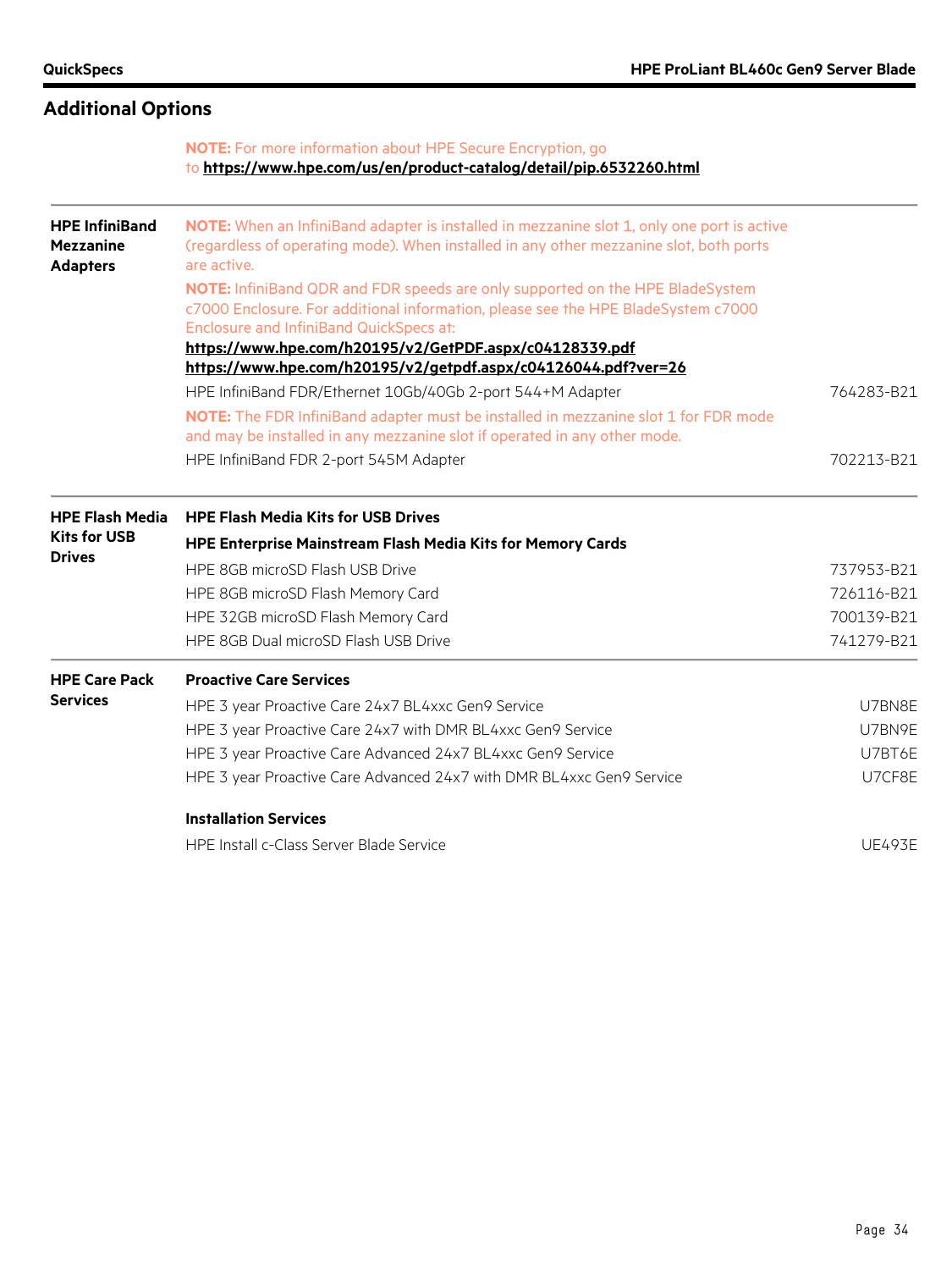For detailed memory configuration rules and guidelines, please use the Online DDR4 Memory Configuration Tool: **<https://h22195.www2.hpe.com/DDR4memoryconfig/Home/LEGAL>**

#### <span id="page-34-0"></span>**Memory Subsystem Architecture**

Each Intel® Xeon® E5-2600 v3 family or Intel® Xeon® E5-2600 v3 family processor socket contains four memory channels that support two DIMMs each for a total of eight (8) DIMM per installed processor or a grand total of sixteen (16) DIMMs for the server. Up to 64GB capacity DIMMs are supported for 1TB of memory (16 DIMM slots x 64GB per DIMM).

#### **Memory Population Rules and Guidelines**:

- A minimum of one DIMM is required per processor.
- Install DIMMs only if the corresponding processor is installed.
- If only one processor is installed in a two processor system, only half of the DIMM slots are available.
- DIMM sizes can be mixed in channel. To maximize performance, it is recommended to balance the total memory capacity between all installed processors and to load the channels similarly whenever possible.
- LRDIMM and RDIMMs are all distinct memory technologies and cannot be mixed within a server. The majority of ProLiant Gen9 servers support RDIMM and LRDIMM.
- DIMMs of different speeds may be mixed in any order; the server will select a common optimal speed.
- The maximum memory speed is a function of the memory type, memory configuration, and processor model.
- The maximum memory capacity is a function of the memory type and number of installed processors.
- HPE memory from previous generation servers is not compatible with the BL460c Gen9 Server Blade.
- To realize the performance memory capabilities listed in this document, HPE SmartMemory is required. For additional information, please see the HPE SmartMemory QuickSpecs

#### at: **<https://www.hpe.com/h20195/v2/GetHTML.aspx?docname=c04111535>**

| <b>Register DIMM (RDIMM)</b><br><b>DIMM</b>                                            |                     | <b>Load Reduced (LRDIMM)</b> |                     |                                    |                     |                     |                     |
|----------------------------------------------------------------------------------------|---------------------|------------------------------|---------------------|------------------------------------|---------------------|---------------------|---------------------|
| <b>Rank</b>                                                                            | Single Rank<br>(1R) |                              | Dual Rank (2R)      |                                    | Dual Rank (2R)      |                     | Quad Rank (4R)      |
| <b>DIMM</b><br>Capacity                                                                | 8GB                 | 16GB                         | 8GB                 | 32GB                               | 16GB                | 32GB                | 64GB                |
| Voltage                                                                                | Std Voltage<br>1.2V | Std Voltage<br>1.2V          | Std Voltage<br>1.2V | Std Voltage<br>1.2V                | Std Voltage<br>1.2V | Std Voltage<br>1.2V | Std Voltage<br>1.2V |
|                                                                                        |                     |                              |                     | <b>SLOTS THAT CAN BE POPULATED</b> |                     |                     |                     |
| 12 slot<br>servers                                                                     | 12                  | 12                           | 12                  | 12                                 | 12                  | 12                  | <b>NA</b>           |
| 16 slot<br>servers                                                                     | 16                  | 16                           | 16                  | 16                                 | 16                  | 16                  | 16                  |
|                                                                                        |                     |                              |                     | <b>MAXIMUM CAPACITY (GB)*</b>      |                     |                     |                     |
| 12 slot<br>servers                                                                     | 96                  | 192                          | 96                  | 384                                | 192                 | 384                 | <b>NA</b>           |
| 16 slot<br>servers                                                                     | 128                 | 256                          | 128                 | 512                                | 256                 | 512                 | 1024                |
|                                                                                        |                     |                              |                     | POPULATED DIMM SPEED (MT/s)        |                     |                     |                     |
| 1 DIMM<br>Per<br>Channel                                                               | 2133                | 2133                         | 2133                | 2133                               | 2133                | 2133                | 2133                |
| 2 DIMM<br>Per<br>Channel                                                               | 2133                | 2133                         | 2133                | 2133                               | 2133                | 2133                | 2133                |
| *Maximum Capacity will vary based on individual server platform qualification schedule |                     |                              |                     |                                    |                     |                     |                     |

#### **Supported Memory Bandwidth on Intel® Xeon® E5-2600 v3 series Processors**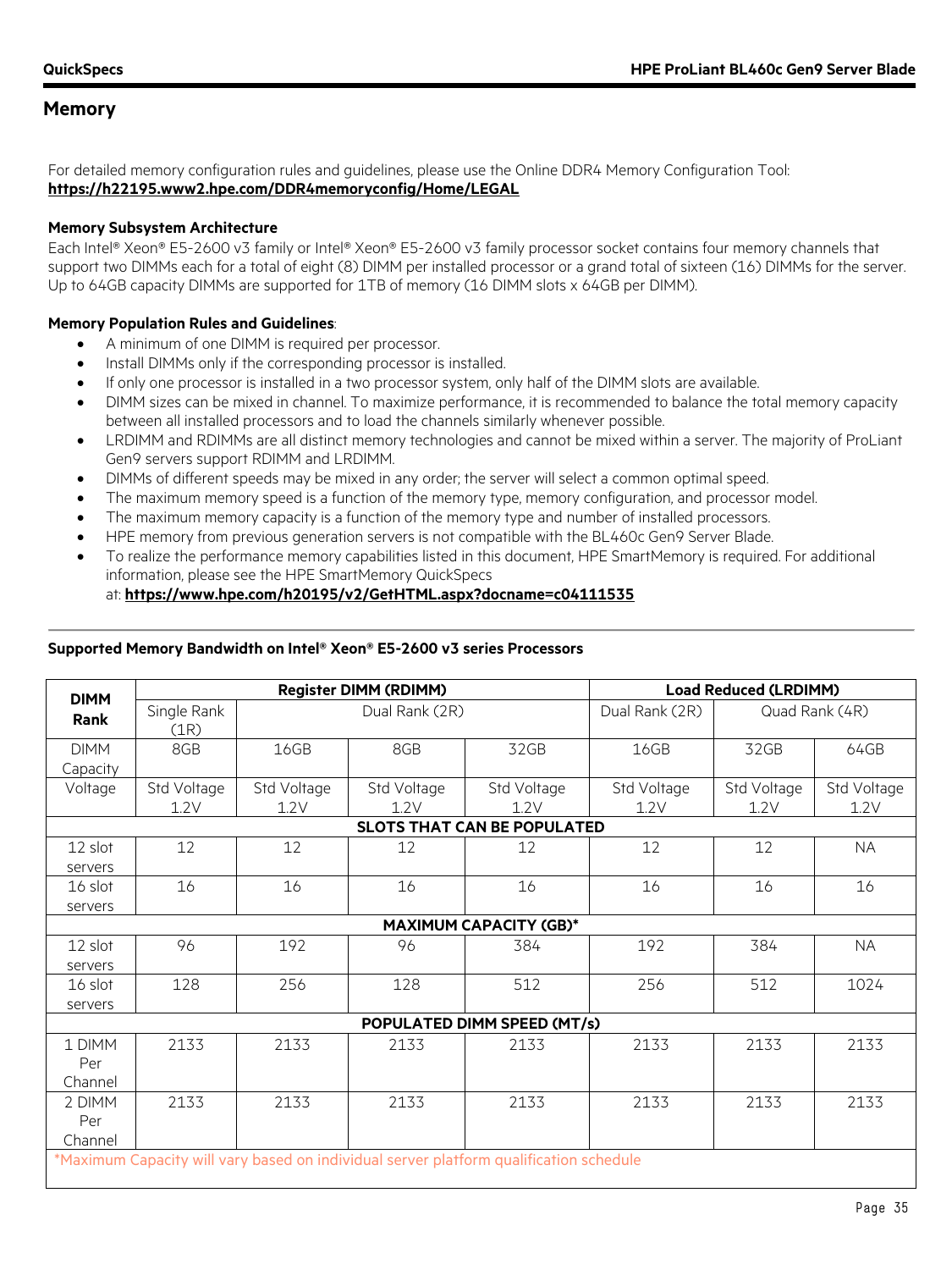#### **Memory Speed by E5-2600 v3 Series Processor Model**

| <b>Processor Models</b>                                                                                                                                                              | <b>Supported Memory</b><br><b>Speeds</b> |
|--------------------------------------------------------------------------------------------------------------------------------------------------------------------------------------|------------------------------------------|
| E5-2690 v3, E5-2695 v3, E5-2697 v3, E5-2698 v3, E5-2699 v3, E5-2687W v3, E5-2683 v3, E5-2680 v3,<br>E5-2670 v3, E5-2667 v3, E5-2660 v3, E5-2650 v3, E5-2650L, E5-2643 v3, E5-2637 v3 | 2133MT/s                                 |
| E5-2640 v3, E5-2630 v3, E5-2630L v3, E5-2623 v3, E5-2620 v3                                                                                                                          | 1866MT/s                                 |
| E5-2609 v3, E5-2603 v3                                                                                                                                                               | 1600MT/s                                 |

#### **Standard and Maximum Memory Capacity (Pre-configured Models) for E5-2600 v3 Series**

| <b>Pre Configured Models</b> | <b>Standard Memory</b> | <b>Maximum Memory Plus</b><br><b>Optional Memory</b> | <b>Standard Memory Replaced with</b><br><b>Optional Memory</b> |
|------------------------------|------------------------|------------------------------------------------------|----------------------------------------------------------------|
| Intel Xeon $E5-2670v3$       | 128GB                  | 896GB                                                | 1TB                                                            |
|                              | (4x 32GB)              | $(4x 32GB + 12x 64GB)$                               | (16x 64GB)                                                     |
| Intel Xeon $E5-2660v3$       | 64GB                   | 448GB                                                | 1TB                                                            |
|                              | (4x 16GB)              | $(4x 16GB + 12x 32GB)$                               | (16x 64GB)                                                     |
| Intel Xeon E5-2650 v3, E5-   | 32GB                   | 480GB                                                | 1TB                                                            |
| 2640 v3                      | (2x 16GB)              | $(2x 16GB + 14x 32GB)$                               | (16x 64GB)                                                     |
| Intel Xeon E5-2620 v3, E5-   | 16GB                   | 240GB                                                | 1TB                                                            |
| 2609 v3                      | (2x 8GB)               | $(2x 8GB + 14x 16GB)$                                | (16x 64GB)                                                     |

**NOTE:** Capacity references are rounded to the common gigabyte (GB) values.

- 2GB = 2,048MB
- $4GB = 4,096MB$
- 8GB = 8,192MB
- 16GB = 16,384MB
- 32GB = 32,768MB

#### **Supported Memory Bandwidth on Intel® Xeon® E5-2600 v4 series Processors**

|                                                                                       |                                    |             | <b>Register DIMM (RDIMM)</b> |             |                  | <b>Load Reduced (LRDIMM)</b> |  |
|---------------------------------------------------------------------------------------|------------------------------------|-------------|------------------------------|-------------|------------------|------------------------------|--|
| <b>DIMM Rank</b>                                                                      | Single Rank (1R)                   |             | Dual Rank (2R)               |             | Dual Rank (2R)   | Quad Rank (4R)               |  |
| <b>DIMM</b>                                                                           | 8GB                                | 16GB        | 16GB                         | 32GB        | 32GB             | 64GB                         |  |
| Capacity                                                                              |                                    |             |                              |             |                  |                              |  |
| Voltage                                                                               | Std Voltage                        | Std Voltage | Std Voltage                  | Std Voltage | Std Voltage 1.2V | Std Voltage 1.2V             |  |
|                                                                                       | 1.2V                               | 1.2V        | 1.2V                         | 1.2V        |                  |                              |  |
|                                                                                       | <b>SLOTS THAT CAN BE POPULATED</b> |             |                              |             |                  |                              |  |
| 12 slot                                                                               | 12                                 | 12          | 12                           | 12          | 12               | 12                           |  |
| servers                                                                               |                                    |             |                              |             |                  |                              |  |
| 16 slot                                                                               | 16                                 | 16          | 16                           | 16          | 16               | 16                           |  |
| servers                                                                               |                                    |             |                              |             |                  |                              |  |
| <b>MAXIMUM CAPACITY (GB)*</b>                                                         |                                    |             |                              |             |                  |                              |  |
| 12 slot                                                                               | 96                                 | 192         | 192                          | 384         | 384              | 768                          |  |
| servers                                                                               |                                    |             |                              |             |                  |                              |  |
| 16 slot                                                                               | 128                                | 256         | 256                          | 512         | 512              | 1024                         |  |
| servers                                                                               |                                    |             |                              |             |                  |                              |  |
| POPULATED DIMM SPEED (MT/s)                                                           |                                    |             |                              |             |                  |                              |  |
| 1 DIMM Per                                                                            | 2400                               | 2400        | 2400                         | 2400        | 2400             | 2400                         |  |
| Channel                                                                               |                                    |             |                              |             |                  |                              |  |
| 2 DIMM Per                                                                            | 2133                               | 2133        | 2400                         | 2400        | 2400             | 2400                         |  |
| Channel                                                                               |                                    |             |                              |             |                  |                              |  |
| *Maximum Capacity will vary based on individual serve platform qualification schedule |                                    |             |                              |             |                  |                              |  |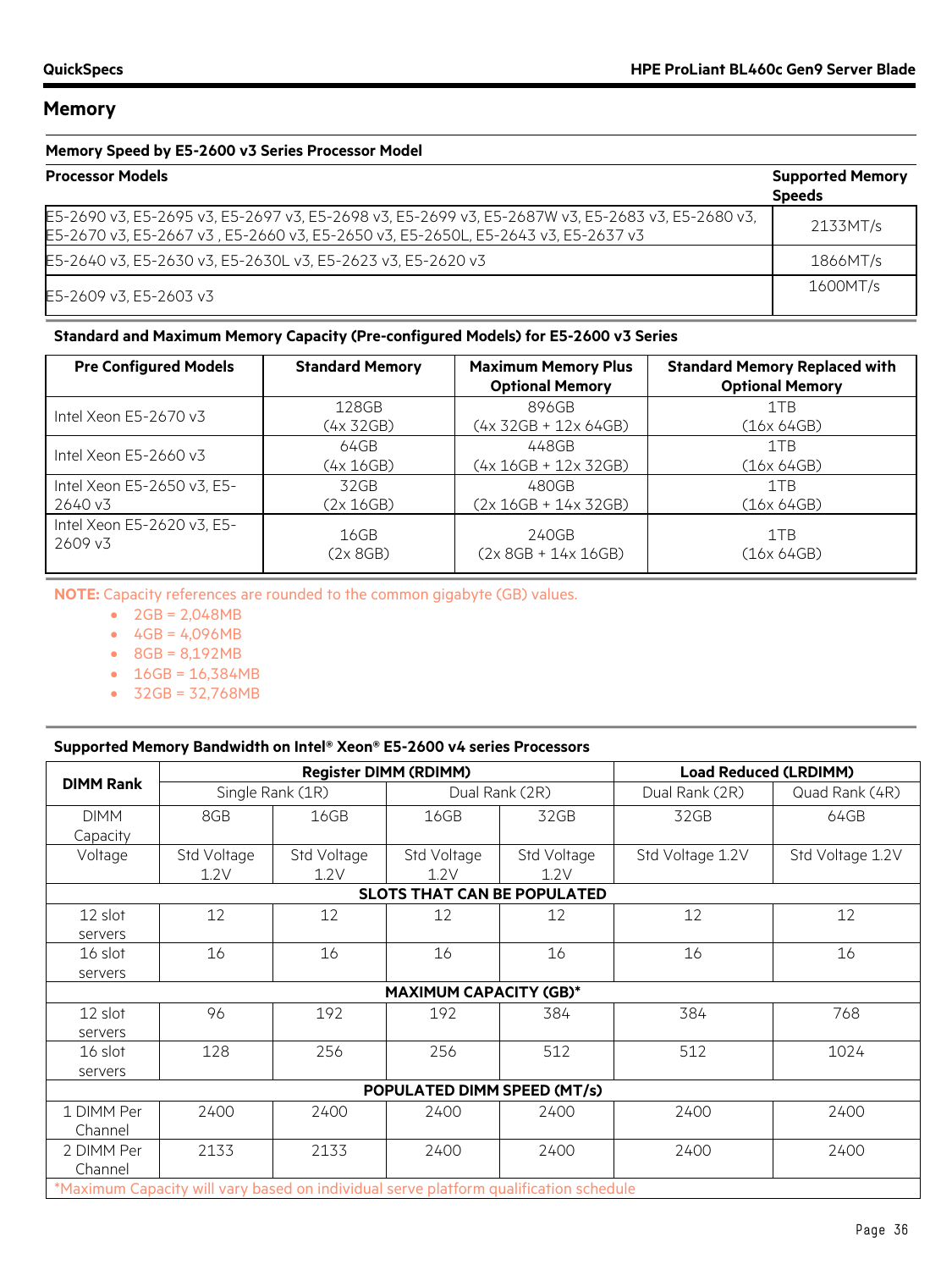#### **Memory options part number decoder**



| <b>Item</b>    | <b>Description</b> | <b>Definition</b>                                              |
|----------------|--------------------|----------------------------------------------------------------|
| 1              | Capacity           | 8 GByte<br>16 GByte<br>32 GByte                                |
| $\overline{2}$ | Rank               | $1R =$ Single-rank<br>$2R = Dual-rank$<br>$4R = Quad-rank$     |
| 3              | Data width         | $x4 = 4$ -bit<br>$x8 = 8$ -bit                                 |
| 4              | Memory generation  | DDR4                                                           |
| 5              | Max. Memory speed  | 2133MT/s                                                       |
| 6              | CasLatency         | $P = 15$                                                       |
| 6              | DIMM type          | $R = \text{RDIMM}$ (registered)<br>$L = LRDIMM (load reduced)$ |

Following are memory options available from Hewlett Packard Enterprise:

**HPE Memory NOTE:** HPE memory from previous generation servers (DDR3) is not compatible with this server. HPE SmartMemory is required to realize the memory performance improvements and enhanced functionality listed in this document for Gen9. For additional information, please see the HPE SmartMemory QuickSpecs at:

#### **<https://www.hpe.com/us/en/servers/memory.html>**

**NOTE:** LRDIMM and RDIMM are distinct memory technologies and cannot be mixed within a server.

**NOTE:** Depending on the memory configuration and processor model, the memory speed may run at 2400MT/s, 2133MT/s, 1866MT/s, or 1600MT/s.

#### **Registered DIMMs (RDIMMs) - E5-2600 v4 series Processors**

| HPE 8GB (1x8GB) Single Rank x8 DDR4-2400 CAS-17-17-17 Registered Memory Kit   | 805347-B21 |
|-------------------------------------------------------------------------------|------------|
| HPE 16GB (1x16GB) Single Rank x4 DDR4-2400 CAS-17-17-17 Registered Memory Kit | 805349-B21 |
| HPE 16GB (1x16GB) Dual Rank x4 DDR4-2400 CAS-17-17-17 Registered Memory Kit   | 836220-B21 |
| HPE 32GB (1x32GB) Dual Rank x4 DDR4-2400 CAS-17-17-17 Registered Memory Kit   | 805351-B21 |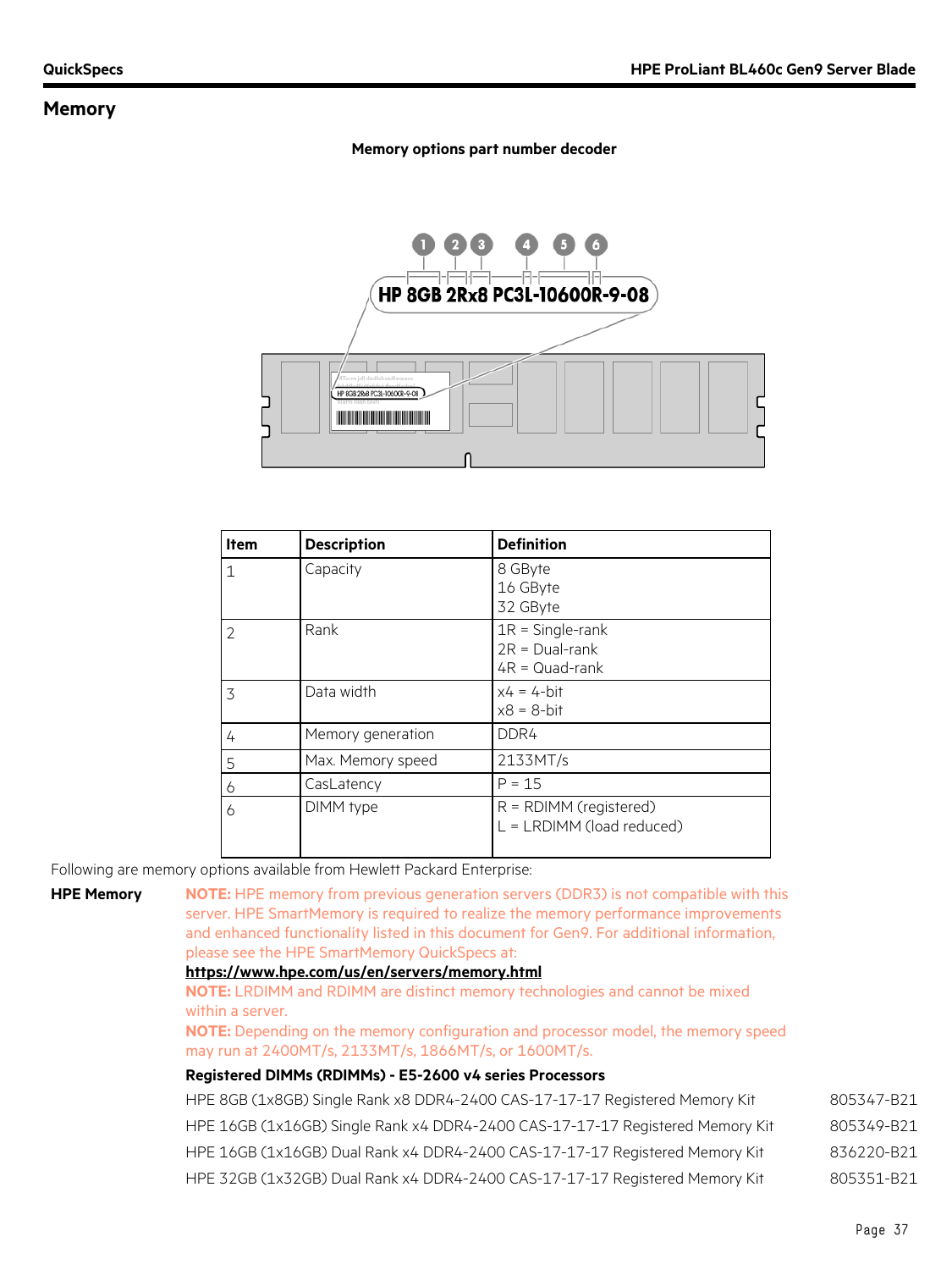#### **Load Reduced DIMMs (LRDIMMs) - E5-2600 v4 series Processors**

| HPE 32GB (1x32GB) Dual Rank x4 DDR4-2400 CAS-17-17-17 Load Reduced Memory Kit     | 805353-B21 |
|-----------------------------------------------------------------------------------|------------|
| HPE 64GB (1x64GB) Quad Rank x4 DDR4-2400 CAS-17-17-17 Load Reduced Memory<br>Kit. | 805358-B21 |

#### **Registered DIMMs (RDIMMs)**

#### **Registered DIMMs (RDIMMs) - E5-2600 v3 series Processors**

| HPE 8GB (1x8GB) Single Rank x4 DDR4-2133 CAS-15-15-15 Registered Memory Kit | 726718-B21 |
|-----------------------------------------------------------------------------|------------|
| HPE 16GB (1x16GB) Dual Rank x4 DDR4-2133 CAS-15-15-15 Registered Memory Kit | 726719-B21 |
| HPE 32GB (1x32GB) Dual Rank x4 DDR4-2133 CAS-15-15-15 Registered Memory Kit | 728629-B21 |

#### **Load Reduced DIMMs (LRDIMMs) - E5-2600 v3 series Processors**

| HPE 32GB (1x32GB) Quad Rank x4 DDR4-2133 CAS-15-15-15 Load Reduced Memory<br>Kit. | 726722-B21 |
|-----------------------------------------------------------------------------------|------------|
| HPE 64GB (1x64GB) Quad Rank x4 DDR4-2133 CAS-15-15-15 Load Reduced Memory<br>Kit  | 726724-B21 |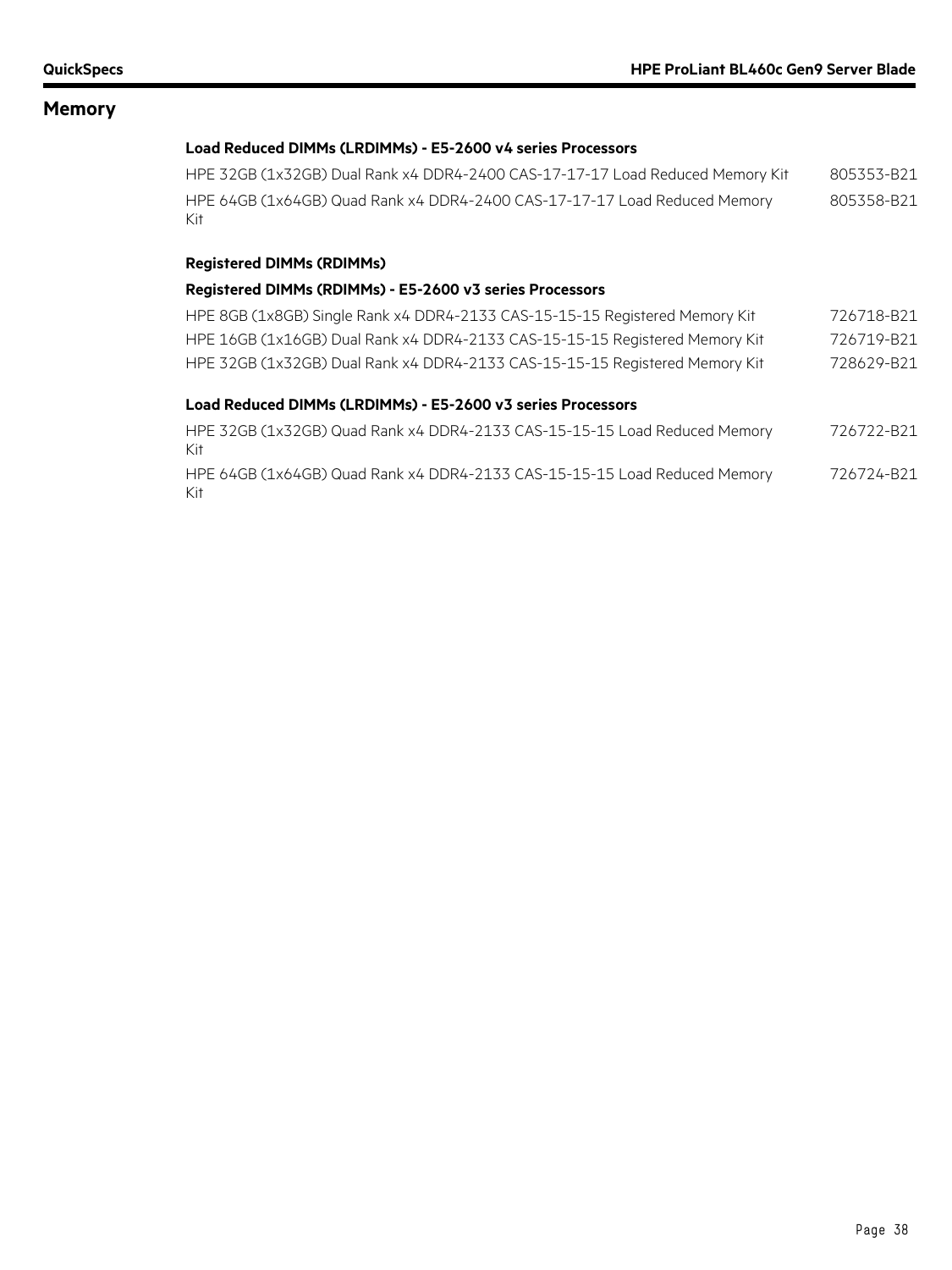# **Storage**



1-2 2 x SFF hot-plug SAS, SATA, SAS SDD, and SATA SSD hard drives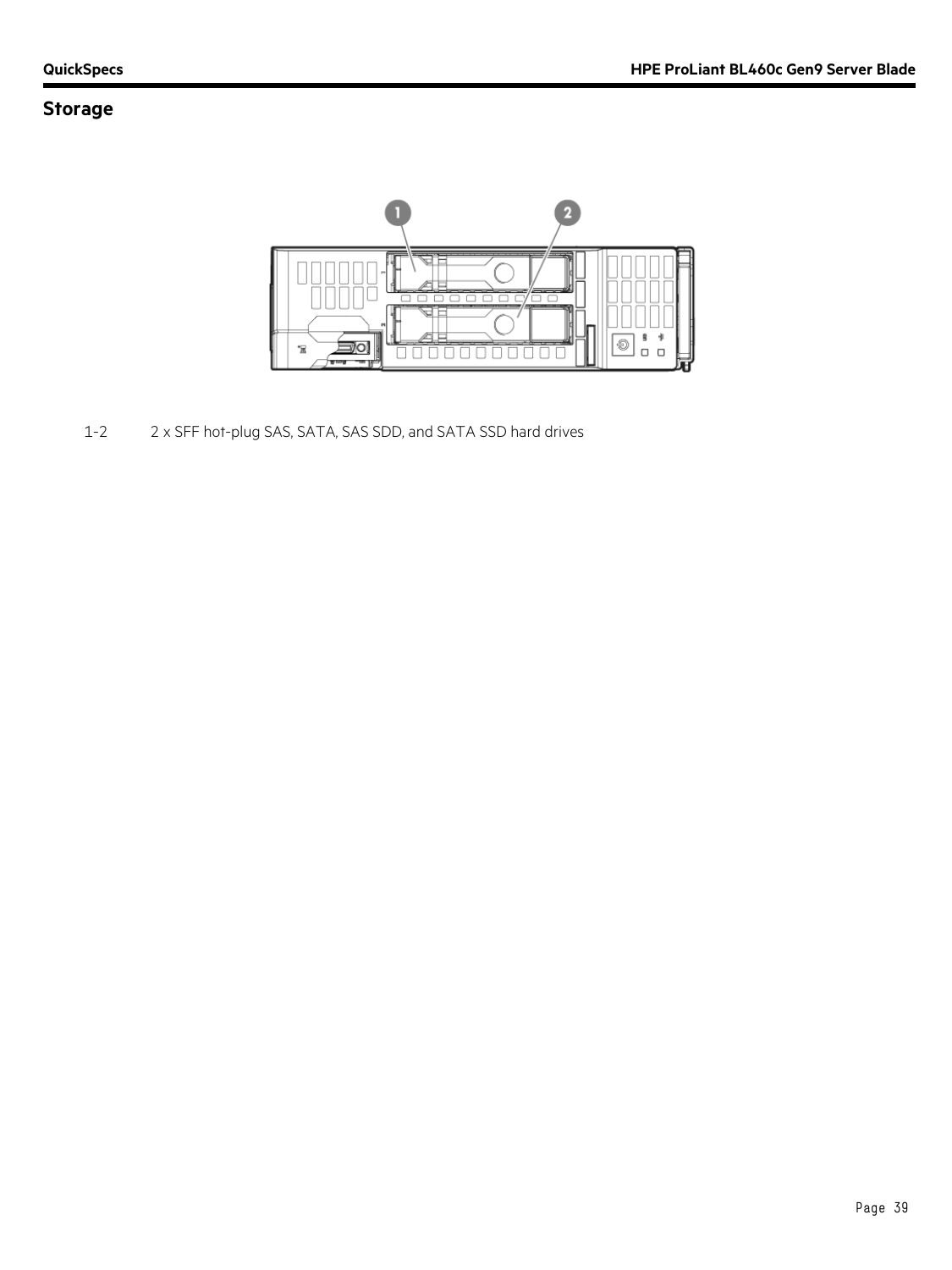# **Technical Specifications**

| <b>System Unit</b> | <b>Dimensions</b><br>$(H \times W \times D)$<br>(with bezel) | 7.11 x 2.18 x 20.37 in (18.07 x 5.54 x 51.76 cm)                                                                                                                                                                              |                                                                                                                                                                                                                                                                                                                                                |  |  |
|--------------------|--------------------------------------------------------------|-------------------------------------------------------------------------------------------------------------------------------------------------------------------------------------------------------------------------------|------------------------------------------------------------------------------------------------------------------------------------------------------------------------------------------------------------------------------------------------------------------------------------------------------------------------------------------------|--|--|
|                    | Weight<br>(approximate)                                      | Maximum: all processors, 16<br>DIMMs, hard drives,<br>mezzanine cards, and two                                                                                                                                                | 14.00 lb (6.33 kg)                                                                                                                                                                                                                                                                                                                             |  |  |
|                    |                                                              | flash cache batteries installed)                                                                                                                                                                                              |                                                                                                                                                                                                                                                                                                                                                |  |  |
|                    |                                                              | Minimum: one processor and<br>2 DIMMs installed                                                                                                                                                                               | 10.50 lb (4.75 kg)                                                                                                                                                                                                                                                                                                                             |  |  |
|                    |                                                              | output, please see the:<br>28340<br>$\bullet$<br>39                                                                                                                                                                           | <b>Power Specifications</b> For power specifications including input requirements, BTU rating, and power supply<br>HPE BladeSystem c3000 Enclosure QuickSpecs<br>at https://www.hpe.com/h20195/v2/GetDocument.aspx?docname=c041<br>HPE BladeSystem c7000 Enclosure QuickSpecs<br>at https://www.hpe.com/h20195/v2/GetHTML.aspx?docname=c041283 |  |  |
|                    |                                                              | To review typical system power ratings use the HPE Power Advisor which is available<br>via the online tool located at https://paonline56.itcs.hpe.com.                                                                        |                                                                                                                                                                                                                                                                                                                                                |  |  |
|                    |                                                              | NOTE: For optimal cooling and system performance the BL460c Gen9 Server Blade<br>requires the c7000 enclosure to be configured with 10 fans and the c3000 enclosure<br>to be configured with 6 fans.                          |                                                                                                                                                                                                                                                                                                                                                |  |  |
|                    | <b>System Inlet</b><br><b>Temperature</b>                    | 10° to 35°C (50° to 95°F) at sea level with an altitude<br>Operating<br>derating of 1.0°C per every 305 m (1.8°F per every<br>1,000 ft) above sea level to a maximum of 3,050 m<br>(10,000 ft), no direct sustained sunlight. |                                                                                                                                                                                                                                                                                                                                                |  |  |
|                    |                                                              |                                                                                                                                                                                                                               | Maximum rate of change is 10°C/hr (18°F/hr). The<br>upper limit may be limited by the type and number of<br>options installed.                                                                                                                                                                                                                 |  |  |
|                    |                                                              |                                                                                                                                                                                                                               | System performance may be reduced if operating with a<br>fan fault or above 30°C (86°F).                                                                                                                                                                                                                                                       |  |  |
|                    |                                                              | Non-operating                                                                                                                                                                                                                 | -30° to 60°C (-22° to 140°F). Maximum rate of change<br>is $20^{\circ}$ C/hr $(36^{\circ}F/hr)$ .                                                                                                                                                                                                                                              |  |  |
|                    | <b>Extended Ambient</b><br><b>Operating Support</b>          | For Approved hardware configurations, the supported system inlet range is extended<br>to be:                                                                                                                                  |                                                                                                                                                                                                                                                                                                                                                |  |  |
|                    |                                                              | 5° to 10°C (41° to 50°F) and 35° to 40°C (95° to 104°F) at sea level with an altitude<br>derating of 1.0°C per every 175 m (1.8°F per every 574 ft) above 900 m (2953 ft) to a<br>maximum of 3050 m (10,000 ft)               |                                                                                                                                                                                                                                                                                                                                                |  |  |
|                    |                                                              | NOTE: Qualifications for extended ambient configurations are detailed<br>at: http://www.hpe.com/servers/ashrae                                                                                                                |                                                                                                                                                                                                                                                                                                                                                |  |  |
|                    | <b>Relative Humidity</b><br>(non-condensing)                 | Operating                                                                                                                                                                                                                     | 10 to 90% relative humidity (Rh), 28°C (82.4°F)<br>maximum wet bulb temperature, non-condensing.                                                                                                                                                                                                                                               |  |  |
|                    |                                                              | Non-operating                                                                                                                                                                                                                 | 5 to 95% relative humidity (Rh), 38.7°C (101.7°F)<br>maximum wet bulb temperature, non-condensing.                                                                                                                                                                                                                                             |  |  |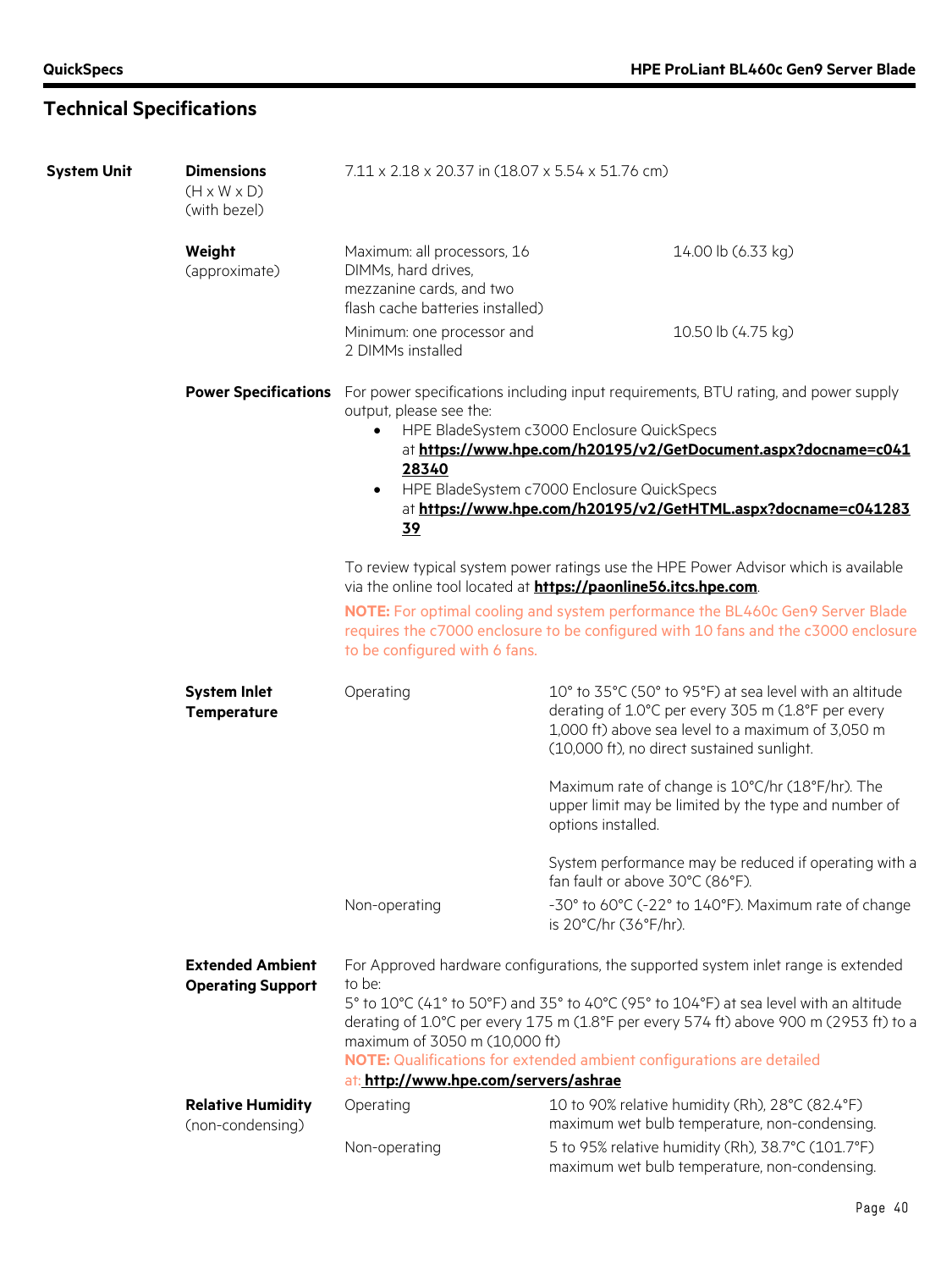$\blacksquare$ 

| <b>Technical Specifications</b>                  |                                                               |                                                                                                                              |                                                                                                                                                                                                                              |  |  |
|--------------------------------------------------|---------------------------------------------------------------|------------------------------------------------------------------------------------------------------------------------------|------------------------------------------------------------------------------------------------------------------------------------------------------------------------------------------------------------------------------|--|--|
|                                                  | <b>Altitude</b>                                               | Operating                                                                                                                    | 3,050 m (10,000 ft). This value may be limited by the<br>type and number of options installed. Maximum<br>allowable altitude change rate is 457 m/min (1,500<br>$ft/min)$ .                                                  |  |  |
|                                                  |                                                               | Non-operating                                                                                                                | 9,144 m (30,000 ft). Maximum allowable altitude<br>change rate is 457 m/min (1,500 ft/min).                                                                                                                                  |  |  |
|                                                  | <b>Acoustic Noise</b>                                         | QuickSpecs located at:<br>HPE BladeSystem c3000 Enclosure<br>٠<br>pdf<br>HPE BladeSystem c7000 Enclosure<br>$\bullet$<br>pdf | For acoustic noise specifications, please see the HPE BladeSystem c-Class Enclosures<br>QuickSpecs: https://www.hpe.com/h20195/v2/GetPDF.aspx/c04128340.<br>QuickSpecs: https://www.hpe.com/h20195/v2/GetPDF.aspx/c04128339. |  |  |
| <b>HPE Smart Array</b><br>P244br Controller      | <b>Disk Drive Interface</b>                                   | 12Gb/s SAS (Serial Attached SCSI)<br>6Gb/s SATA (Serial ATA)                                                                 |                                                                                                                                                                                                                              |  |  |
|                                                  | <b>Server Interface</b>                                       | x8 PCIe 3.0 provides 8GB/s maximum bandwidth                                                                                 |                                                                                                                                                                                                                              |  |  |
|                                                  | <b>Cache Memory</b>                                           | 1GB flash backed write cache (FBWC) cache standard                                                                           |                                                                                                                                                                                                                              |  |  |
| <b>Logical Drives</b><br><b>Supported</b>        |                                                               | 64 (with included 1GB cache)                                                                                                 |                                                                                                                                                                                                                              |  |  |
|                                                  | <b>Host Memory</b><br><b>Addressing</b>                       |                                                                                                                              | 64-bit, supporting servers memory space greater than 4GB                                                                                                                                                                     |  |  |
|                                                  | <b>RAID Support</b>                                           | RAID 1 (mirroring), RAID 0 (striping), RAID 10                                                                               |                                                                                                                                                                                                                              |  |  |
|                                                  | Other                                                         | Upgradeable firmware with recovery ROM<br>Online drive flash (with SAS drives)                                               |                                                                                                                                                                                                                              |  |  |
| <b>HPE Smart HBA</b><br><b>H244br Controller</b> | <b>Disk Drive Interface</b>                                   | 12Gb/s SAS (Serial Attached SCSI)<br>6Gb/s SATA (Serial ATA)                                                                 |                                                                                                                                                                                                                              |  |  |
|                                                  | <b>Server Interface</b>                                       | x8 PCIe 3.0 provides 8GB/s maximum bandwidth                                                                                 |                                                                                                                                                                                                                              |  |  |
|                                                  | <b>Cache Memory</b>                                           | None                                                                                                                         |                                                                                                                                                                                                                              |  |  |
|                                                  | <b>Logical Drives</b><br><b>Supported</b>                     | 64                                                                                                                           |                                                                                                                                                                                                                              |  |  |
|                                                  | <b>Host Memory</b><br><b>Addressing</b>                       |                                                                                                                              | 64-bit, supporting servers memory space greater than 4GB                                                                                                                                                                     |  |  |
|                                                  | <b>RAID Support</b>                                           | RAID 1 (mirroring) and RAID 0 (striping)                                                                                     |                                                                                                                                                                                                                              |  |  |
|                                                  | Other                                                         | Upgradeable firmware with recovery ROM<br>Online drive flash (with SAS drives)                                               |                                                                                                                                                                                                                              |  |  |
| <b>HPE Dynamic</b>                               | <b>Disk Drive Interface</b>                                   | 6Gb/s SATA (Serial ATA)                                                                                                      |                                                                                                                                                                                                                              |  |  |
| <b>Smart Array B140i</b>                         | <b>Server Interface</b>                                       | Embedded x4 PCIe 2.0                                                                                                         |                                                                                                                                                                                                                              |  |  |
| Controller                                       | <b>SAS Connectors</b><br><b>Cache Memory</b>                  | 2 internal SATA ports<br>None                                                                                                |                                                                                                                                                                                                                              |  |  |
|                                                  | <b>SAS Speed</b><br><b>Logical Drives</b><br><b>Supported</b> | 6Gb/s SATA links<br>Up to 10 logical volumes (2 physical drives)                                                             |                                                                                                                                                                                                                              |  |  |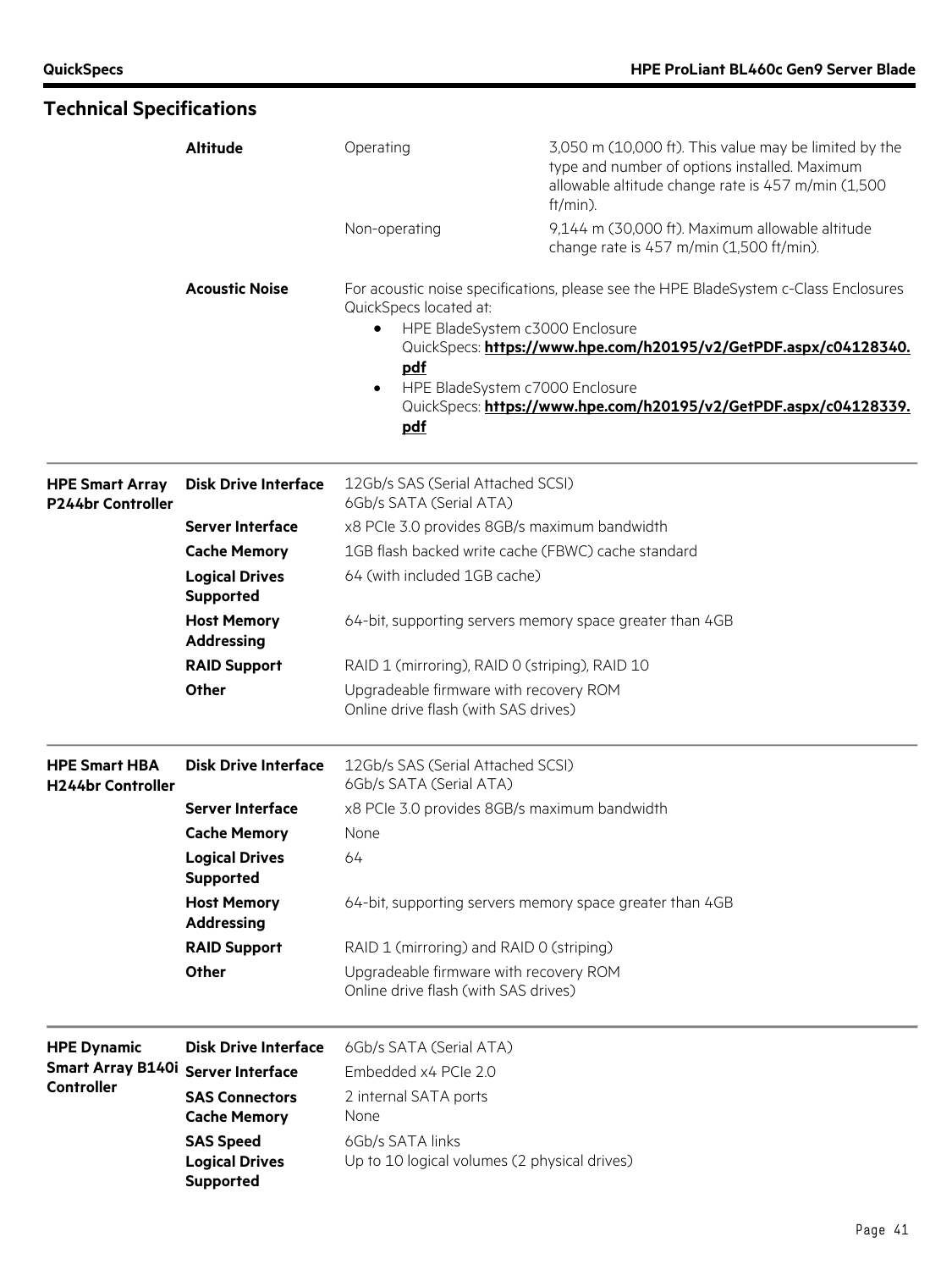| <b>Technical Specifications</b>                |                                                |                                                                                                                                                                                                                            |  |  |
|------------------------------------------------|------------------------------------------------|----------------------------------------------------------------------------------------------------------------------------------------------------------------------------------------------------------------------------|--|--|
|                                                | <b>Host Memory</b><br><b>Addressing</b>        | 64-bit, supporting greater than 4GB server memory space                                                                                                                                                                    |  |  |
|                                                | <b>Hot Plug Support</b><br><b>RAID Support</b> | Yes<br>RAID 1 (Mirroring)<br>RAID 0 (Striping)                                                                                                                                                                             |  |  |
|                                                | Other                                          | Upgradeable firmware with recovery ROM                                                                                                                                                                                     |  |  |
| <b>HPE FlexFabric</b><br>10Gb<br>2-port 536FLB | <b>Type</b>                                    | Integrated dual-port KR 10Gb FlexibleLOM with FlexFabric (Flex-10, FCoE, hardware-<br>based iSCSI, iSCSI boot, TCP/IP offload engine, and autosensing 1Gb/10Gb Ethernet<br>capability)                                     |  |  |
| <b>FlexibleLOM</b>                             | <b>Network Processor</b>                       | QLogic 57840S with integrated MAC/PHY                                                                                                                                                                                      |  |  |
|                                                | <b>Data Transfer</b><br>Method                 | x8 PCI Express 3.0                                                                                                                                                                                                         |  |  |
|                                                | <b>Network Transfer</b><br>Rate                | Two ports, each at 20Gbps full duplex; 40Gbps aggregate full duplex theoretical<br>bandwidth                                                                                                                               |  |  |
|                                                |                                                | NOTE: Each port is autosensing 1Gb/10Gb, and can interoperate with 1Gb or 10Gb<br>HPE BladeSystem c-Class interconnect components. Both ports will operate at the<br>same speed.                                           |  |  |
|                                                |                                                | <b>NOTE:</b> Each port on the 536FLB adapter transmits from the server at 20Gbps<br>(theoretical) full duplex.                                                                                                             |  |  |
|                                                | <b>IEEE Compliance</b>                         | 802.1p, 802.1q, 802.1qau, 802.3ad, 802.3ae, 802.3ap (10GBase-KX4) and 802.3x                                                                                                                                               |  |  |
|                                                | <b>Standard Features</b>                       | Full hardware offload of iSCSI and FCoE storage protocol processing for highest<br>performance<br>converged Ethernet data and storage networks.                                                                            |  |  |
|                                                |                                                | Dual-port 10GbE Flex-10 FlexibleLOM network adapter that provides the flexibility to<br>choose the                                                                                                                         |  |  |
|                                                |                                                | type of LOM to meet growing infrastructure needs<br>Industry-leading throughput and latency performance                                                                                                                    |  |  |
|                                                |                                                | Supports the HPE Flex-10 blade interconnect technology                                                                                                                                                                     |  |  |
|                                                |                                                | User configurable bandwidth settings when combined with the 10Gb Flex-10 Virtual<br>Connect                                                                                                                                |  |  |
|                                                |                                                | module. From 100Mb/s to10Gb/s on up to four "Physical Function" NICs per port, in<br>increments of                                                                                                                         |  |  |
|                                                |                                                | 100Mb/s for NIC. The combined bandwidth of NICs cannot exceed port bandwidth i.e.<br>10 Gb.<br>Up to 40Gb/s bi-directional near line rate throughput                                                                       |  |  |
|                                                |                                                | Hardware acceleration and offloads for stateless TCP/IP, TCP Offload Engine (TOE)<br>Improved small packet performance                                                                                                     |  |  |
|                                                |                                                | Support for Preboot eXecution Environment (PXE)<br>Integrated PHY and MAC                                                                                                                                                  |  |  |
|                                                |                                                | Supports for SR-IOV<br>Support for Network Partitioning (NPAR)                                                                                                                                                             |  |  |
| <b>HPE FlexFabric</b><br>20Gb<br>2-port 650FLB | <b>Type</b>                                    | Integrated dual-port KR2 20Gb FlexibleLOM with FlexFabric (Flex-20, FCoE, RoCE,<br>Tunnel Offload with VXLAN/NVGRE, hardware-based iSCSI, iSCSI boot, TCP/IP offload<br>engine, and autosensing Ethernet speed capability) |  |  |
| <b>FlexibleLOM</b>                             |                                                |                                                                                                                                                                                                                            |  |  |
|                                                | <b>Network Processor</b>                       | Emulex XE-104                                                                                                                                                                                                              |  |  |
|                                                | <b>Data Transfer</b><br>Method                 | x8 PCI Express 3.0                                                                                                                                                                                                         |  |  |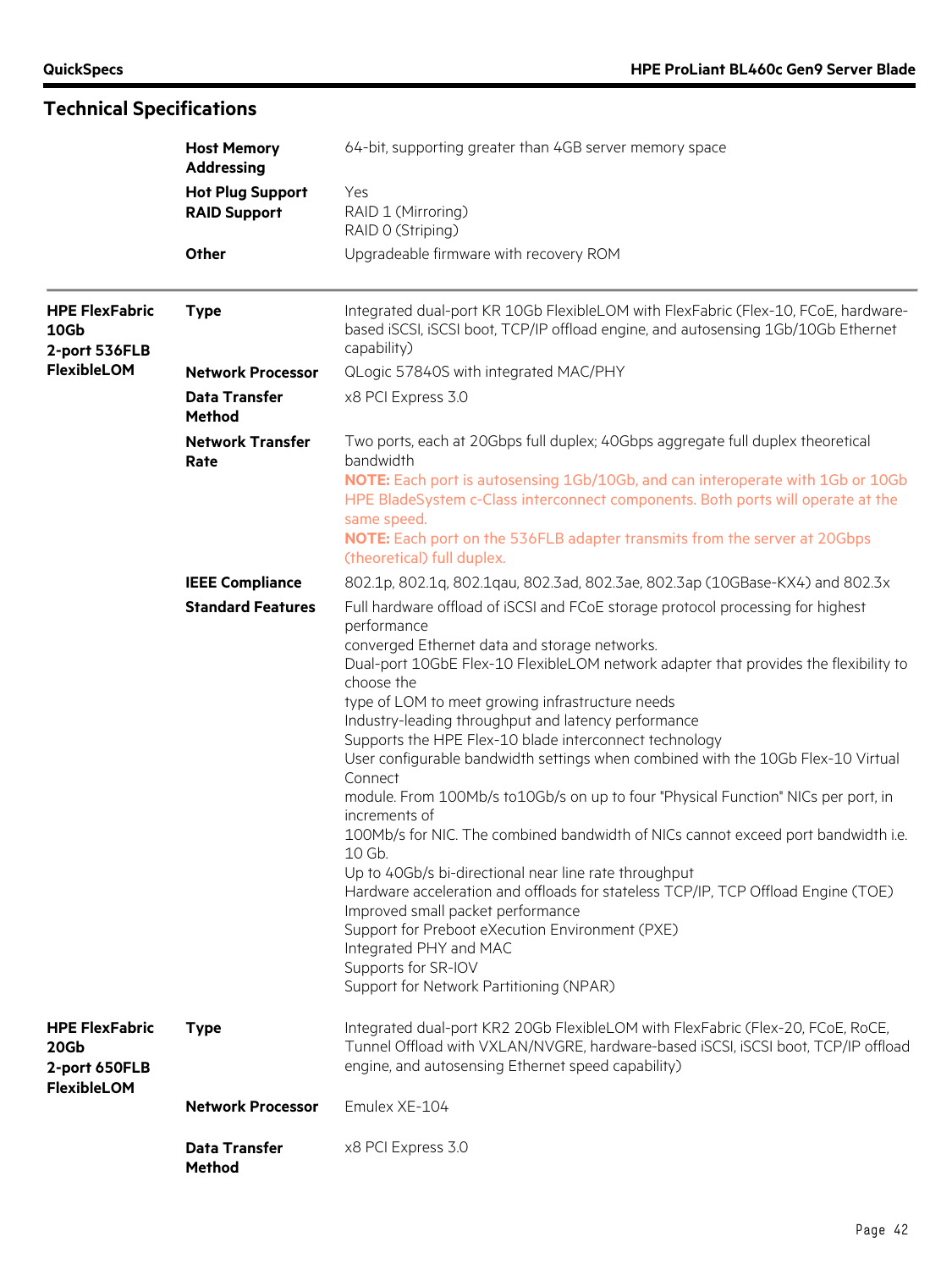# **Technical Specifications**

| <b>Network Transfer</b><br>Rate                          |                                                          | Two ports, each at 40 Gbps bi-directional; 80 Gbps aggregate bi-directional theoretical<br>bandwidth                                                                                                                                                                                                                                                                                                                                                                                                                                                                                                                                                                                                                                                                                                                                                                                                                                                                                                                                                                                                                                                                                                                                                                                                                                                                                                                                                                         |  |  |
|----------------------------------------------------------|----------------------------------------------------------|------------------------------------------------------------------------------------------------------------------------------------------------------------------------------------------------------------------------------------------------------------------------------------------------------------------------------------------------------------------------------------------------------------------------------------------------------------------------------------------------------------------------------------------------------------------------------------------------------------------------------------------------------------------------------------------------------------------------------------------------------------------------------------------------------------------------------------------------------------------------------------------------------------------------------------------------------------------------------------------------------------------------------------------------------------------------------------------------------------------------------------------------------------------------------------------------------------------------------------------------------------------------------------------------------------------------------------------------------------------------------------------------------------------------------------------------------------------------------|--|--|
|                                                          | <b>IEEE Compliance</b>                                   | 802.3ae, 802.1Q, 802.3x, 802.1p, 802.3ad/LACP, 802.1AB(LLDP), 802.1Qbg,<br>802.1Qbb, 802.1Qaz, 802.3ap                                                                                                                                                                                                                                                                                                                                                                                                                                                                                                                                                                                                                                                                                                                                                                                                                                                                                                                                                                                                                                                                                                                                                                                                                                                                                                                                                                       |  |  |
|                                                          | <b>Standard Features</b>                                 | Dual 20Gb ports provide up to 80Gb bi-directional per adapter<br>Multi-speed adapter operates at either 20GbE or 10GbE<br>Converges FCoE or RoCE with LAN traffic on a single Ethernet wire<br>Tunnel Offload support for VXLAN and NVGRE<br>RDMA over Converged Ethernet (RoCE) for greater server efficiency and lower latency<br>$(6125XLG$ only)<br>Advanced storage offload processing freeing up valuable CPU cycles<br>Supports UEFI and legacy boot options<br>Mixed Storage - supports NIC + FCoE on one port, and NIC + iSCSI on the other<br>Concurrent Storage - concurrently supports NIC, FCoE, and iSCSI storage functions on<br>the same port ( $NIC + FCOE + iSCSI$ )<br>Industry-leading throughput and latency performance<br>Supports the HPE Flex-20 blade interconnect technology<br>Over eight million small packets/s, ideal for web/mobile applications, mobile messaging,<br>and social media<br>User configurable bandwidth settings when combined with the 20Gb Flex-20 Virtual<br>Connect module. From 100Mb/s to10Gb/s on up to four "Physical Function" NICs per<br>port, in increments of 100Mb/s for NIC. The combined bandwidth of NICs cannot<br>exceed port bandwidth i.e. 20 Gb/s.<br>Greater bandwidth with PCIe 3.0<br>Jumbo Frames support<br>Supports Wake On LAN (WOL)<br>Support for Preboot eXecution Environment (PXE)<br>Support for Microsoft Windows SMB Direct<br>Optimized host virtualization density with SR-IOV support |  |  |
| <b>Environment-</b><br>friendly Products<br>and Approach | <b>End-of-life</b><br>Management and<br><b>Recycling</b> | Hewlett Packard Enterprise offers end-of-life Hewlett Packard Enterprise product<br>return, trade-in, and recycling programs in many geographic areas. For trade-in<br>information, please go to: <b>http://www.hpe.com/info/recycle</b> . To recycle your product,<br>please go to: <b>http://www.hpe.com/info/recycle</b> or contact your nearest Hewlett<br>Packard Enterprise sales office. Products returned to Hewlett Packard Enterprise will<br>be recycled, recovered or disposed of in a responsible manner.<br>The EU WEEE directive (2002/95/EC) requires manufacturers to provide treatment<br>information for each product type for use by treatment facilities. This information<br>(product disassembly instructions) is posted on the Hewlett Packard Enterprise web<br>site at: <b>http://www.hpe.com/info/recycle.</b> These instructions may be used by<br>recyclers and other WEEE treatment facilities as well as Hewlett Packard Enterprise<br>OEM customers who integrate and re-sell Hewlett Packard Enterprise equipment.                                                                                                                                                                                                                                                                                                                                                                                                                          |  |  |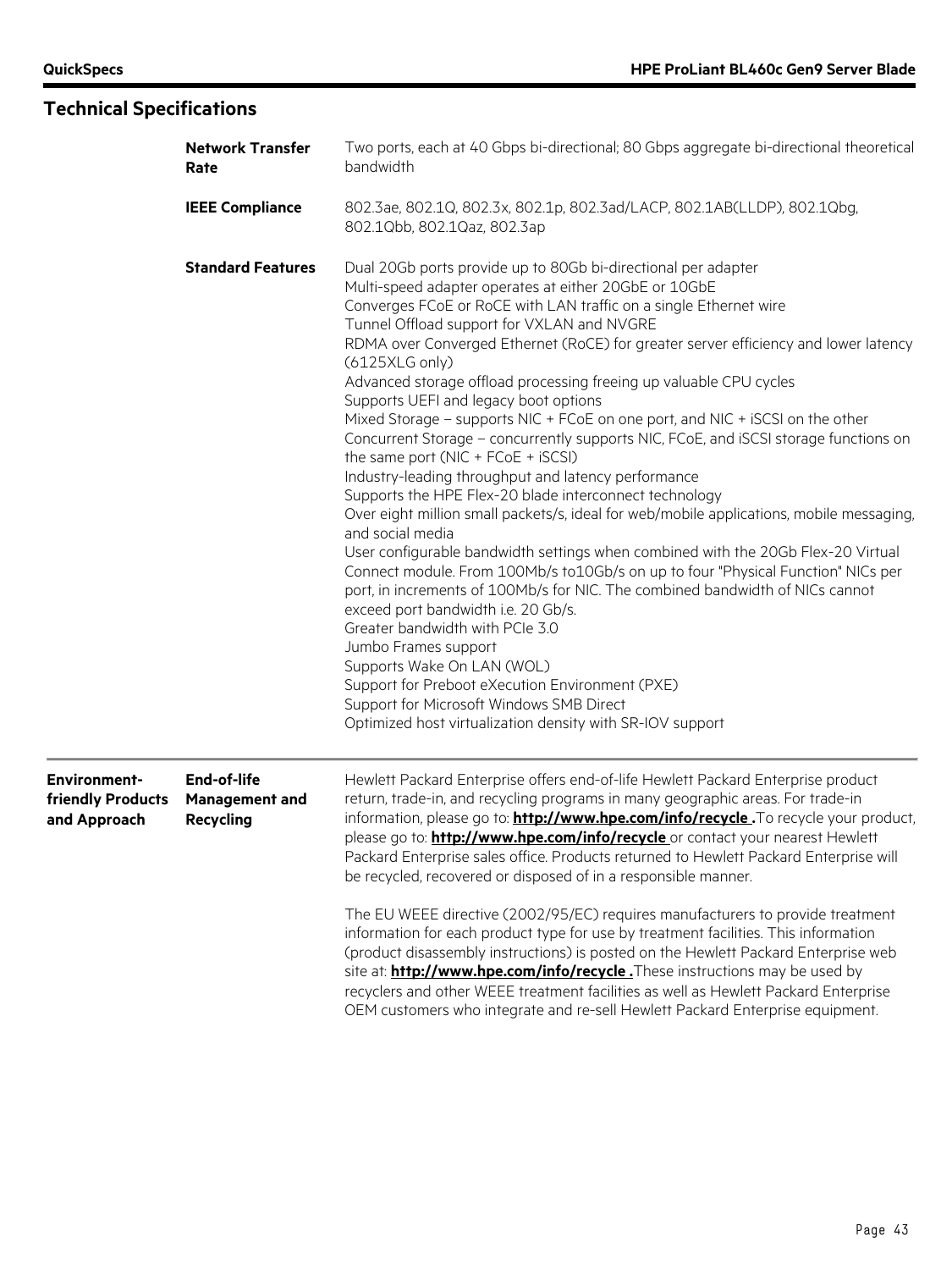| Version 29<br>Standard Features, Models, Configuration Information - Factory<br>02-Apr-2018<br>Changed<br>Integrated Models, and Additional Options sections<br>Removed<br>Obsolete SKUs were deleted:<br>727021-B21, 871770-B21, 871768-B21, 872363-B21, 748387-<br>B21, 791034-B21, 652605-B21, 751518-B21, 785069-B21,<br>781516-B21, 785067-B21, 804631-B21, 832414-B21, 869386-<br>B21, 869384-B21, 869378-B21, 804587-B21, 869376-B21,<br>869374-B21, 759208-B21, 759210-B21, 759212-B21, 870763-<br>B21, 726720-B21, 759934-B21, 764282-B21.<br>06-Nov-2017<br>Version 28<br>Added<br>SKU was added in Core Options section:<br>651281-B21.<br>Obsolete SKUs were deleted:<br>Removed<br>764908-B21, 764906-B21, 764904-B21, 765044-B21, 765038-<br>B21, 765036-B21, 765034-B21, 764892-B21, 736939-B21,<br>736936-B21, 872855-B21, 872853-B21, 802578-B21, 802586-<br>B21, 816576-B21, 802891-B21, 822567-B21, 822563-B21,<br>822555-B21, 764927-B21, 804605-B21, 804593-B21, 804575-<br>B21, 779176-B21, 779164-B21, 779168-B21, 779172-B21,<br>762261-B21, 794603-B21. |
|----------------------------------------------------------------------------------------------------------------------------------------------------------------------------------------------------------------------------------------------------------------------------------------------------------------------------------------------------------------------------------------------------------------------------------------------------------------------------------------------------------------------------------------------------------------------------------------------------------------------------------------------------------------------------------------------------------------------------------------------------------------------------------------------------------------------------------------------------------------------------------------------------------------------------------------------------------------------------------------------------------------------------------------------------------------------------------|
|                                                                                                                                                                                                                                                                                                                                                                                                                                                                                                                                                                                                                                                                                                                                                                                                                                                                                                                                                                                                                                                                                  |
|                                                                                                                                                                                                                                                                                                                                                                                                                                                                                                                                                                                                                                                                                                                                                                                                                                                                                                                                                                                                                                                                                  |
|                                                                                                                                                                                                                                                                                                                                                                                                                                                                                                                                                                                                                                                                                                                                                                                                                                                                                                                                                                                                                                                                                  |
|                                                                                                                                                                                                                                                                                                                                                                                                                                                                                                                                                                                                                                                                                                                                                                                                                                                                                                                                                                                                                                                                                  |
|                                                                                                                                                                                                                                                                                                                                                                                                                                                                                                                                                                                                                                                                                                                                                                                                                                                                                                                                                                                                                                                                                  |
|                                                                                                                                                                                                                                                                                                                                                                                                                                                                                                                                                                                                                                                                                                                                                                                                                                                                                                                                                                                                                                                                                  |
|                                                                                                                                                                                                                                                                                                                                                                                                                                                                                                                                                                                                                                                                                                                                                                                                                                                                                                                                                                                                                                                                                  |
|                                                                                                                                                                                                                                                                                                                                                                                                                                                                                                                                                                                                                                                                                                                                                                                                                                                                                                                                                                                                                                                                                  |
|                                                                                                                                                                                                                                                                                                                                                                                                                                                                                                                                                                                                                                                                                                                                                                                                                                                                                                                                                                                                                                                                                  |
|                                                                                                                                                                                                                                                                                                                                                                                                                                                                                                                                                                                                                                                                                                                                                                                                                                                                                                                                                                                                                                                                                  |
|                                                                                                                                                                                                                                                                                                                                                                                                                                                                                                                                                                                                                                                                                                                                                                                                                                                                                                                                                                                                                                                                                  |
|                                                                                                                                                                                                                                                                                                                                                                                                                                                                                                                                                                                                                                                                                                                                                                                                                                                                                                                                                                                                                                                                                  |
|                                                                                                                                                                                                                                                                                                                                                                                                                                                                                                                                                                                                                                                                                                                                                                                                                                                                                                                                                                                                                                                                                  |
|                                                                                                                                                                                                                                                                                                                                                                                                                                                                                                                                                                                                                                                                                                                                                                                                                                                                                                                                                                                                                                                                                  |
|                                                                                                                                                                                                                                                                                                                                                                                                                                                                                                                                                                                                                                                                                                                                                                                                                                                                                                                                                                                                                                                                                  |
|                                                                                                                                                                                                                                                                                                                                                                                                                                                                                                                                                                                                                                                                                                                                                                                                                                                                                                                                                                                                                                                                                  |
|                                                                                                                                                                                                                                                                                                                                                                                                                                                                                                                                                                                                                                                                                                                                                                                                                                                                                                                                                                                                                                                                                  |
|                                                                                                                                                                                                                                                                                                                                                                                                                                                                                                                                                                                                                                                                                                                                                                                                                                                                                                                                                                                                                                                                                  |
| 23-Oct-2017<br>Version 27<br>Care Pack naming and Service and Support- Parts and Materials<br>Changed                                                                                                                                                                                                                                                                                                                                                                                                                                                                                                                                                                                                                                                                                                                                                                                                                                                                                                                                                                            |
| updated.                                                                                                                                                                                                                                                                                                                                                                                                                                                                                                                                                                                                                                                                                                                                                                                                                                                                                                                                                                                                                                                                         |
| Version 26<br>Changed<br>QuickSpecs was updated.<br>25-Sep-2017                                                                                                                                                                                                                                                                                                                                                                                                                                                                                                                                                                                                                                                                                                                                                                                                                                                                                                                                                                                                                  |
| Version 25<br>07-Aug-2017<br>Added<br>SKUs added:                                                                                                                                                                                                                                                                                                                                                                                                                                                                                                                                                                                                                                                                                                                                                                                                                                                                                                                                                                                                                                |
| 875470-B21, 875474-B21, 875478-B21, 875483-B21, 870144-                                                                                                                                                                                                                                                                                                                                                                                                                                                                                                                                                                                                                                                                                                                                                                                                                                                                                                                                                                                                                          |
| B21, 875311-B21, 875313-B21, 875326-B21, 875330-B21,                                                                                                                                                                                                                                                                                                                                                                                                                                                                                                                                                                                                                                                                                                                                                                                                                                                                                                                                                                                                                             |
| 875503-B21, 875509-B21, 875511-B21, 875513-B21.                                                                                                                                                                                                                                                                                                                                                                                                                                                                                                                                                                                                                                                                                                                                                                                                                                                                                                                                                                                                                                  |
| Removed<br>Obsolete SKUs were removed:                                                                                                                                                                                                                                                                                                                                                                                                                                                                                                                                                                                                                                                                                                                                                                                                                                                                                                                                                                                                                                           |
| 846430-B21, 846432-B21, 846436-B21, 794605-B21, 775588-                                                                                                                                                                                                                                                                                                                                                                                                                                                                                                                                                                                                                                                                                                                                                                                                                                                                                                                                                                                                                          |
| B21, 792278-B21, 846495-B21, 846497-B21, 875503-B21,                                                                                                                                                                                                                                                                                                                                                                                                                                                                                                                                                                                                                                                                                                                                                                                                                                                                                                                                                                                                                             |
| 846434-B21, C6N31A.                                                                                                                                                                                                                                                                                                                                                                                                                                                                                                                                                                                                                                                                                                                                                                                                                                                                                                                                                                                                                                                              |
| 12-Jun-2017<br>Added<br>Version 24<br>New SKUs added in Core Options section:                                                                                                                                                                                                                                                                                                                                                                                                                                                                                                                                                                                                                                                                                                                                                                                                                                                                                                                                                                                                    |
| 875593-B21, 875595-B21, 875597-B21, 875587-B21, 875589-                                                                                                                                                                                                                                                                                                                                                                                                                                                                                                                                                                                                                                                                                                                                                                                                                                                                                                                                                                                                                          |
| B21, 875591-B21.                                                                                                                                                                                                                                                                                                                                                                                                                                                                                                                                                                                                                                                                                                                                                                                                                                                                                                                                                                                                                                                                 |
| Removed<br>Obsolete SKUs were deleted:                                                                                                                                                                                                                                                                                                                                                                                                                                                                                                                                                                                                                                                                                                                                                                                                                                                                                                                                                                                                                                           |
| C6N28ABE, C6N36ABE, 652572-B21, 652749-B21, 804599-B21,                                                                                                                                                                                                                                                                                                                                                                                                                                                                                                                                                                                                                                                                                                                                                                                                                                                                                                                                                                                                                          |
| 804581-B21, 816929-B21, 838404-B21, 838406-B21, 838408-                                                                                                                                                                                                                                                                                                                                                                                                                                                                                                                                                                                                                                                                                                                                                                                                                                                                                                                                                                                                                          |
| B21, 838410-B21, 838412-B21, 785233-B21, 802582-B21,                                                                                                                                                                                                                                                                                                                                                                                                                                                                                                                                                                                                                                                                                                                                                                                                                                                                                                                                                                                                                             |
| 804677-B21, 804671-B21, 804665-B21, 804639-B21, 804625-                                                                                                                                                                                                                                                                                                                                                                                                                                                                                                                                                                                                                                                                                                                                                                                                                                                                                                                                                                                                                          |
| B21, 804613-B21, 762263-B21.                                                                                                                                                                                                                                                                                                                                                                                                                                                                                                                                                                                                                                                                                                                                                                                                                                                                                                                                                                                                                                                     |
| Version 23<br>Overview, Core Options, and Additional Options sections were<br>27-Mar-2017<br>Changed                                                                                                                                                                                                                                                                                                                                                                                                                                                                                                                                                                                                                                                                                                                                                                                                                                                                                                                                                                             |
| updated.                                                                                                                                                                                                                                                                                                                                                                                                                                                                                                                                                                                                                                                                                                                                                                                                                                                                                                                                                                                                                                                                         |
| Removed<br>Obsolete SKUs were deleted:                                                                                                                                                                                                                                                                                                                                                                                                                                                                                                                                                                                                                                                                                                                                                                                                                                                                                                                                                                                                                                           |
| 718162-B21, 652589-B21, 652583-B21, 652564-B21, 652611-                                                                                                                                                                                                                                                                                                                                                                                                                                                                                                                                                                                                                                                                                                                                                                                                                                                                                                                                                                                                                          |
| B21, 652564-B21, 652611-B21, 764923-B21, 764925-B21,                                                                                                                                                                                                                                                                                                                                                                                                                                                                                                                                                                                                                                                                                                                                                                                                                                                                                                                                                                                                                             |
| 764929-B21, 817011-B21, 816995-B21, 816985-B21, 816909-                                                                                                                                                                                                                                                                                                                                                                                                                                                                                                                                                                                                                                                                                                                                                                                                                                                                                                                                                                                                                          |
| B21.<br>Version 22<br>Added<br>SKUs added:<br>13-Feb-2017                                                                                                                                                                                                                                                                                                                                                                                                                                                                                                                                                                                                                                                                                                                                                                                                                                                                                                                                                                                                                        |
| 872355-B21, 872359-B21, 872363-B21, 870753-B21, 870757-                                                                                                                                                                                                                                                                                                                                                                                                                                                                                                                                                                                                                                                                                                                                                                                                                                                                                                                                                                                                                          |
| B21, 870759-B21, 870763-B21, 870765-B21, 872475-B21,                                                                                                                                                                                                                                                                                                                                                                                                                                                                                                                                                                                                                                                                                                                                                                                                                                                                                                                                                                                                                             |
| 872477-B21, 872479-B21, 872481-B21, 872344-B21, 872348-                                                                                                                                                                                                                                                                                                                                                                                                                                                                                                                                                                                                                                                                                                                                                                                                                                                                                                                                                                                                                          |
| B21, 872352-B21, 869374-B21, 869376-B21, 869378-B21,                                                                                                                                                                                                                                                                                                                                                                                                                                                                                                                                                                                                                                                                                                                                                                                                                                                                                                                                                                                                                             |
| 869384-B21, 869386-B21.                                                                                                                                                                                                                                                                                                                                                                                                                                                                                                                                                                                                                                                                                                                                                                                                                                                                                                                                                                                                                                                          |
| Changed<br>Memory section was corrected.                                                                                                                                                                                                                                                                                                                                                                                                                                                                                                                                                                                                                                                                                                                                                                                                                                                                                                                                                                                                                                         |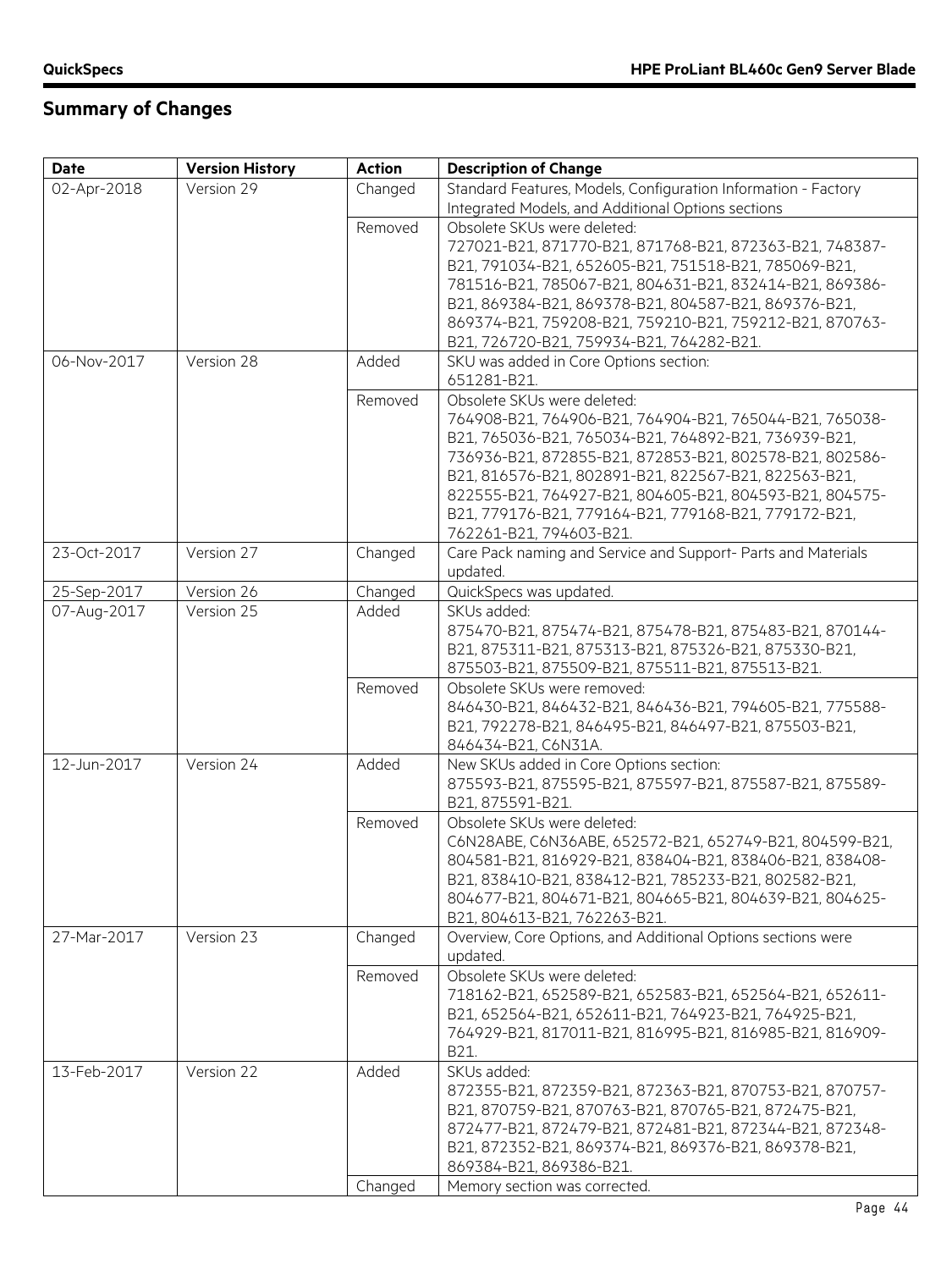|             |            | Removed | Obsolete SKUs were deleted:                                          |
|-------------|------------|---------|----------------------------------------------------------------------|
|             |            |         | 854845-B21                                                           |
| 28-Nov-2016 | Version 21 | Added   | SKUs added:                                                          |
|             |            |         | 868814-B21, 868818-B21, 868822-B21, 868826-B21, 868830-              |
|             |            |         | B21, 871768-B21, 871770-B21, 872853-B21, 872855-B21                  |
|             |            | Removed | Turn Off Skus deleted:                                               |
|             |            |         | 816879-B21, 816889-B21, 816899-B21, 816919-B21, 816965-              |
|             |            |         | B21, 822559-B21, 816975-B21.                                         |
|             |            |         | Obsolete SKUs were deleted:                                          |
|             |            |         | 655708-B21, 652745-B21, 717965-B21, 757339-B21, 717973-              |
|             |            |         | B21, 739898-B21, 717971-B21, 691868-B21, 691866-B21,                 |
|             |            |         | 691862-B21, 789145-B21.                                              |
| 16-Sep-2016 | Version 20 | Changed | QuickSpecs information was updated.                                  |
|             |            | Added   | Obsolete SKUs were deleted:                                          |
|             |            |         | 651281-B21, 734360-B21, 739888-B21, 717969-B21, 756636-              |
|             |            |         | B21, BD883A, 854845-B21.                                             |
| 06-Jun-2016 | Version 19 | Changed | Models, Configuration Information - Factory Integrated Models, Core  |
|             |            |         | Options, Memory, and Technical Specifications sections were updated. |
|             |            | Added   | SKUs added in Related Options and Core Options sections:             |
|             |            |         | 854845-B21, 809208-B21, 822559-B21, 846436-B21                       |
| 31-Mar-2016 | Version 18 | Changed | Overview, Standard Features, Optional Features, Recomended           |
|             |            |         | Support Services for BL460, Models, Confirguration Information -     |
|             |            |         | Factory Integrated, Core Options, Additional Options, and Memory     |
|             |            |         | sections were updated.                                               |
|             |            | Added   | SKUs added to QuickSpecs:                                            |
|             |            |         | 813198-B21, 819852-L21, 819851-L21, 819842-L21, 819841-              |
|             |            |         |                                                                      |
|             |            |         | L21, 819840-L21, 819849-L21, 819839-L21, 819845-L21,                 |
|             |            |         | 819846-L21, 819844-L21, 819838-L21, 819837-L21, 819856-              |
|             |            |         | L21, 819855-L21, 819854-L21, 819857-L21, 819853-L21,                 |
|             |            |         | 819850-L21, 819848-L21, 819847-L21, 805347-B21, 805349-              |
|             |            |         | B21, 836220-B21, 805351-B21, 805353-B21, 805358-B21,                 |
|             |            |         | 825555-B21, 819852-B21, 819851-B21, 819842-B21, 819841-              |
|             |            |         | B21, 819840-B21, 819849-B21, 819839-B21, 819845-B21,                 |
|             |            |         | 819846-B21, 819844-B21, 819838-B21, 819837-B21, 819843-              |
|             |            |         | B21, 819856-B21, 819855-B21, 819854-B21, 819857-B21,                 |
|             |            |         | 819853-B21, 819850-B21, 819848-B21, 819847-B21, 764908-              |
|             |            |         | B21, 764906-B21, 764904-B21, 765044-B21, 765038-B21,                 |
|             |            |         | 765036-B21, 765034-B21, 764892-B21, 736939-B21, 736936-              |
|             |            |         | B21, 802891-B21, 846430-B21, 846432-B21, 846434-B21,                 |
|             |            |         | 846436-B21, 816879-B21, 838404-B21, 838406-B21, 838408-              |
|             |            |         | B21, 838410-B21, 838412-B21.                                         |
|             |            | Removed | Obsolete SKUs were deleted:                                          |
|             |            |         | 756601-B21, 691864-B21                                               |
| 16-Feb-2016 | Version 17 | Changed | Information updated in different sections.                           |
|             |            | Added   | SKUs Added in Core Options sections:                                 |
|             |            |         | 846495-B21, 846497-B21, 832514-B21.                                  |
|             |            | Removed | Obsolete SKUs were deleted:                                          |
|             |            |         | 789135-B21, E5Y38A, E5Y39AAE, QK763A, QK762A, QK761A,                |
|             |            |         | D8585AAE, D8584A.                                                    |
|             |            |         |                                                                      |
| 09-Oct-2015 | Version 16 | Changed | Core Options section was updated.                                    |
|             |            | Added   | SKUs added:                                                          |
|             |            |         | P8B24A, P8B26AAE, P8B31A                                             |
|             |            | Removed | Obsolete SKUs were deleted:                                          |
|             |            |         | 756621-B21, 756657-B21, 789155-B21                                   |
| 28-Sep-2015 | Version 15 | Added   | SKU added in Additional Options:                                     |
|             |            |         | 745823-B21                                                           |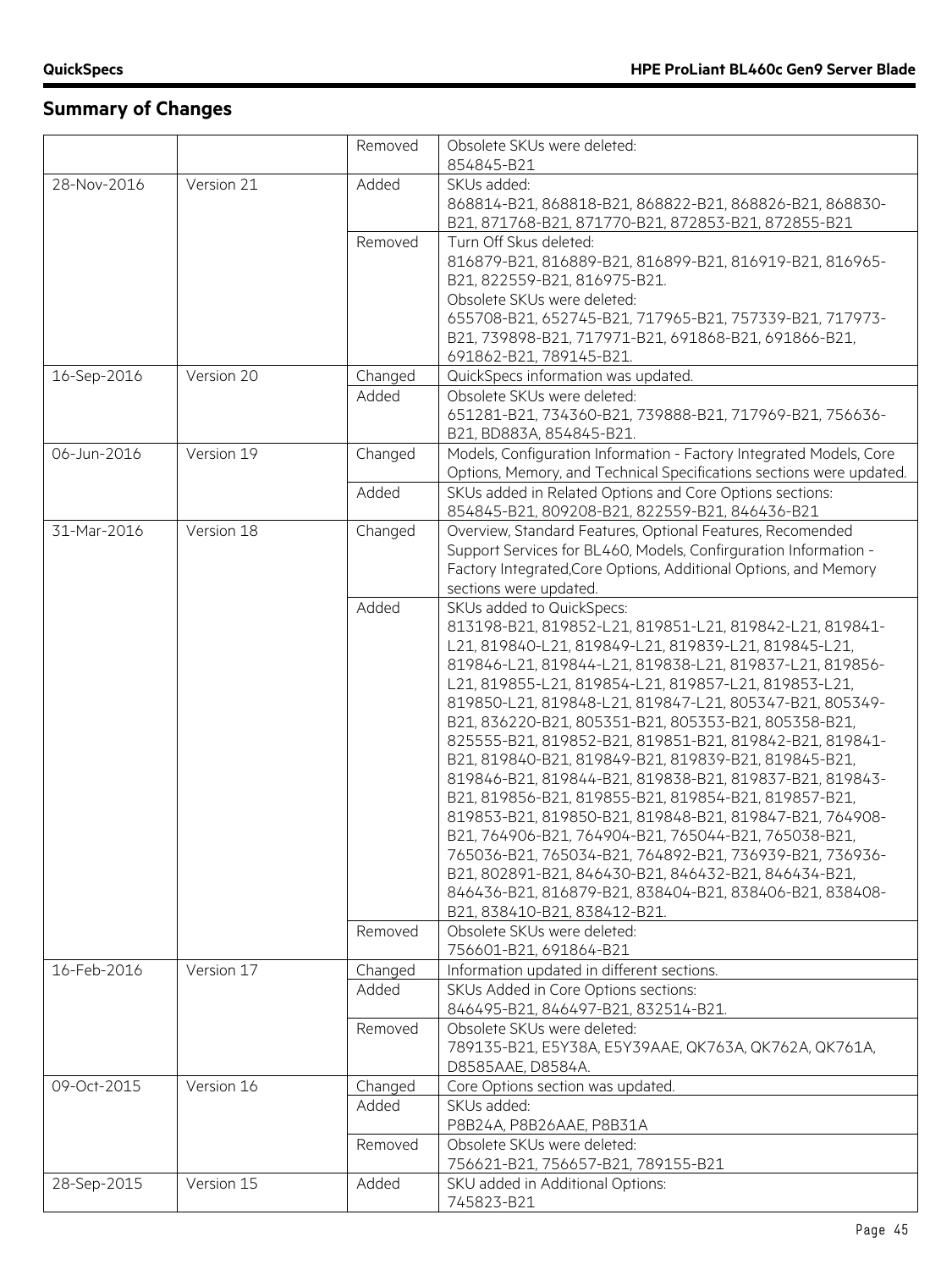| Added<br>SKUs added in Core Options section:<br>659818-B21, 651281-B21<br>Standard Features, Optional Features, Configuration Information -<br>17-Aug-2015<br>Version 13<br>Changed<br>Factory Integrated Models, Core Options and Memory sections were<br>updated.<br>Added<br>SKUs added in Additional Options and Core Options sections:<br>C9A82AAE, 804677-B21, 804671-B21, 804665-B21, 804639-B21,<br>804631-B21, 804625-B21, 832414-B21, 804613-B21, 804605-<br>B21, 804599-B21, 804593-B21, 804587-B21, 804581-B21,<br>804575-B21.<br>Obsolete SKU deleted:<br>Removed<br>F6Q89AAE<br>Changed<br>Information updated.<br>19-Jun-2015<br>Version 12<br>Information in Optional Features, Configuration Information- Factory<br>1-Jun-2015<br>Version 11<br>Changed<br>Integrated, and Models sections was updated.<br>Added<br>SKUs added:<br>726724-B21, 748387-B21, 791034-B21, 726793-B21<br>Removed<br>SKUs removed:<br>726793-B21, 741159-B21, 741151-B21<br>Industry Standard Compliance and Additional Options sections were<br>6-Apr-2015<br>Version 10<br>Changed<br>updated<br>30-Mar-2015<br>Version 9<br>Added<br>SKUs Added:<br>741279-B21, 728629-B21, 726793-B21, 749975-B21, 726782-<br>B21, 727261-B21, 802578-B21, 802582-B21, 802586-B21,<br>802891-B21, 781516-B21, 785067-B21, 765453-B21, 765455-<br>B21, 765464-B21, 765466-B21, 789135-B21, 789145-B21,<br>789155-B21, 794603-B21, 794605-B21, 781518-B21, 785069-<br><b>B21</b><br>Obsolete SKUs Deleted:<br>Removed<br>741146-B21, 741138-B21<br>Smart Buy 779805-S01 processor was updated in Product Bulleting<br>27-Feb-2015<br>Version 8<br>Changed<br>US version.<br>Version 7<br>Core Options and Additional Options sections were updated<br>9-Feb-2015<br>Changed<br>SKUs Added on Hard Drives section:<br>Added<br>779164-B21, 779168-B21, 779172-B21, 779176-B21, 764923-<br>B21, 764925-B21, 764927-B21, 764929-B21<br>SKUs removed:<br>Removed<br>728935-B21, 718939-B21<br>12-Dec-2014<br>Descriptions were updated throughout the QuickSpecs.<br>Version 6<br>Changed<br>Added<br>SKU Added on HPE Smart Memory: 792278-B21<br>Overview, Standard Features, Configuration Information - Factory<br>1-Dec-2014<br>Version 5<br>Changed<br>Integrated Models and Core Options sections were updated<br>Added<br>SKUs added:<br>759934-B21, 726720-B21, 775588-B21, 785233-B21, 757339-<br>B21, 756657-B21, 756621-B21<br>SKU E5Y35AAE deleted due to compatibility issues<br>Removed<br>Smart Buy section added to the NA version only<br>10-Oct-2014<br>Version 4<br>Changed<br>Version 3<br>Network Controller, Enclosures and Compatible SAN sections were<br>8-Oct-2014<br>Changed<br>updated<br>Added<br>HPE I/O Accelerator Options section has been added including<br>following SKUs:<br>QK763A, QK762A, QK761A<br>Expansion Blade Support section was deleted<br>Removed<br>Changes made throughout the Standard Features, Models,<br>17-Sep-2014<br>Version 2<br>Changed |             |            |         |                                                   |
|---------------------------------------------------------------------------------------------------------------------------------------------------------------------------------------------------------------------------------------------------------------------------------------------------------------------------------------------------------------------------------------------------------------------------------------------------------------------------------------------------------------------------------------------------------------------------------------------------------------------------------------------------------------------------------------------------------------------------------------------------------------------------------------------------------------------------------------------------------------------------------------------------------------------------------------------------------------------------------------------------------------------------------------------------------------------------------------------------------------------------------------------------------------------------------------------------------------------------------------------------------------------------------------------------------------------------------------------------------------------------------------------------------------------------------------------------------------------------------------------------------------------------------------------------------------------------------------------------------------------------------------------------------------------------------------------------------------------------------------------------------------------------------------------------------------------------------------------------------------------------------------------------------------------------------------------------------------------------------------------------------------------------------------------------------------------------------------------------------------------------------------------------------------------------------------------------------------------------------------------------------------------------------------------------------------------------------------------------------------------------------------------------------------------------------------------------------------------------------------------------------------------------------------------------------------------------------------------------------------------------------------------------------------------------------------------------------------------------------------------------------------------------------------------------------------------------------------------------------------------------------------------------------------------------------------------------------------------------------|-------------|------------|---------|---------------------------------------------------|
|                                                                                                                                                                                                                                                                                                                                                                                                                                                                                                                                                                                                                                                                                                                                                                                                                                                                                                                                                                                                                                                                                                                                                                                                                                                                                                                                                                                                                                                                                                                                                                                                                                                                                                                                                                                                                                                                                                                                                                                                                                                                                                                                                                                                                                                                                                                                                                                                                                                                                                                                                                                                                                                                                                                                                                                                                                                                                                                                                                                 | 28-Aug-2015 | Version 14 | Changed | Information in Core Options section was updated.  |
|                                                                                                                                                                                                                                                                                                                                                                                                                                                                                                                                                                                                                                                                                                                                                                                                                                                                                                                                                                                                                                                                                                                                                                                                                                                                                                                                                                                                                                                                                                                                                                                                                                                                                                                                                                                                                                                                                                                                                                                                                                                                                                                                                                                                                                                                                                                                                                                                                                                                                                                                                                                                                                                                                                                                                                                                                                                                                                                                                                                 |             |            |         |                                                   |
|                                                                                                                                                                                                                                                                                                                                                                                                                                                                                                                                                                                                                                                                                                                                                                                                                                                                                                                                                                                                                                                                                                                                                                                                                                                                                                                                                                                                                                                                                                                                                                                                                                                                                                                                                                                                                                                                                                                                                                                                                                                                                                                                                                                                                                                                                                                                                                                                                                                                                                                                                                                                                                                                                                                                                                                                                                                                                                                                                                                 |             |            |         |                                                   |
|                                                                                                                                                                                                                                                                                                                                                                                                                                                                                                                                                                                                                                                                                                                                                                                                                                                                                                                                                                                                                                                                                                                                                                                                                                                                                                                                                                                                                                                                                                                                                                                                                                                                                                                                                                                                                                                                                                                                                                                                                                                                                                                                                                                                                                                                                                                                                                                                                                                                                                                                                                                                                                                                                                                                                                                                                                                                                                                                                                                 |             |            |         |                                                   |
|                                                                                                                                                                                                                                                                                                                                                                                                                                                                                                                                                                                                                                                                                                                                                                                                                                                                                                                                                                                                                                                                                                                                                                                                                                                                                                                                                                                                                                                                                                                                                                                                                                                                                                                                                                                                                                                                                                                                                                                                                                                                                                                                                                                                                                                                                                                                                                                                                                                                                                                                                                                                                                                                                                                                                                                                                                                                                                                                                                                 |             |            |         |                                                   |
|                                                                                                                                                                                                                                                                                                                                                                                                                                                                                                                                                                                                                                                                                                                                                                                                                                                                                                                                                                                                                                                                                                                                                                                                                                                                                                                                                                                                                                                                                                                                                                                                                                                                                                                                                                                                                                                                                                                                                                                                                                                                                                                                                                                                                                                                                                                                                                                                                                                                                                                                                                                                                                                                                                                                                                                                                                                                                                                                                                                 |             |            |         |                                                   |
|                                                                                                                                                                                                                                                                                                                                                                                                                                                                                                                                                                                                                                                                                                                                                                                                                                                                                                                                                                                                                                                                                                                                                                                                                                                                                                                                                                                                                                                                                                                                                                                                                                                                                                                                                                                                                                                                                                                                                                                                                                                                                                                                                                                                                                                                                                                                                                                                                                                                                                                                                                                                                                                                                                                                                                                                                                                                                                                                                                                 |             |            |         |                                                   |
|                                                                                                                                                                                                                                                                                                                                                                                                                                                                                                                                                                                                                                                                                                                                                                                                                                                                                                                                                                                                                                                                                                                                                                                                                                                                                                                                                                                                                                                                                                                                                                                                                                                                                                                                                                                                                                                                                                                                                                                                                                                                                                                                                                                                                                                                                                                                                                                                                                                                                                                                                                                                                                                                                                                                                                                                                                                                                                                                                                                 |             |            |         |                                                   |
|                                                                                                                                                                                                                                                                                                                                                                                                                                                                                                                                                                                                                                                                                                                                                                                                                                                                                                                                                                                                                                                                                                                                                                                                                                                                                                                                                                                                                                                                                                                                                                                                                                                                                                                                                                                                                                                                                                                                                                                                                                                                                                                                                                                                                                                                                                                                                                                                                                                                                                                                                                                                                                                                                                                                                                                                                                                                                                                                                                                 |             |            |         |                                                   |
|                                                                                                                                                                                                                                                                                                                                                                                                                                                                                                                                                                                                                                                                                                                                                                                                                                                                                                                                                                                                                                                                                                                                                                                                                                                                                                                                                                                                                                                                                                                                                                                                                                                                                                                                                                                                                                                                                                                                                                                                                                                                                                                                                                                                                                                                                                                                                                                                                                                                                                                                                                                                                                                                                                                                                                                                                                                                                                                                                                                 |             |            |         |                                                   |
|                                                                                                                                                                                                                                                                                                                                                                                                                                                                                                                                                                                                                                                                                                                                                                                                                                                                                                                                                                                                                                                                                                                                                                                                                                                                                                                                                                                                                                                                                                                                                                                                                                                                                                                                                                                                                                                                                                                                                                                                                                                                                                                                                                                                                                                                                                                                                                                                                                                                                                                                                                                                                                                                                                                                                                                                                                                                                                                                                                                 |             |            |         |                                                   |
|                                                                                                                                                                                                                                                                                                                                                                                                                                                                                                                                                                                                                                                                                                                                                                                                                                                                                                                                                                                                                                                                                                                                                                                                                                                                                                                                                                                                                                                                                                                                                                                                                                                                                                                                                                                                                                                                                                                                                                                                                                                                                                                                                                                                                                                                                                                                                                                                                                                                                                                                                                                                                                                                                                                                                                                                                                                                                                                                                                                 |             |            |         |                                                   |
|                                                                                                                                                                                                                                                                                                                                                                                                                                                                                                                                                                                                                                                                                                                                                                                                                                                                                                                                                                                                                                                                                                                                                                                                                                                                                                                                                                                                                                                                                                                                                                                                                                                                                                                                                                                                                                                                                                                                                                                                                                                                                                                                                                                                                                                                                                                                                                                                                                                                                                                                                                                                                                                                                                                                                                                                                                                                                                                                                                                 |             |            |         |                                                   |
|                                                                                                                                                                                                                                                                                                                                                                                                                                                                                                                                                                                                                                                                                                                                                                                                                                                                                                                                                                                                                                                                                                                                                                                                                                                                                                                                                                                                                                                                                                                                                                                                                                                                                                                                                                                                                                                                                                                                                                                                                                                                                                                                                                                                                                                                                                                                                                                                                                                                                                                                                                                                                                                                                                                                                                                                                                                                                                                                                                                 |             |            |         |                                                   |
|                                                                                                                                                                                                                                                                                                                                                                                                                                                                                                                                                                                                                                                                                                                                                                                                                                                                                                                                                                                                                                                                                                                                                                                                                                                                                                                                                                                                                                                                                                                                                                                                                                                                                                                                                                                                                                                                                                                                                                                                                                                                                                                                                                                                                                                                                                                                                                                                                                                                                                                                                                                                                                                                                                                                                                                                                                                                                                                                                                                 |             |            |         |                                                   |
|                                                                                                                                                                                                                                                                                                                                                                                                                                                                                                                                                                                                                                                                                                                                                                                                                                                                                                                                                                                                                                                                                                                                                                                                                                                                                                                                                                                                                                                                                                                                                                                                                                                                                                                                                                                                                                                                                                                                                                                                                                                                                                                                                                                                                                                                                                                                                                                                                                                                                                                                                                                                                                                                                                                                                                                                                                                                                                                                                                                 |             |            |         |                                                   |
|                                                                                                                                                                                                                                                                                                                                                                                                                                                                                                                                                                                                                                                                                                                                                                                                                                                                                                                                                                                                                                                                                                                                                                                                                                                                                                                                                                                                                                                                                                                                                                                                                                                                                                                                                                                                                                                                                                                                                                                                                                                                                                                                                                                                                                                                                                                                                                                                                                                                                                                                                                                                                                                                                                                                                                                                                                                                                                                                                                                 |             |            |         |                                                   |
|                                                                                                                                                                                                                                                                                                                                                                                                                                                                                                                                                                                                                                                                                                                                                                                                                                                                                                                                                                                                                                                                                                                                                                                                                                                                                                                                                                                                                                                                                                                                                                                                                                                                                                                                                                                                                                                                                                                                                                                                                                                                                                                                                                                                                                                                                                                                                                                                                                                                                                                                                                                                                                                                                                                                                                                                                                                                                                                                                                                 |             |            |         |                                                   |
|                                                                                                                                                                                                                                                                                                                                                                                                                                                                                                                                                                                                                                                                                                                                                                                                                                                                                                                                                                                                                                                                                                                                                                                                                                                                                                                                                                                                                                                                                                                                                                                                                                                                                                                                                                                                                                                                                                                                                                                                                                                                                                                                                                                                                                                                                                                                                                                                                                                                                                                                                                                                                                                                                                                                                                                                                                                                                                                                                                                 |             |            |         |                                                   |
|                                                                                                                                                                                                                                                                                                                                                                                                                                                                                                                                                                                                                                                                                                                                                                                                                                                                                                                                                                                                                                                                                                                                                                                                                                                                                                                                                                                                                                                                                                                                                                                                                                                                                                                                                                                                                                                                                                                                                                                                                                                                                                                                                                                                                                                                                                                                                                                                                                                                                                                                                                                                                                                                                                                                                                                                                                                                                                                                                                                 |             |            |         |                                                   |
|                                                                                                                                                                                                                                                                                                                                                                                                                                                                                                                                                                                                                                                                                                                                                                                                                                                                                                                                                                                                                                                                                                                                                                                                                                                                                                                                                                                                                                                                                                                                                                                                                                                                                                                                                                                                                                                                                                                                                                                                                                                                                                                                                                                                                                                                                                                                                                                                                                                                                                                                                                                                                                                                                                                                                                                                                                                                                                                                                                                 |             |            |         |                                                   |
|                                                                                                                                                                                                                                                                                                                                                                                                                                                                                                                                                                                                                                                                                                                                                                                                                                                                                                                                                                                                                                                                                                                                                                                                                                                                                                                                                                                                                                                                                                                                                                                                                                                                                                                                                                                                                                                                                                                                                                                                                                                                                                                                                                                                                                                                                                                                                                                                                                                                                                                                                                                                                                                                                                                                                                                                                                                                                                                                                                                 |             |            |         |                                                   |
|                                                                                                                                                                                                                                                                                                                                                                                                                                                                                                                                                                                                                                                                                                                                                                                                                                                                                                                                                                                                                                                                                                                                                                                                                                                                                                                                                                                                                                                                                                                                                                                                                                                                                                                                                                                                                                                                                                                                                                                                                                                                                                                                                                                                                                                                                                                                                                                                                                                                                                                                                                                                                                                                                                                                                                                                                                                                                                                                                                                 |             |            |         |                                                   |
|                                                                                                                                                                                                                                                                                                                                                                                                                                                                                                                                                                                                                                                                                                                                                                                                                                                                                                                                                                                                                                                                                                                                                                                                                                                                                                                                                                                                                                                                                                                                                                                                                                                                                                                                                                                                                                                                                                                                                                                                                                                                                                                                                                                                                                                                                                                                                                                                                                                                                                                                                                                                                                                                                                                                                                                                                                                                                                                                                                                 |             |            |         |                                                   |
|                                                                                                                                                                                                                                                                                                                                                                                                                                                                                                                                                                                                                                                                                                                                                                                                                                                                                                                                                                                                                                                                                                                                                                                                                                                                                                                                                                                                                                                                                                                                                                                                                                                                                                                                                                                                                                                                                                                                                                                                                                                                                                                                                                                                                                                                                                                                                                                                                                                                                                                                                                                                                                                                                                                                                                                                                                                                                                                                                                                 |             |            |         |                                                   |
|                                                                                                                                                                                                                                                                                                                                                                                                                                                                                                                                                                                                                                                                                                                                                                                                                                                                                                                                                                                                                                                                                                                                                                                                                                                                                                                                                                                                                                                                                                                                                                                                                                                                                                                                                                                                                                                                                                                                                                                                                                                                                                                                                                                                                                                                                                                                                                                                                                                                                                                                                                                                                                                                                                                                                                                                                                                                                                                                                                                 |             |            |         |                                                   |
|                                                                                                                                                                                                                                                                                                                                                                                                                                                                                                                                                                                                                                                                                                                                                                                                                                                                                                                                                                                                                                                                                                                                                                                                                                                                                                                                                                                                                                                                                                                                                                                                                                                                                                                                                                                                                                                                                                                                                                                                                                                                                                                                                                                                                                                                                                                                                                                                                                                                                                                                                                                                                                                                                                                                                                                                                                                                                                                                                                                 |             |            |         |                                                   |
|                                                                                                                                                                                                                                                                                                                                                                                                                                                                                                                                                                                                                                                                                                                                                                                                                                                                                                                                                                                                                                                                                                                                                                                                                                                                                                                                                                                                                                                                                                                                                                                                                                                                                                                                                                                                                                                                                                                                                                                                                                                                                                                                                                                                                                                                                                                                                                                                                                                                                                                                                                                                                                                                                                                                                                                                                                                                                                                                                                                 |             |            |         |                                                   |
|                                                                                                                                                                                                                                                                                                                                                                                                                                                                                                                                                                                                                                                                                                                                                                                                                                                                                                                                                                                                                                                                                                                                                                                                                                                                                                                                                                                                                                                                                                                                                                                                                                                                                                                                                                                                                                                                                                                                                                                                                                                                                                                                                                                                                                                                                                                                                                                                                                                                                                                                                                                                                                                                                                                                                                                                                                                                                                                                                                                 |             |            |         |                                                   |
|                                                                                                                                                                                                                                                                                                                                                                                                                                                                                                                                                                                                                                                                                                                                                                                                                                                                                                                                                                                                                                                                                                                                                                                                                                                                                                                                                                                                                                                                                                                                                                                                                                                                                                                                                                                                                                                                                                                                                                                                                                                                                                                                                                                                                                                                                                                                                                                                                                                                                                                                                                                                                                                                                                                                                                                                                                                                                                                                                                                 |             |            |         |                                                   |
|                                                                                                                                                                                                                                                                                                                                                                                                                                                                                                                                                                                                                                                                                                                                                                                                                                                                                                                                                                                                                                                                                                                                                                                                                                                                                                                                                                                                                                                                                                                                                                                                                                                                                                                                                                                                                                                                                                                                                                                                                                                                                                                                                                                                                                                                                                                                                                                                                                                                                                                                                                                                                                                                                                                                                                                                                                                                                                                                                                                 |             |            |         |                                                   |
|                                                                                                                                                                                                                                                                                                                                                                                                                                                                                                                                                                                                                                                                                                                                                                                                                                                                                                                                                                                                                                                                                                                                                                                                                                                                                                                                                                                                                                                                                                                                                                                                                                                                                                                                                                                                                                                                                                                                                                                                                                                                                                                                                                                                                                                                                                                                                                                                                                                                                                                                                                                                                                                                                                                                                                                                                                                                                                                                                                                 |             |            |         |                                                   |
|                                                                                                                                                                                                                                                                                                                                                                                                                                                                                                                                                                                                                                                                                                                                                                                                                                                                                                                                                                                                                                                                                                                                                                                                                                                                                                                                                                                                                                                                                                                                                                                                                                                                                                                                                                                                                                                                                                                                                                                                                                                                                                                                                                                                                                                                                                                                                                                                                                                                                                                                                                                                                                                                                                                                                                                                                                                                                                                                                                                 |             |            |         |                                                   |
|                                                                                                                                                                                                                                                                                                                                                                                                                                                                                                                                                                                                                                                                                                                                                                                                                                                                                                                                                                                                                                                                                                                                                                                                                                                                                                                                                                                                                                                                                                                                                                                                                                                                                                                                                                                                                                                                                                                                                                                                                                                                                                                                                                                                                                                                                                                                                                                                                                                                                                                                                                                                                                                                                                                                                                                                                                                                                                                                                                                 |             |            |         |                                                   |
|                                                                                                                                                                                                                                                                                                                                                                                                                                                                                                                                                                                                                                                                                                                                                                                                                                                                                                                                                                                                                                                                                                                                                                                                                                                                                                                                                                                                                                                                                                                                                                                                                                                                                                                                                                                                                                                                                                                                                                                                                                                                                                                                                                                                                                                                                                                                                                                                                                                                                                                                                                                                                                                                                                                                                                                                                                                                                                                                                                                 |             |            |         |                                                   |
|                                                                                                                                                                                                                                                                                                                                                                                                                                                                                                                                                                                                                                                                                                                                                                                                                                                                                                                                                                                                                                                                                                                                                                                                                                                                                                                                                                                                                                                                                                                                                                                                                                                                                                                                                                                                                                                                                                                                                                                                                                                                                                                                                                                                                                                                                                                                                                                                                                                                                                                                                                                                                                                                                                                                                                                                                                                                                                                                                                                 |             |            |         |                                                   |
|                                                                                                                                                                                                                                                                                                                                                                                                                                                                                                                                                                                                                                                                                                                                                                                                                                                                                                                                                                                                                                                                                                                                                                                                                                                                                                                                                                                                                                                                                                                                                                                                                                                                                                                                                                                                                                                                                                                                                                                                                                                                                                                                                                                                                                                                                                                                                                                                                                                                                                                                                                                                                                                                                                                                                                                                                                                                                                                                                                                 |             |            |         |                                                   |
|                                                                                                                                                                                                                                                                                                                                                                                                                                                                                                                                                                                                                                                                                                                                                                                                                                                                                                                                                                                                                                                                                                                                                                                                                                                                                                                                                                                                                                                                                                                                                                                                                                                                                                                                                                                                                                                                                                                                                                                                                                                                                                                                                                                                                                                                                                                                                                                                                                                                                                                                                                                                                                                                                                                                                                                                                                                                                                                                                                                 |             |            |         |                                                   |
|                                                                                                                                                                                                                                                                                                                                                                                                                                                                                                                                                                                                                                                                                                                                                                                                                                                                                                                                                                                                                                                                                                                                                                                                                                                                                                                                                                                                                                                                                                                                                                                                                                                                                                                                                                                                                                                                                                                                                                                                                                                                                                                                                                                                                                                                                                                                                                                                                                                                                                                                                                                                                                                                                                                                                                                                                                                                                                                                                                                 |             |            |         |                                                   |
|                                                                                                                                                                                                                                                                                                                                                                                                                                                                                                                                                                                                                                                                                                                                                                                                                                                                                                                                                                                                                                                                                                                                                                                                                                                                                                                                                                                                                                                                                                                                                                                                                                                                                                                                                                                                                                                                                                                                                                                                                                                                                                                                                                                                                                                                                                                                                                                                                                                                                                                                                                                                                                                                                                                                                                                                                                                                                                                                                                                 |             |            |         |                                                   |
|                                                                                                                                                                                                                                                                                                                                                                                                                                                                                                                                                                                                                                                                                                                                                                                                                                                                                                                                                                                                                                                                                                                                                                                                                                                                                                                                                                                                                                                                                                                                                                                                                                                                                                                                                                                                                                                                                                                                                                                                                                                                                                                                                                                                                                                                                                                                                                                                                                                                                                                                                                                                                                                                                                                                                                                                                                                                                                                                                                                 |             |            |         |                                                   |
|                                                                                                                                                                                                                                                                                                                                                                                                                                                                                                                                                                                                                                                                                                                                                                                                                                                                                                                                                                                                                                                                                                                                                                                                                                                                                                                                                                                                                                                                                                                                                                                                                                                                                                                                                                                                                                                                                                                                                                                                                                                                                                                                                                                                                                                                                                                                                                                                                                                                                                                                                                                                                                                                                                                                                                                                                                                                                                                                                                                 |             |            |         |                                                   |
|                                                                                                                                                                                                                                                                                                                                                                                                                                                                                                                                                                                                                                                                                                                                                                                                                                                                                                                                                                                                                                                                                                                                                                                                                                                                                                                                                                                                                                                                                                                                                                                                                                                                                                                                                                                                                                                                                                                                                                                                                                                                                                                                                                                                                                                                                                                                                                                                                                                                                                                                                                                                                                                                                                                                                                                                                                                                                                                                                                                 |             |            |         |                                                   |
|                                                                                                                                                                                                                                                                                                                                                                                                                                                                                                                                                                                                                                                                                                                                                                                                                                                                                                                                                                                                                                                                                                                                                                                                                                                                                                                                                                                                                                                                                                                                                                                                                                                                                                                                                                                                                                                                                                                                                                                                                                                                                                                                                                                                                                                                                                                                                                                                                                                                                                                                                                                                                                                                                                                                                                                                                                                                                                                                                                                 |             |            |         |                                                   |
|                                                                                                                                                                                                                                                                                                                                                                                                                                                                                                                                                                                                                                                                                                                                                                                                                                                                                                                                                                                                                                                                                                                                                                                                                                                                                                                                                                                                                                                                                                                                                                                                                                                                                                                                                                                                                                                                                                                                                                                                                                                                                                                                                                                                                                                                                                                                                                                                                                                                                                                                                                                                                                                                                                                                                                                                                                                                                                                                                                                 |             |            |         |                                                   |
|                                                                                                                                                                                                                                                                                                                                                                                                                                                                                                                                                                                                                                                                                                                                                                                                                                                                                                                                                                                                                                                                                                                                                                                                                                                                                                                                                                                                                                                                                                                                                                                                                                                                                                                                                                                                                                                                                                                                                                                                                                                                                                                                                                                                                                                                                                                                                                                                                                                                                                                                                                                                                                                                                                                                                                                                                                                                                                                                                                                 |             |            |         |                                                   |
|                                                                                                                                                                                                                                                                                                                                                                                                                                                                                                                                                                                                                                                                                                                                                                                                                                                                                                                                                                                                                                                                                                                                                                                                                                                                                                                                                                                                                                                                                                                                                                                                                                                                                                                                                                                                                                                                                                                                                                                                                                                                                                                                                                                                                                                                                                                                                                                                                                                                                                                                                                                                                                                                                                                                                                                                                                                                                                                                                                                 |             |            |         |                                                   |
|                                                                                                                                                                                                                                                                                                                                                                                                                                                                                                                                                                                                                                                                                                                                                                                                                                                                                                                                                                                                                                                                                                                                                                                                                                                                                                                                                                                                                                                                                                                                                                                                                                                                                                                                                                                                                                                                                                                                                                                                                                                                                                                                                                                                                                                                                                                                                                                                                                                                                                                                                                                                                                                                                                                                                                                                                                                                                                                                                                                 |             |            |         |                                                   |
|                                                                                                                                                                                                                                                                                                                                                                                                                                                                                                                                                                                                                                                                                                                                                                                                                                                                                                                                                                                                                                                                                                                                                                                                                                                                                                                                                                                                                                                                                                                                                                                                                                                                                                                                                                                                                                                                                                                                                                                                                                                                                                                                                                                                                                                                                                                                                                                                                                                                                                                                                                                                                                                                                                                                                                                                                                                                                                                                                                                 |             |            |         |                                                   |
|                                                                                                                                                                                                                                                                                                                                                                                                                                                                                                                                                                                                                                                                                                                                                                                                                                                                                                                                                                                                                                                                                                                                                                                                                                                                                                                                                                                                                                                                                                                                                                                                                                                                                                                                                                                                                                                                                                                                                                                                                                                                                                                                                                                                                                                                                                                                                                                                                                                                                                                                                                                                                                                                                                                                                                                                                                                                                                                                                                                 |             |            |         |                                                   |
|                                                                                                                                                                                                                                                                                                                                                                                                                                                                                                                                                                                                                                                                                                                                                                                                                                                                                                                                                                                                                                                                                                                                                                                                                                                                                                                                                                                                                                                                                                                                                                                                                                                                                                                                                                                                                                                                                                                                                                                                                                                                                                                                                                                                                                                                                                                                                                                                                                                                                                                                                                                                                                                                                                                                                                                                                                                                                                                                                                                 |             |            |         |                                                   |
|                                                                                                                                                                                                                                                                                                                                                                                                                                                                                                                                                                                                                                                                                                                                                                                                                                                                                                                                                                                                                                                                                                                                                                                                                                                                                                                                                                                                                                                                                                                                                                                                                                                                                                                                                                                                                                                                                                                                                                                                                                                                                                                                                                                                                                                                                                                                                                                                                                                                                                                                                                                                                                                                                                                                                                                                                                                                                                                                                                                 |             |            |         |                                                   |
|                                                                                                                                                                                                                                                                                                                                                                                                                                                                                                                                                                                                                                                                                                                                                                                                                                                                                                                                                                                                                                                                                                                                                                                                                                                                                                                                                                                                                                                                                                                                                                                                                                                                                                                                                                                                                                                                                                                                                                                                                                                                                                                                                                                                                                                                                                                                                                                                                                                                                                                                                                                                                                                                                                                                                                                                                                                                                                                                                                                 |             |            |         |                                                   |
|                                                                                                                                                                                                                                                                                                                                                                                                                                                                                                                                                                                                                                                                                                                                                                                                                                                                                                                                                                                                                                                                                                                                                                                                                                                                                                                                                                                                                                                                                                                                                                                                                                                                                                                                                                                                                                                                                                                                                                                                                                                                                                                                                                                                                                                                                                                                                                                                                                                                                                                                                                                                                                                                                                                                                                                                                                                                                                                                                                                 |             |            |         |                                                   |
|                                                                                                                                                                                                                                                                                                                                                                                                                                                                                                                                                                                                                                                                                                                                                                                                                                                                                                                                                                                                                                                                                                                                                                                                                                                                                                                                                                                                                                                                                                                                                                                                                                                                                                                                                                                                                                                                                                                                                                                                                                                                                                                                                                                                                                                                                                                                                                                                                                                                                                                                                                                                                                                                                                                                                                                                                                                                                                                                                                                 |             |            |         |                                                   |
|                                                                                                                                                                                                                                                                                                                                                                                                                                                                                                                                                                                                                                                                                                                                                                                                                                                                                                                                                                                                                                                                                                                                                                                                                                                                                                                                                                                                                                                                                                                                                                                                                                                                                                                                                                                                                                                                                                                                                                                                                                                                                                                                                                                                                                                                                                                                                                                                                                                                                                                                                                                                                                                                                                                                                                                                                                                                                                                                                                                 |             |            |         | SmartMemory, Core Options and Carepacks sections. |